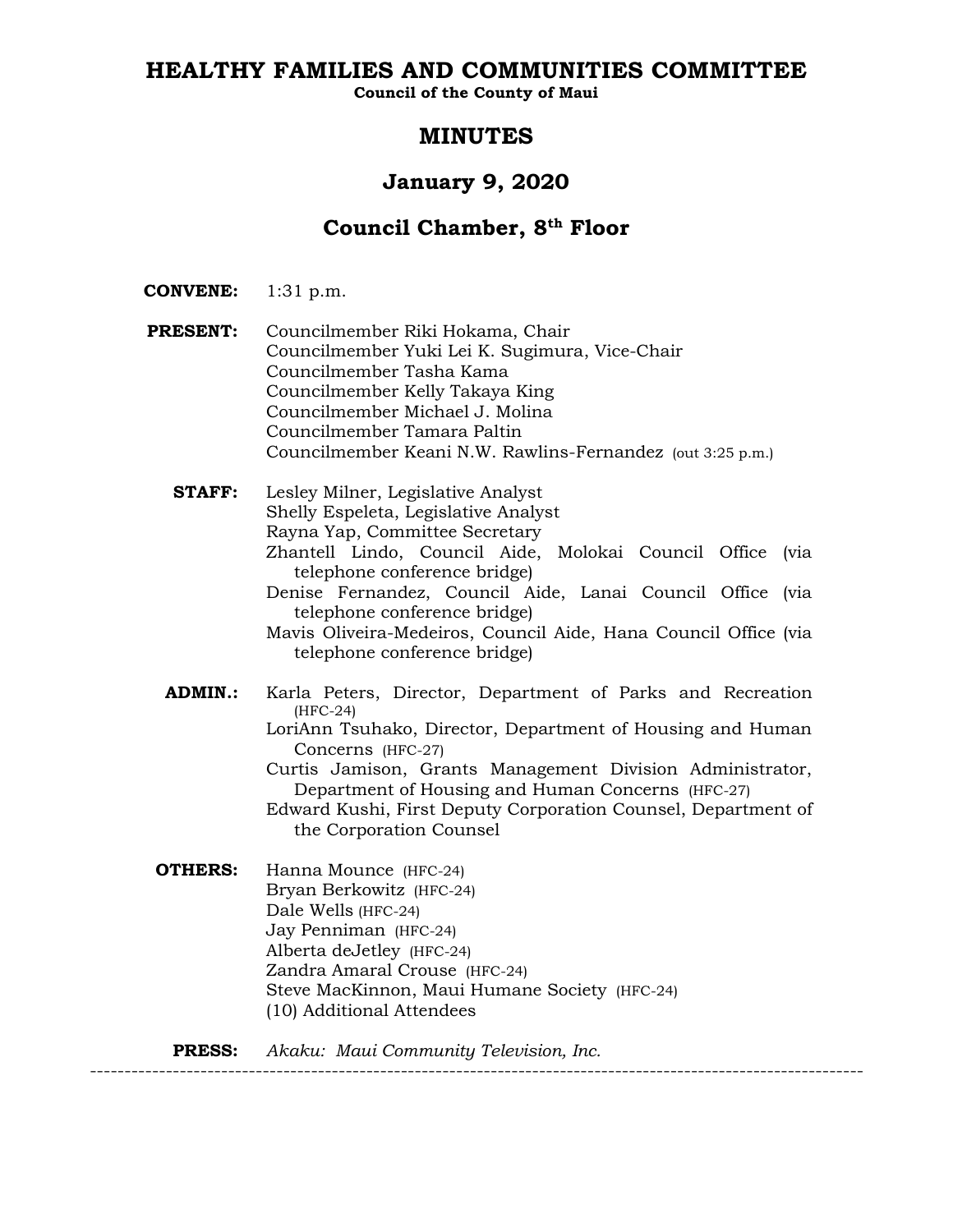CHAIR HOKAMA: *. . .(gavel). . .* The Council's Committee on Healthy Families and Communities will come to order. This is our regular meeting of nine, January, 2020. Present we have this afternoon Committee Members Mr. Molina.

COUNCILMEMBER MOLINA: Good afternoon, Chairman.

CHAIR HOKAMA: Ms. King.

COUNCILMEMBER KING: Good afternoon.

CHAIR HOKAMA: Ms. Paltin.

COUNCILMEMBER PALTIN: Aloha auinala, Chair.

CHAIR HOKAMA: Aloha. Vice-Chairman Sugimura.

VICE CHAIR SUGIMURA: Good afternoon, Chair.

CHAIR HOKAMA: Member Kama.

COUNCILMEMBER KAMA: Aloha auinala, Chair.

CHAIR HOKAMA: And Member Rawlins-Fernandez.

COUNCILMEMBER RAWLINS-FERNANDEZ: Aloha auinala, Chair.

CHAIR HOKAMA: Thank you for being here, Members. We have just two items today that we will start the discussion on, and I will take testimony at this time. Those that have signed up, thank you very much. You will be given three minutes by this Committee's rules. State your name, if you represent an organization we ask you share that with us. Speak on one of the two or both items. We give you three minutes per item and then the Members may have questions for clarification on the testimony that you have presented. Okay. We will not enter into discussions, debates, or anything else during testimony. So, at this time we'll ask I believe it's Hanna Mounce. If you will please come forward and share your testimony with us please.

# *. . .BEGIN PUBLIC TESTIMONY. . .*

MS. MOUNCE: Okay. Thank you. Aloha, Members of the Committee. My name is Hanna Mounce. I'm the coordinator of Maui Forest Bird Recovery Project. Thank you for putting the feral cat problem on your Committee agenda. You also have a copy of my testimony in front of you. The hundreds and thousands of free-ranging cats that we have on our island has grown to a staggering level. I would like to urge the Council to give time and resources evaluating and then eliminating this issue as soon as possible. My interest falls under two major categories: disease and wildlife. Number one, as a mother and a farmer, the disease issues that free-ranging cats present to us and our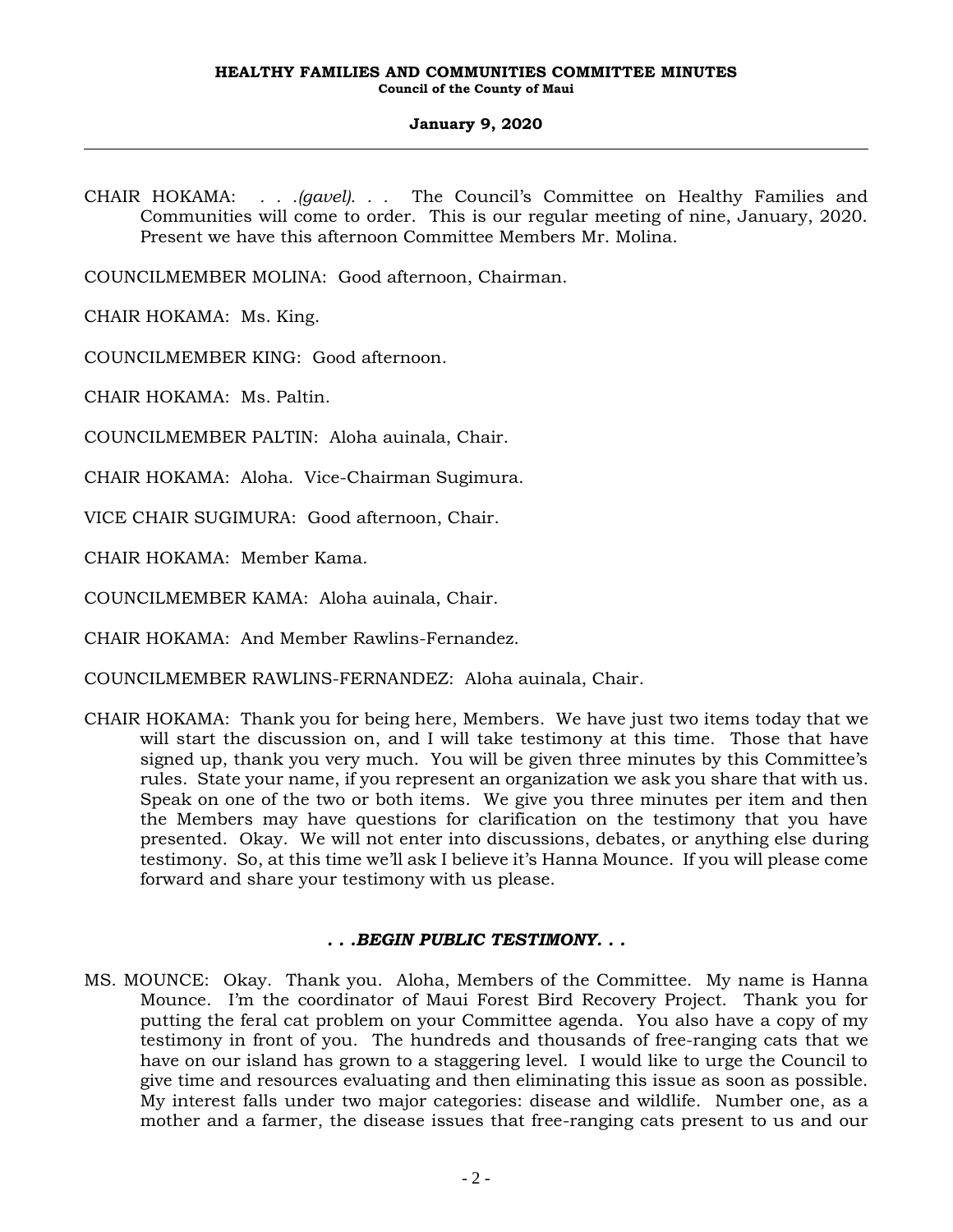#### **HEALTHY FAMILIES AND COMMUNITIES COMMITTEE MINUTES Council of the County of Maui**

#### **January 9, 2020**

children is unacceptable. This is a non-native human caused and human supported pest that I am forced to tolerate and embrace on my own property, in public parks and at our children's schools. The presence of outdoor cats in Hawaii contaminates the environment with the parasite toxoplasma gondii spreading the disease toxoplasmosis to not only other wildlife, but also our born and unborn children. The threat of this disease is often ignored as a public health threat, yet people impacted from the disease may have a host of serious health consequences including multi organ failure. Recent deaths of species that do not directly interact with cats such as Hawaiian monk seals suggests that neighborhoods, beaches and waterways may be heavily contaminated with this parasite. This puts us at risk when recreating or growing food in our yards because of other people's irresponsible pet ownership. If these free-ranging cats are owned, they need to be contained. I am a biologist and someone who values the amazing and unique biodiversity in Hawaii. Cats are one of the most effective and indiscriminate predators on the planet. Our iconic species and remarkable biodiversity that has been almost completely wiped out by these such introductions. Predation by free-ranging cats kills more than 2.4 billion birds every year in the United States alone. Every single cat that is outside plays a role in this and we have cats on Maui from the top of the summit down to the ocean. Our remaining wildlife is in such a critically endangered state that any and every death caused by a cat that we have allowed to remain on the landscape is devastating. We may only have 50 individual kiwikiu left on the planet and we are not doing anything as a community to remove cats from the island even though they are a documented predator. How we can tolerate this for another year is difficult to understand. We introduced cats as pets and they should be controlled and treated as such, not free ranging on the landscape. Currently the County of Maui is not only not addressing the free-ranging cat issue, but also we are funding a non-profit organization that is promoting and encouraging the continued presence of free ranging cats. If we choose to allow cats to continue to roam freely across the island we are choosing the perceived welfare of those individual cats over the welfare of our children and our wildlife. Maui could be one of the first places in the nation to take a stand and say that we value our children and our native species over the poor lives that these outdoor cats have. Doing nothing is a choice. Mahalo.

CHAIR HOKAMA: Thank you, Ms. Mounce. Any questions for clarification? Ms. Paltin?

- COUNCILMEMBER PALTIN: Thank you, Chair. Thank you, Ms. Mounce, for being here and for your testimony and work with the birds. I just was wondering the non-profit that Maui County is funding is that the Humane Society you're talking about?
- MS. MOUNCE: Correct. The information that we are getting and being presented as residents online from the Humane Society and from Animal Control officers funded by the County is encouraging the presence and continued existence of free-ranging cats.

COUNCILMEMBER PALTIN: How is that being encouraged? I don't under…

MS. MOUNCE: There's a whole page on the website that's dedicated to asking people to live with the cats in their yards and to tolerate them and not to remove them and that is firsthand information that myself and my staff have gotten from the Animal Control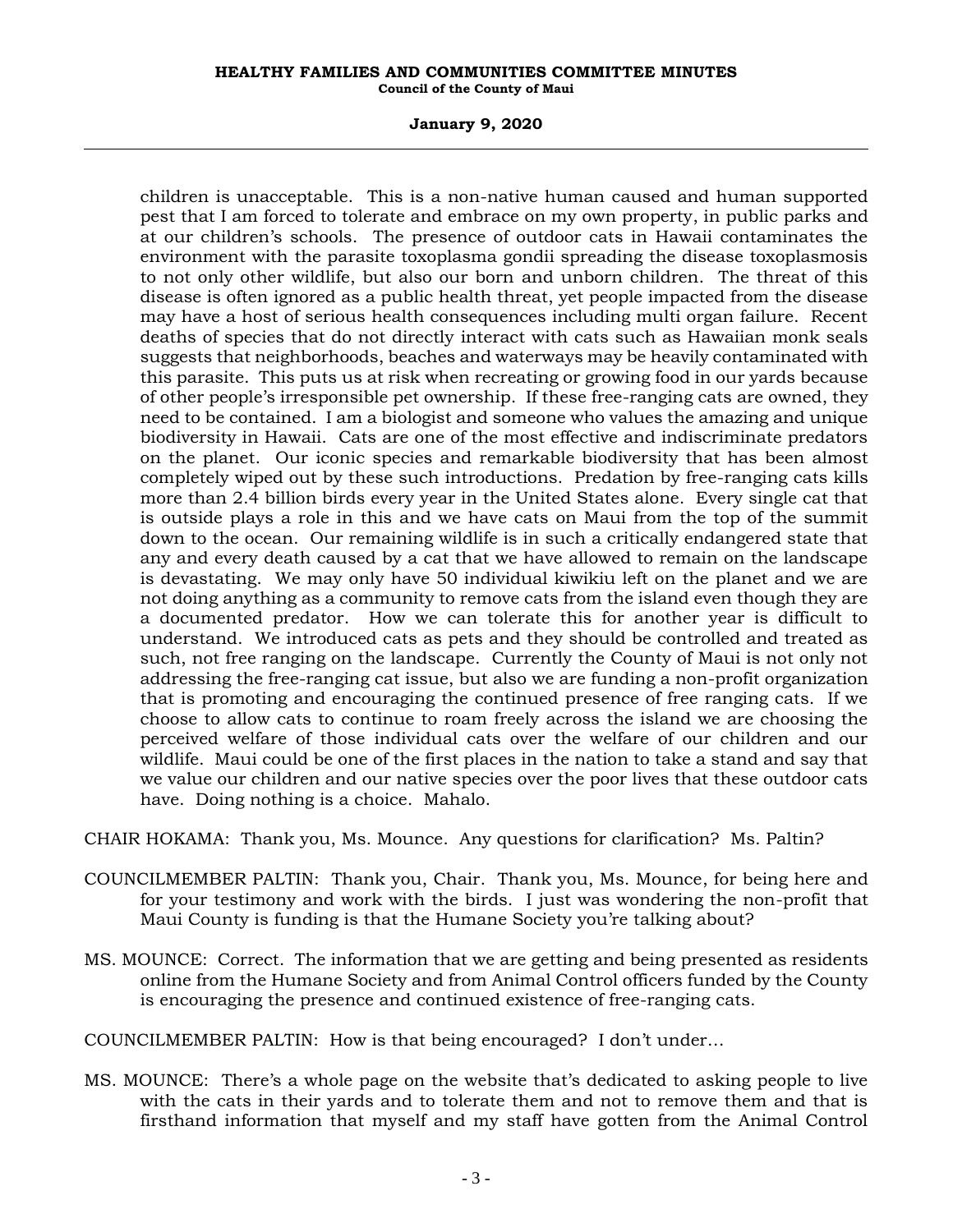officers and has admittedly been presented to us from that non-profit as what they are telling the general public.

COUNCILMEMBER PALTIN: Thank you.

CHAIR HOKAMA: Okay. Thank you. Ms. King, did you have a question for clarification?

COUNCILMEMBER KING: That was my question so that answers it.

CHAIR HOKAMA: Okay. Thank you. Mr. Molina?

- COUNCILMEMBER MOLINA: Thank you, Chairman. Good afternoon, Ms. Mounce. Just a quick question on the disease, that toxoplasma gondii, what are the effects of it, I mean if someone contracts that, then what do they have, fever and everything else, and is it…
- MS. MOUNCE: So, I'm not a disease expert, but the disease can be very serious. The parasite needs a host like a cat in order to be transmitted and it has, is often not even diagnosed as toxoplasmosis because the effects that someone can present can be anything from blindness to deafness, to organ failure, to seizures. There can be a whole host of results. When people contract it when they are pregnant, it can be deformation and severe birth defects.

COUNCILMEMBER MOLINA: Okay. Thank you. Thank you, Chair.

- CHAIR HOKAMA: Thank you, Mr. Molina. Anyone else for clarification? Thank you for being here, Ms. Mounce.
- MS. MOUNCE: Thank you.
- CHAIR HOKAMA: Bryan Berkowitz please. If you would come down.
- MR. BERKOWITZ: Aloha. My name is Bryan Berkowitz. Maui County resident and co-founder and President Na Koa Manu Conservation. A local Maui based, non-profit chartered with supporting conservation outreach, education, research and management of native birds, bird habitat and watershed restoration in general. I'm speaking on Item 19-248, the feral cat problem on Maui. Because it is a problem. I'm testifying against the allowance of feral cats on the Maui landscape and in support of any type of enforcement, fines of people encouraging the feeding of feral cats on County property. Their estimates are 300,000 to 500,000 feral cats on this island of, what 150,000 people. Feral cats are responsible for the deaths of native wildlife through predation and the spread of toxoplasmosis as we've just heard. Both birds and marine mammals, the Native Hawaiian monk seal and endangered birds. It's also a risk to humans. The life cycle requires cats to continue the life cycle of the parasite. Eliminate cats and you've eliminated toxoplasmosis. I'm concerned about the feeding of feral cats on County property parks such as Kahana Beach Park. It's full of feral cats and feral cat feeders. It's adjacent to Kanaha Pond State Wildlife Sanctuary which contains two endangered Hawaiian birds. The coot and the stilt. Is there any kind of liability on the County's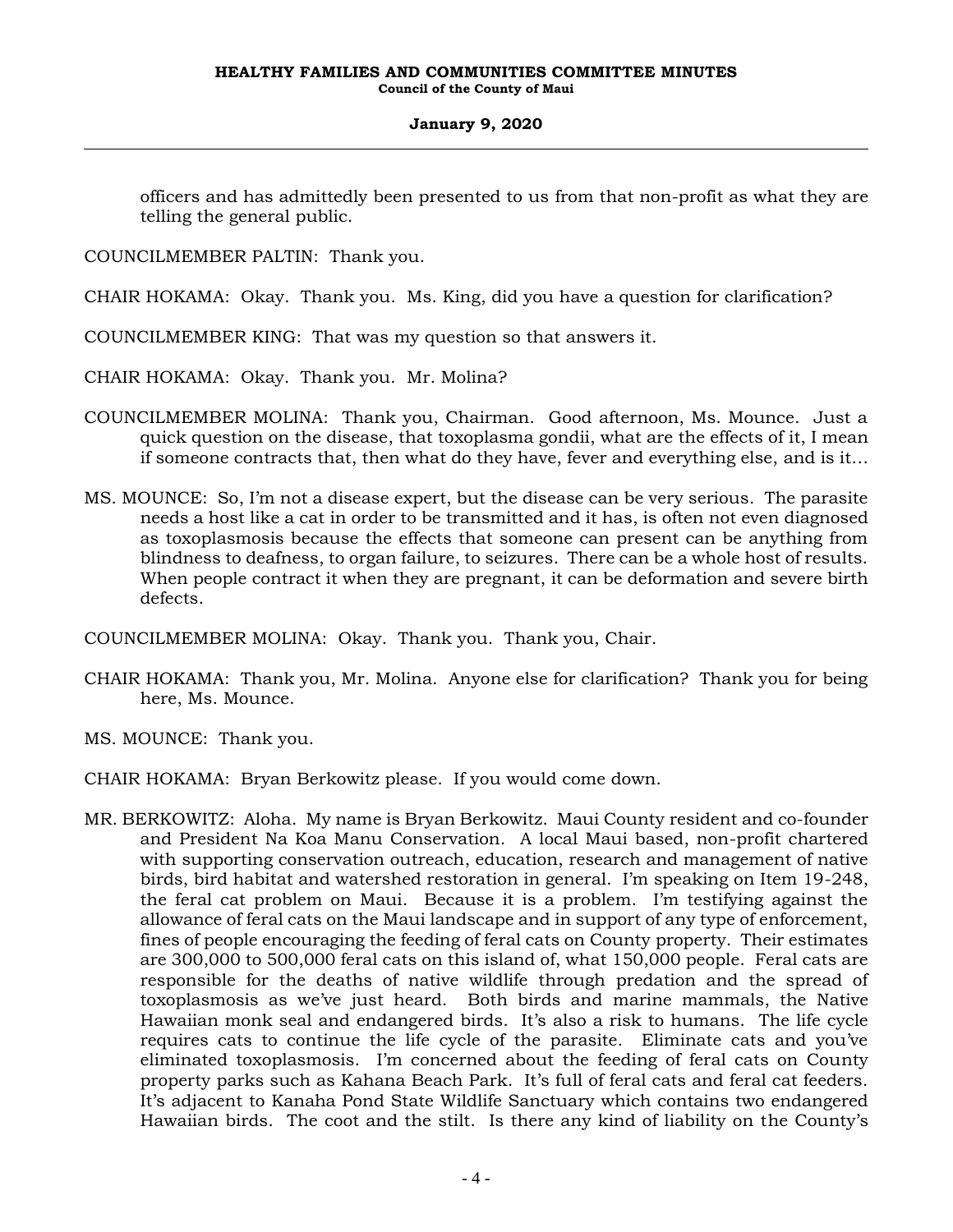part for the cats and the people feeding the cats here? I'm wondering about the Endangered Species Act, the Federal Migratory Bird Act, our beaches are one giant litter box and that's all I have. Thank you.

- CHAIR HOKAMA: Thank you, Mr. Berkowitz. Members, any questions for clarification? Ms. Paltin?
- COUNCILMEMBER PALTIN: Thank you, Chair. Thank you, Mr. Berkowitz, for being here and your work in this. You said Kahana Beach Park, was that…

MR. BERKOWITZ: Kanaha.

- COUNCILMEMBER PALTIN: Okay. Thank you.
- MR. BERKOWITZ: Kahului.
- CHAIR HOKAMA: Okay. Thank you. Any other questions for the gentleman? Thank you very much for being here this afternoon.
- MR. BERKOWITZ: Thank you.
- CHAIR HOKAMA: Dale Wells, please?
- MR. WELLS: Good afternoon.
- CHAIR HOKAMA: Good afternoon.
- MR. WELLS: Thank you, Council, for hearing me out. I'm just, I'm not real prepared for this, but I heard about the meeting at the last minute. So, Councilmember Hokama and other Councilmembers, I'm just a resident. I just live up the street. It's like a block and a half Church Street runs into Kaohu Street and I'm here to talk about actually three issues, even though there's only…I'm only signed up for the one. First there's the chickens, the roosters. Then the second one is the cats. And then the main one is the children. The roosters in our neighborhood, just today I counted 14 roosters just within 100 yards of where we live. It's crazy. The noise and they have a tendency to kind of hang around the corner there. The Church Street runs into Kaohu Street and they run across the street and whatever and the other day I saw a car literally swerve almost completely in the other lane just to avoid a rooster, because it kind of flew up and, you know, tried to run off the side of the road. Well, we have a lot of kids. There's two schools. There's one school that direction and another school this direction, Iao Valley School. And if there were kids at 2:30 p.m. or whatever time they leave school walking on the side of the street and that car swerved just to miss a rooster, a chicken, or actually also a cat, the cats run across there. There's been three incidences of cats running across the street. There was one that ran across the street, got hit, didn't get killed, but crawled under our house and died and it took us a while to discover it and it was pretty bad, but you know the smell. And so, we had to have it taken out. But then there was another one I was standing in the kitchen window washing dishes and I looked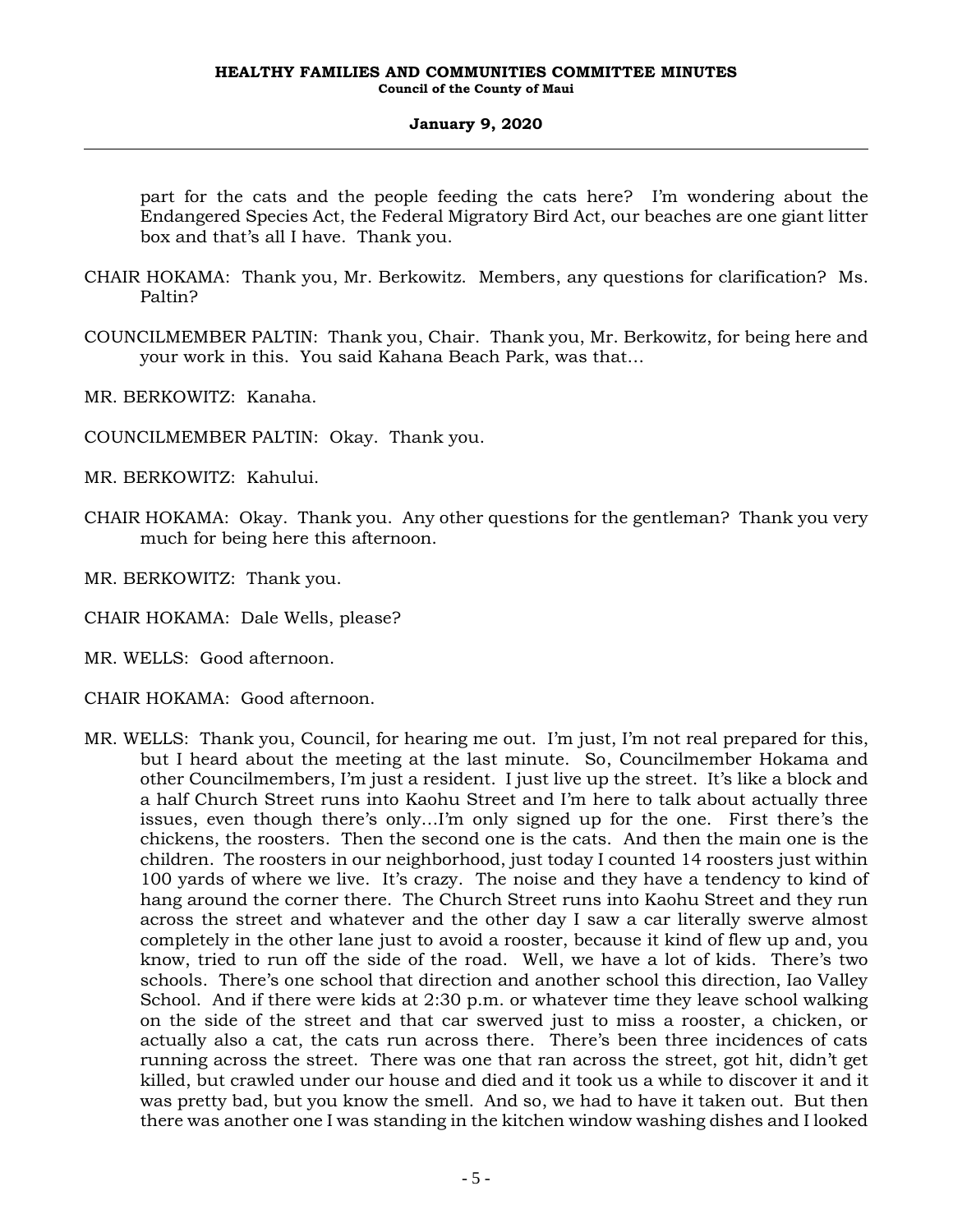#### **HEALTHY FAMILIES AND COMMUNITIES COMMITTEE MINUTES Council of the County of Maui**

#### **January 9, 2020**

out and the car went by bam, hit that cat and it was just the worse thing in the world to see this thing just flopping around. That's somebody's, either somebody's cat or it's a feral cat, but once again the car tried to miss it but the cats running and it couldn't miss it. But we only have on the west side of the street, you know, a little walking lane, or bicycle lane, I don't know what you call it the yellow line and then people's walls. There's not a sidewalk over there. And so, kids continually, they walk up this way, or you know, both directions, home and to school in the morning and then on our side of the street, the east side of the street, there's a sidewalk. So, that's my concern is the roosters and the stuff, they run out to the street, car swerves, misses the rooster, but might take out some children. And another one, I know it's not on the agenda, but I could certainly see that some speed bumps on that street would be nice. There's only I think two speed bumps, but we could use like maybe two more to slow traffic down. That could help, you know, in quite a ways.

- CHAIR HOKAMA: Thank you very much for your comments. Any questions for Mr. Wells, Members? We appreciate your time.
- MR. WELLS: Okay. Thank you.
- CHAIR HOKAMA: Jay Penniman please.
- MR. PENNIMAN: Aloha, Chair Hokama. Members of the Committee. I'm Jay Penniman. I'm the manager of the Maui Nui Seabird Recovery Project. Our mission is to restore the native seabird populations to the islands of Maui Nui. Seabirds are ecological engineers. Their ancestors built the fertile soils in which our native plant community evolved. The marine nutrients they transported to the terrestrial habitat created the conditions in which water from rain and fog drip is captured and transported to the aquifers that we depend upon for our agricultural and domestic uses. We and numerous other conservation organizations spend an inordinate amount of our annual budgets on feral animal control, primarily feral cats. I've attached a 2018 survey of 14 Maui Nui Conservation organizations and expenditures on feral cat control to this testimony. We are spending well over half-a-million dollars every year to protect our native wildlife. Cats are an ecological disaster. They are directly responsible for helping drive 63 species of birds and mammals and reptiles to extinction worldwide. In the United States alone, cats kill approximately 2.4 billion birds every year. Cats are the obligate host of the parasite toxoplasma gondii. This parasite is clearly implicated in the deaths of our endangered ilio holo i ka uaua, the Hawaiian monk seal. The parasites lives for over a year on soil and sand. Numerous studies link infection with toxoplasmosis to human psychological diseases and other wildlife diseases. Maui Humane Society has been practicing a policy of trap, neuter and return or TNR for feral cats brought to them. The scientific literature clearly documents that TNR programs fail to control feral cat populations. Native wildlife populations continue to suffer in the presence of neutered cats on the landscape. Please stop funding this policy. A far better method if feral cats are not euthanized is to implement a cat sanctuary program as has been successfully done on Lanai. The Lanai Cat Sanctuary is self-supporting, about \$600,000 annual budget. These cats are healthier than feral cats on the landscape. They are not subject to traffic maiming and fatality and they have regular veterinarian care. People who love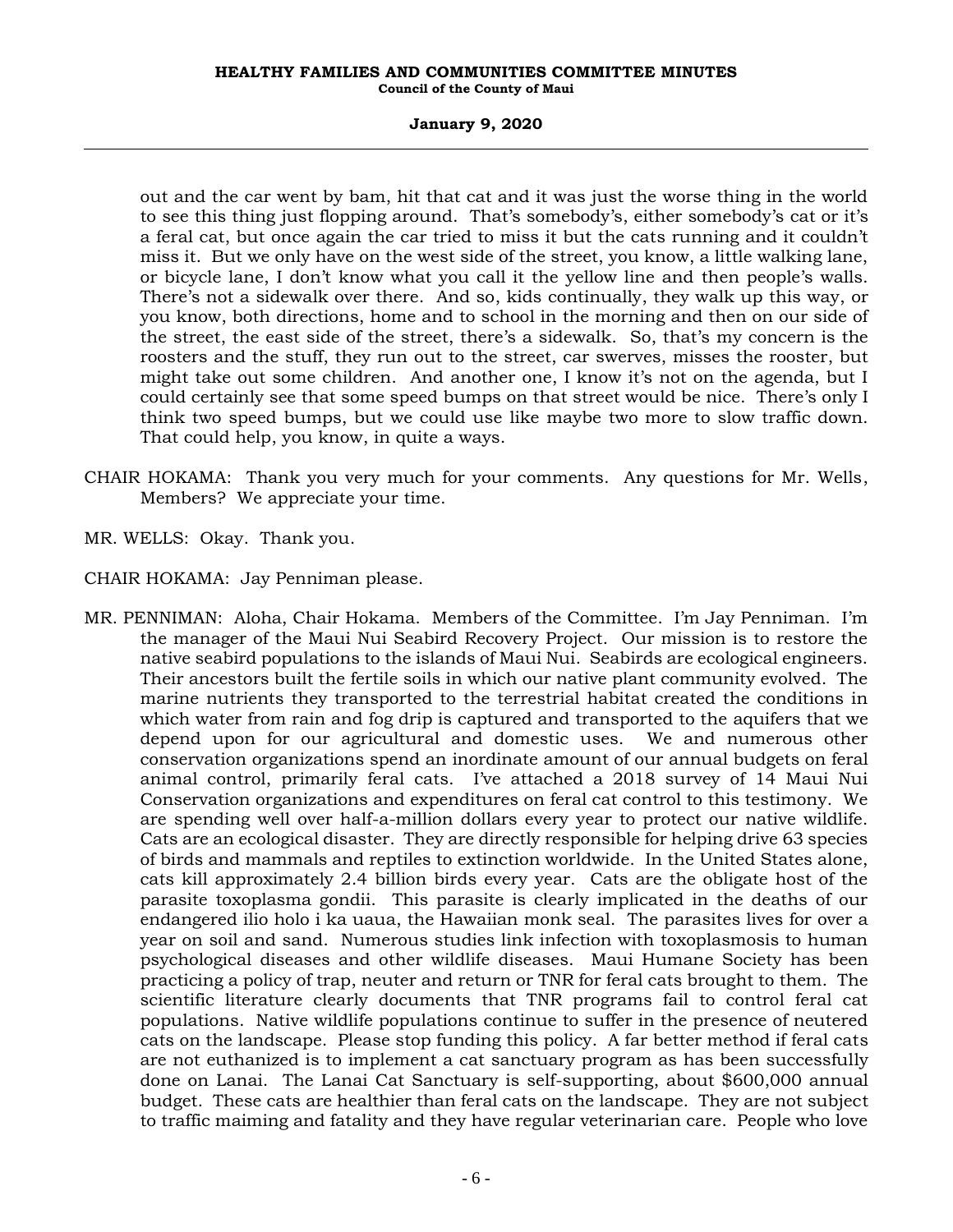their cats and feed colonies should be required to get their cats off the landscape and into fenced enclosures. It will be better for the cats and our native and endangered wildlife. Feral chickens are another growing problem on Maui that requires attention of this Committee. Feral chickens are the ready vector for avian influenza if it were to arrive here from Africa, Asia or Europe where it has infected people with symptoms such as fever, muscle aches and conjunctivitis to severe respiratory distress, pneumonia, organ failure and death. Other diseases potentially transmitted through feral chickens to people are campylobacter, E. coli, salmonella and West Nile virus. We need to prohibit the outdoor feeding of feral chickens and implement control measures now. Thank you.

CHAIR HOKAMA: Thank you, Mr. Penniman. Members…yes, Ms. Paltin?

- COUNCILMEMBER PALTIN: Thank you, Chair. Thank you, Mr. Penniman, for your work with the seabirds. I just was wondering were you talking about Maui having its own cat sanctuary program separate from what is going on on Lanai?
- MR. PENNIMAN: Yes.

COUNCILMEMBER PALTIN: And were you wanting the Humane Society to run that?

MR. PENNIMAN: I would encourage this Committee to find the organizations, the individuals who feel so strongly about maintaining feral cats to move them into areas. On Lanai we worked, when I was working there with the landowner, Castle and Cooke at the time and got them to agree to donate the land for that cat sanctuary. That same kind of outreach could be done here with different organizations. The people who are concerned for the cats on Lanai are the people who did that and I think if they want to maintain feral cats, they need to do it off the landscape and provide the kind of sanctuary shelter that is being provided over there.

COUNCILMEMBER PALTIN: And you were involved in the effort on Lanai?

MR. PENNIMAN: Yes. I was managing the Hawaiian petrel population over there at that time before Larry Ellison bought the island and Castle and Cooke was looking at doing a wind development out there. They had to do a habitat conservation plan and we managed to convince them that because they were doing that it would benefit them to remove the cats from the area where they were predating the native seabirds and water birds there at the wastewater treatment plant.

COUNCILMEMBER PALTIN: And are you willing to be involved in the effort for Maui?

MR. PENNIMAN: I would be willing to help facilitate in any way I could. I certainly have my time filled up dealing with seabirds and the issues that surround them beyond feral cats, but anything we could do to help I would certainly do.

COUNCILMEMBER PALTIN: Thank you.

CHAIR HOKAMA: Okay. Anyone else has a question? Ms. King?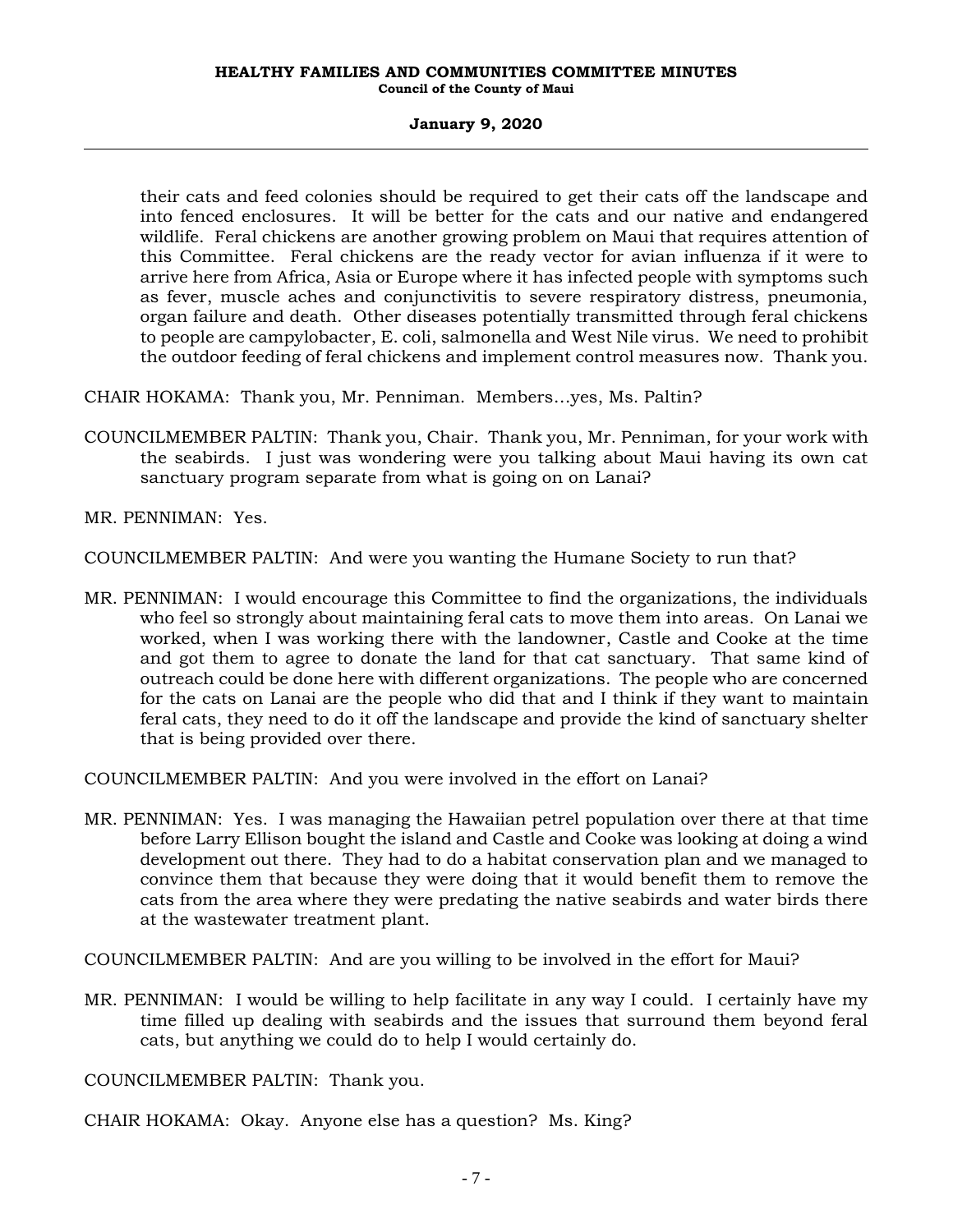- COUNCILMEMBER KING: I'm not sure if this is a question for Mr. Penniman or yourself, Mr. Chair, but I just wondered if the cat sanctuary has eliminated the feral cat problem on Lanai?
- MR. PENNIMAN: It has vastly reduced it. The people that are managing the Hawaiian petrel colony up on Lanai Hale still have to manage feral animals, but the feral cat problem in town has been reduced as I understand it to almost zero.
- COUNCILMEMBER KING: Okay. So, if they do find feral cats, they just go right to the cat sanctuary is that what happens?
- MR. PENNIMAN: Correct.
- COUNCILMEMBER KING: Okay. Thank you.
- CHAIR HOKAMA: You can be like me, bang. Any other questions? Okay. Thank you very much, Mr. Penniman. Alberta deJetley please.
- MS. deJETLEY: Good afternoon, Chair, and good afternoon, Councilmembers. My name is Alberta deJetley. I am speaking as an individual. The Lanai Cat Sanctuary is a project that I was totally involved in. It started with a group of dedicated Lanai volunteers who were really aware of the amount of homeless cats that we had in the community and they started to do a spay/neuter, release program. The State came to the group and said that they were a group of 20 feral cats living by the wastewater treatment plant down at, right outside of town and that they could not be released back into the area. If we caught them we needed to keep them and that's where I became involved in the program because I ended up becoming the project manager for building the original temporary shelter which we had at the area right near the Four Seasons Resorts at Koele. From there we negotiated with Castle and Cooke and we were given four acres down across from the Lanai Sanitary Landfill out in an area by, near the Kaunolu Road. We built a sanctuary and that has become, you know, if you have lemons, you make lemonade. We took the sanctuary, we built it with almost no money. We used recycled lumber. All of our people working there were volunteers. All of the materials that we used were salvaged and from that today, we have a sanctuary where we have 11,000 visitors visited us last year. We have supporters from all over the world. We employ ten people and it has become the biggest tourist attraction on our island. It's a beautiful facility and I think it's well worthwhile for all of you to come to Lanai to see what can be done with what was once a problem has now become a very, very beautiful attraction. We only take cats from Lanai. We can't take your Maui cats. You need to address them individually, but what you need to do is I would suggest that you go out to people who love cats and have them form themselves into an association and to build sanctuaries like ours. It's truly beautiful and we're really, really proud of the work that our organization has done. Thank you.

CHAIR HOKAMA: Thank you. Okay. Ms. Kama?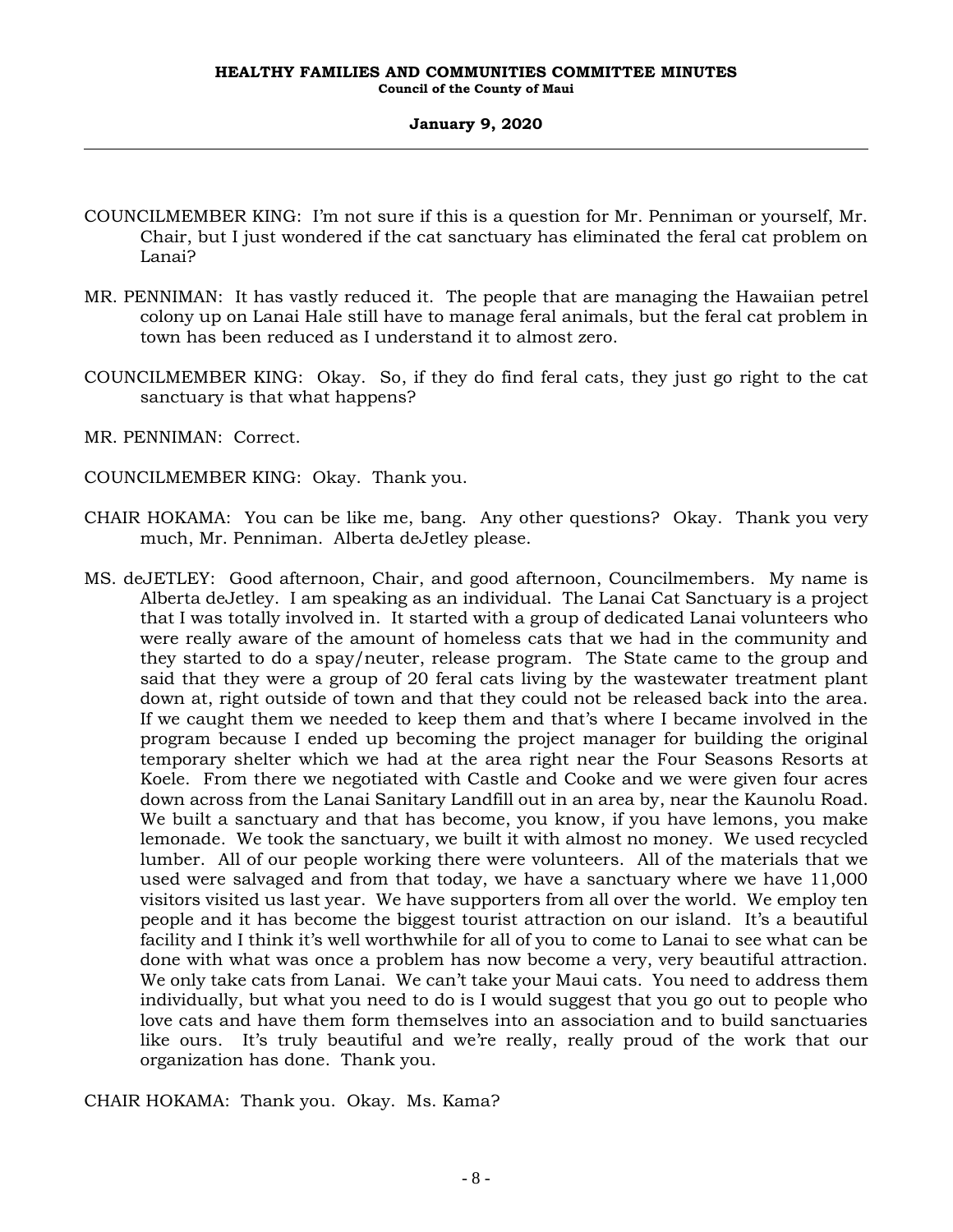#### **HEALTHY FAMILIES AND COMMUNITIES COMMITTEE MINUTES Council of the County of Maui**

#### **January 9, 2020**

- COUNCILMEMBER KAMA: Thank you, Chair. So, how long did it take to actually go from when you all just started to organize and talk about what it is you want to do, to the building of the facility and as it is today?
- MS. deJETLEY: It's been ten years. When the group first started, the founder of the Lanai Cat Sanctuary is Kathy Carroll and she started it with her neighbor who is Loretta Hellrung. Loretta's husband was a general manager at the Four Seasons Resort. So, these two ladies took it upon themselves to get people involved with them in trapping and neutering cats and from there it just moved on. The amount of volunteers that were involved in the project was truly amazing and we are not the only cat sanctuary in Maui County. On Molokai there's a small facility near, it's in Maunaloa, they have about 85 cats and that's a privately run sanctuary.

COUNCILMEMBER KAMA: Thank you, Chair. Thank you.

MS. deJETLEY: You're welcome.

CHAIR HOKAMA: Ms. Sugimura?

VICE-CHAIR SUGIMURA: Thank you, Chair. Nice to see you here, Alberta.

MS. deJETLEY: Thank you.

- VICE-CHAIR SUGIMURA: And the cat sanctuary I was there on Lanai in September and people were getting married and honeymooning and visiting your cat sanctuary so it's quite an attraction, I was quite surprised actually. How many cats are there and are all the cats spayed and neutered or what is the situation?
- MS. deJETLEY: Before a cat can be released into the sanctuary it has to have a complete health check. So, we have different areas of the sanctuary. So, an incoming cat, like Mr. Penniman said, Lanai Company has been trapping feral cats. In the past they used to euthanize them, but now they're bringing them down to the sanctuary. So, that cat is kept in quarantine until a vet arrives. We have a vet visiting us every other week, every other week throughout the month. So, when he's there he sees about 30 to 40 cats at a time. So, he'll give them a complete health check, their vaccinations, microchips them, and then they're kept in quarantine for two weeks before they are released into the sanctuary. Thanks to a very generous…we get a lot of private donations. So, thanks to a very generous donor, we have expanded our facility. We have doubled the size of our facility and we can take more than 1,000 cats. We don't expect to be able to fill that space, but it's there if we need it.

VICE-CHAIR SUGIMURA: A thousand. Wow. Thank you.

MS. deJETLEY: You're welcome.

CHAIR HOKAMA: Ms. Paltin?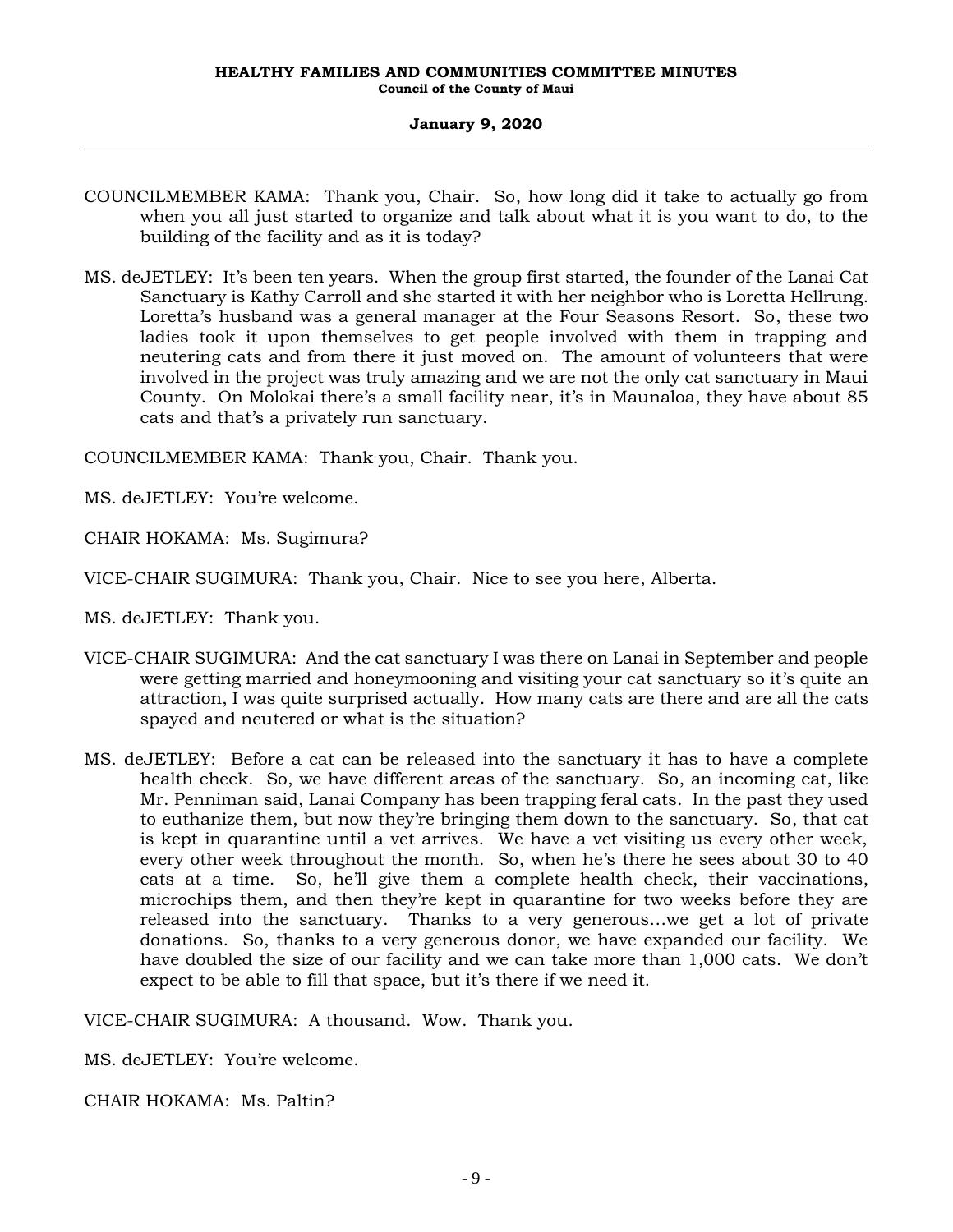- COUNCILMEMBER PALTIN: Thanks, Chair. I've got a lot of questions. I was wondering is it okay if Ms. deJetley can stay, she could be our resource person and then I'll hold my questions or would you prefer…
- CHAIR HOKAMA: Or you can forward it and we can allow her to respond.
- COUNCILMEMBER PALTIN: So, ask questions now, or…
- CHAIR HOKAMA: When we bring up the item. Yeah. We will do it, once we reach the item, Ms. Paltin, I want to conclude testimony.
- COUNCILMEMBER PALTIN: Okay. So, don't ask a question now?
- CHAIR HOKAMA: Yeah. Ask it later.
- COUNCILMEMBER PALTIN: Okay.
- CHAIR HOKAMA: Any clarification questions at this point in time for the testifier? Okay. Thank you, Ms. deJetley.
- MS. deJETLEY: Thank you.
- CHAIR HOKAMA: Zandra Amaral Crouse?
- MS. AMARAL CROUSE: Good afternoon, Mr. Chairman and Councilmembers. Toxoplasmosis. I was wondering what that is so I looked it up. Medically reviewed by University of Illinois, Chicago, College of Medicine on February  $30<sup>th</sup>$ ,  $10<sup>th</sup>$  I'm sorry,  $2016$  is the reference I looked up. Toxoplasmosis is an infection…infectious caused by a parasite. This parasite is called toxoplasma gondii. It can be found in cat feces and undercooked meat especially venison, lamb and pork. It can also be transmitted through contaminated water. Toxoplasmosis, and forgive me if I don't pronounce these words right, can be deadly or cause serious birth defects for a fetus if the mother becomes infected. This is why doctors recommend against pregnant women scooping or cleaning cat litter boxes.
- *. . .(music plays). . .*
- CHAIR HOKAMA: Hold on please, Ms. Crouse.
- MS. AMARAL CROUSE: Yes. Nice music though.
- CHAIR HOKAMA: We didn't pay our bill so they're reminding us. Please continue.
- MS. AMARAL CROUSE: Thank you so much, Chair. I think it's only humane for us to really look at some of the alternatives that have been presented today for our cats that go astray because finding them on the road run over is not humane. The chickens, I thought Kauai had the dibs on chickens, you know, because my husband and I went to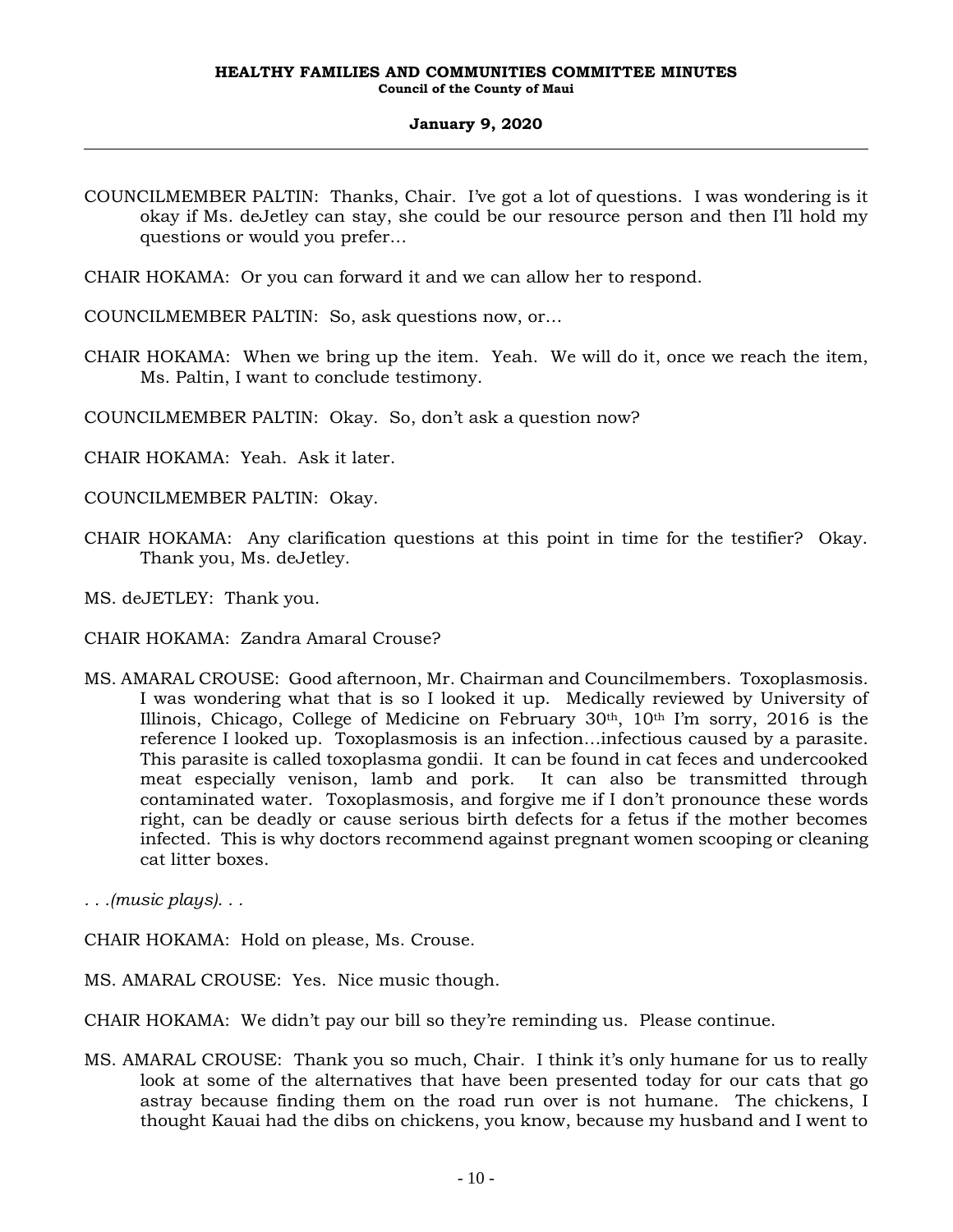lunch one day about a year ago and in the park…I see Kelly nodding her head, but we got joined by all these roosters and chickens on the table and we didn't even feed them but it is becoming a problem and the humane thing would be to find a way to take care of them, malama, instead of allowing them to go free and being a health problem for our children and families. Mahalo, guys.

CHAIR HOKAMA: Thank you.

- MS. AMARAL CROUSE: Thank you, Chair.
- CHAIR HOKAMA: Any questions for the testifier? Okay. Thank you for being here this afternoon. Do we have any request from our district offices? Okay. With no further request for testimony, we'll close testimony, members. With no objections? Thank you. Testimony is closed for today's meeting.

# *. . .END PUBLIC TESTIMONY. . .*

# **ITEM HFC-24: FERAL ANIMAL MANAGEMENT ON MAUI** (CC 19-248, 19-306)

- CHAIR HOKAMA: We'll go straight to our first item, HFC-24, under the heading of Feral Animal Management on Maui. We have communications 19-248, as well as 19-306. One from Member Lee and one from Member Sugimura regarding feral animal concerns. This afternoon we have a couple of resource people, we have Mr. Steve MacKinnon. He is the Chief Executive Officer of the Maui Humane Society, and we have our Parks Director, Ms. Peters, who can speak on how the County is approaching this issue within our parks, or public facilities area. The Chair did not call any other departments at this time. My intention is to have the discussion today and then I plan to defer and come up with a proposal for a follow-up meeting that we'll post and have a public comment and additional discussion before decision making on a policy on addressing these issues. So, I'll let the Parks Director, Ms. Peters give us any comments from Administration.
- MS. PETERS: Thank you, Chair. Good afternoon, Chair. Good afternoon, Committee. So, as far as the Parks Department is concerned, in our Code, it does state that within the limit of any park or with any recreational facility, it is unlawful for any person to establish feral animal colonies, although it does also state that any colony management authorized by a permit, license, lease or contract, issued in accordance with this Code, must be designed to reduce and eliminate the colony. So in 2017, our Department got a task force together and the goal of that task force was to provide feedback on the development of permitting managed feral cat colonies on park lands. There are a lot of draft items in this task force report which have not been fully executed at this time. So, we are looking, we are excited that this is on the agenda. We hear the concerns on both sides, the actual colony managers, as well as our wildlife experts. So, we just encourage and hope that we can get to a resolution. Thank you.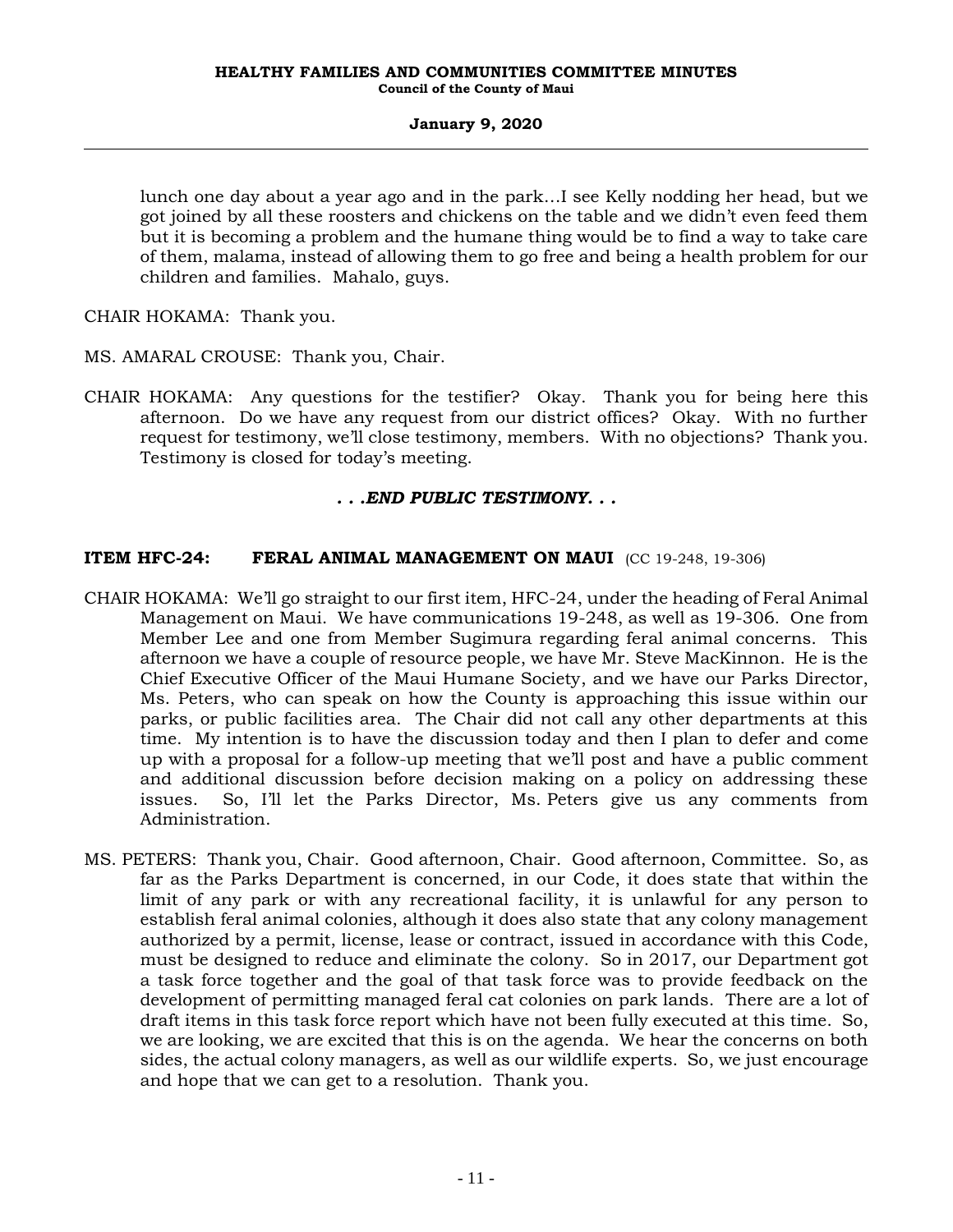- CHAIR HOKAMA: Thank you. Mr. MacKinnon, if…welcome to the meeting. We would offer you an opportunity to share some comments if you wish at this time.
- MR. MacKINNON: Well, good afternoon. Good afternoon, Mr. Chairman and Members of the Council. I wasn't really prepared to give any type of speech here. I'm fairly new. I'm still learning my way around, but I have been hearing from a couple of the Councilmembers, as well as the Mayor about both chickens and the cat issues and have been hearing from members of the community. I guess one point of clarification from one of the speakers as far as funding goes, the County does provide funding to the Maui Humane Society having to do with spay and neuter services, but it's exclusively for owned animals. So, those funds are not used towards any type of feral population. We do have a number of grants from different foundations that help underwrite the cost of spay and neutering of feral cats, but nothing is funded actually from the County as far as that goes. I can report that we are developing a much more active program. It's in its infancy right now. We just, literally just barely hired last week a community cat coordinator who will be coming on board a little bit later this month and their duties will be to work with the community, do education, as well as be out in the community neighborhoods, work with a number of people who maintain cat colonies, to be a resource for them, and one of the important things that we're gonna task this person also to do, is maintaining statistics. Right now, we have obviously a number of stories from citizens as far as what they've encountered, but we don't have any true solid statistics that we can use or we can provide to the Council, as far as how to manage this problem. My background includes, my last position was with the San Diego Humane Society. We had a very active team in our program. Nationally there is a number of programs that have generally the same type of approach where it is to trap, then spay and neuter and then release back into the community in those general neighborhoods there. Contrary to what one of the person testified saying it doesn't work, there has been many, many successes as far as how these programs are managed to bring down those populations. The reverse where some people have advocated a complete elimination of the problem, either by killing the cats, things like that. We have equal amount of information and also information about stories here on the island as far as that just simply doesn't work. That if you try to remove the population, it creates a vacuum and other feral cats will enter that, and we've worked with a number of resorts, Maui College. A number of other areas to manage and bring those numbers down and we're seeing that. But that's one reason why the community cat coordinator will be able track that and be able to provide that information to see how effective that approach is. So, I think I'm mainly here to listen, to hear what the concerns are and definitely Maui Humane will want to participate in any type of management of these issues.
- CHAIR HOKAMA: Thank you for that comments, Mr. MacKinnon. Okay. Members, as I said I will be posting this again at which time we will have additional two things. I'm planning to bring a representative from the Health Department and as well as work with Parks Director, we will be having someone who can speak more specifically about the medical concerns and disease component of the issue so that will be at the next meeting for your information. Ms. Sugimura, any questions or comments you wish to provide at this time?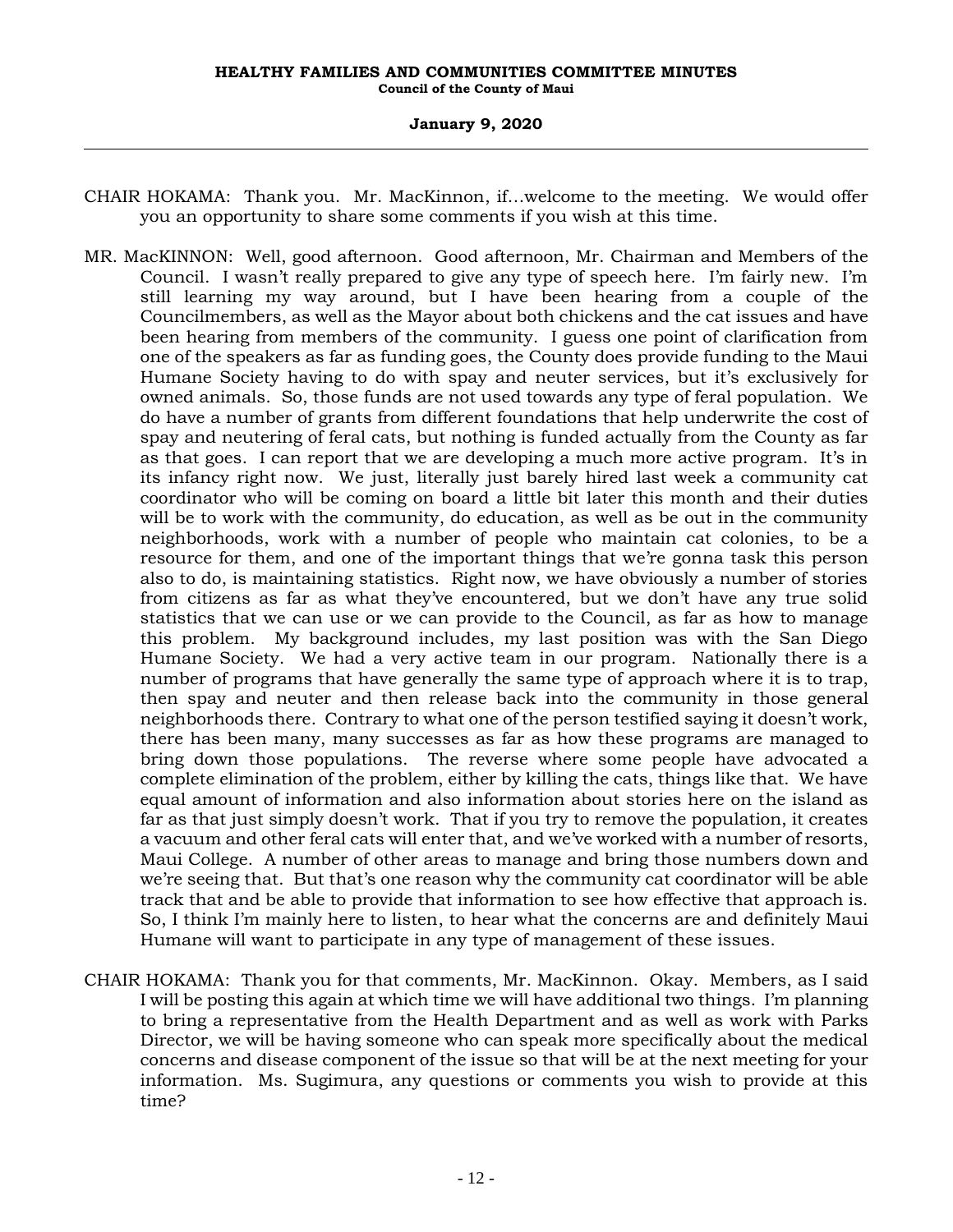- VICE-CHAIR SUGIMURA: So, I'm glad to hear what you are…how you are going to proceed, and I'm curious, I've said it before in this body at different committees, but I know that Keopuolani Park has feral or axis deer, there's an axis deer problem, and if course we have a huge growing feral pig problem, and I wonder if you would also expand this to take up those items, or do you just want to leave it narrowly with these two animals?
- CHAIR HOKAMA: My thing is since we discussing, I'm going to allow the parameter to be wide at this time. Because I would like to hear the general comment of all communities, so whether it be, all pigs, birds, pigeons, chickens, I mean look at what's out there now. The so called orange red big finches. That is an invasive bird. That's not native to this State. And we've got thousands of them all over the place. So, yeah, I'm gonna keep the parameter very wide. Policies may be more specific to the type of feral animal, but yeah, my concern is the health and safety of residents first. And so, that's what I'm gonna move forward.
- VICE-CHAIR SUGIMURA: Okay, great. So, if you could add at the appropriate time, the axis deer and growing pigs and…
- CHAIR HOKAMA: That will all be included. Goats, sheep, deer.
- VICE-CHAIR SUGIMURA: Okay. Because there's, of course it affects ag, which is a huge concern for, you know, all of us in terms of food security, but just in my area, the growing population in my yard, I have deer running around late at night. But, there is legislation with the State Legislature and Senate Bill 1650 that actually addresses feral pig problem and it went all the way through conference last legislative session. My office is tracking it and hopefully we can get it pushed with your help, with senator, the Senate side, through conference and get it passed. But, just for the feral pig problem, maybe about 3 million through that and I think the money is designated to go to Department of Agriculture, but that's a, you know, connected to what we are concerned with. but in light of all of that for us to be watching what happens at the Legislature, because it's opening next week Wednesday and there are some opportunities that if we kind of work together, maybe we can help solve some of these problems.
- CHAIR HOKAMA: Yeah. So, I would say, Members, I'll keep the parameter wide for your ability to ask questions, as well as discuss.
- VICE-CHAIR SUGIMURA: Very good. Thank you.
- CHAIR HOKAMA: Yeah. Because I'm open to all things, including those have enter the State on the planes, that they better, I mean I'm thinking of asking the State to require them to fill the form before stepping on the plane. You don't sign the paper, you don't get on the plane, you don't get off in Hawaii. Because I've seen so many people think it's a joke and disregard those forms. Okay. It is not a joke to us who live here, endangered species and animals. Ms. Kama, any questions or comments at this time?

COUNCILMEMBER KAMA: None at this time, Chair, thank you.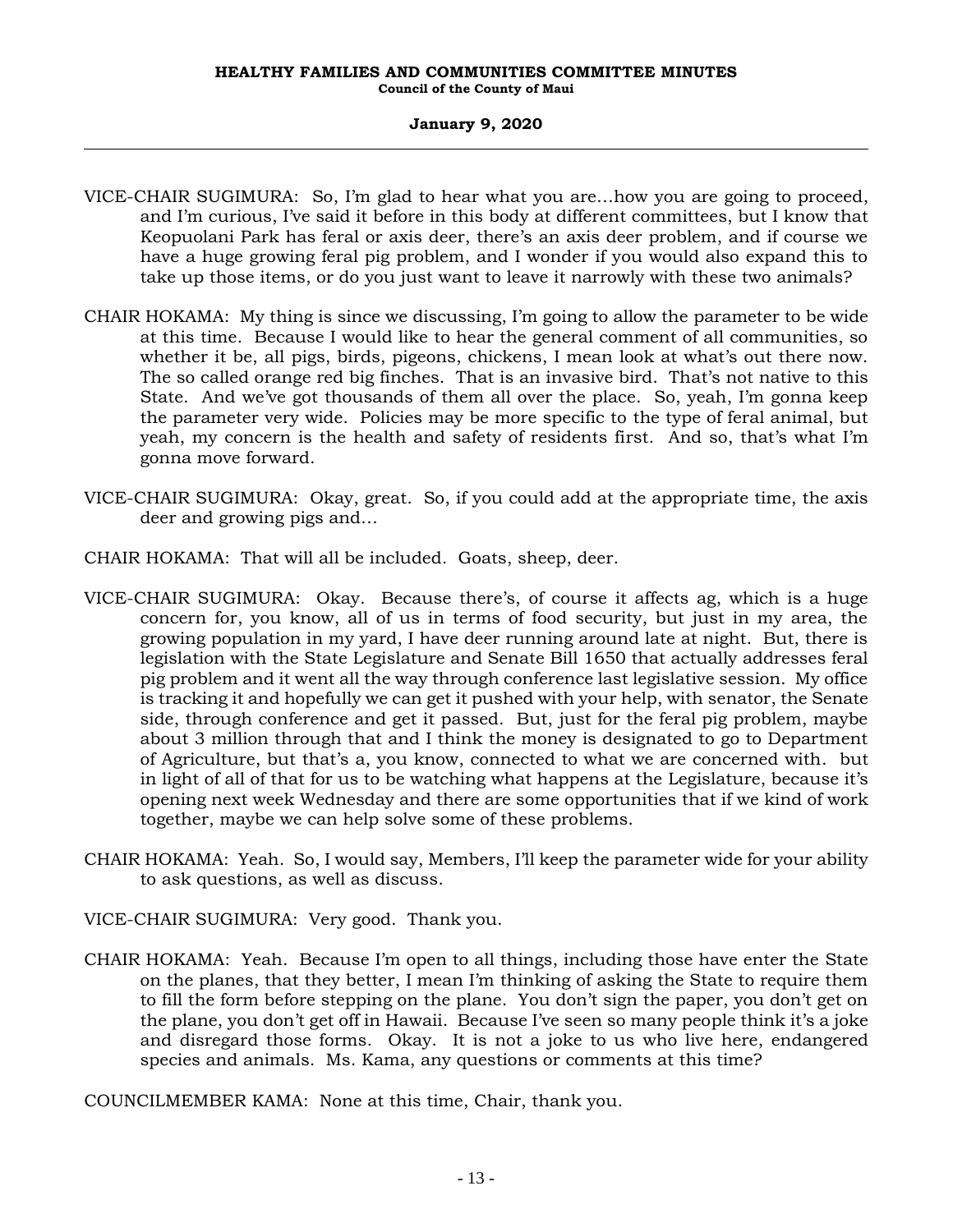# CHAIR HOKAMA: Thank you. Mr. Molina?

- COUNCILMEMBER MOLINA: Yeah. Thank you, Chair. Prior to your next meeting we can get some information about what other jurisdictions are doing about problems similar to what we may be having. I mean, Kauai, I don't know what their, if they've made any improvements there. But maybe other places on the mainland and see how they're addressing these types of problems, that would be helpful for our next meeting.
- CHAIR HOKAMA: We will reach out, Mr. Molina. Yeah.
- COUNCILMEMBER MOLINA: Thank you.
- CHAIR HOKAMA: We will send out the communications requesting information. Happy to do that.
- COUNCILMEMBER MOLINA: Thank you.
- CHAIR HOKAMA: Ms. King?
- COUNCILMEMBER KING: Thank you, Chair. I'm glad we're talking about this and I'm glad that we can have a broad discussion, but I'm just wondering if there is a separation at the State or County level of what animals are addressed by what departments. You know, we've got the chickens and the cats we're talking about today. I don't know if the axis deer and the pigs are under the Department of Ag, and, you know, then we have these other, I didn't even know we had feral sheep, you know, goats and whatever. We have all these different animals and then we have…
- CHAIR HOKAMA: We've got it on Lanai the mouflon variety. Big Island has mouflon, as well as the long hair, so yeah, we've got about three different breeds in the State right now.
- COUNCILMEMBER KING: So, you know, so if we look at funding, I know we have a bill that we're supporting from the Maui County Council to put more money into agriculture and evasive species is one of those, but specifically what would that, what does the Department of Agriculture see under its purview versus, you know, the Department of Human Concerns, and things like that, so if we can try to figure out who's doing what…
- CHAIR HOKAMA: We'll follow up. We'll follow up with Department of Ag, and I'm sure certain species \_\_\_\_\_, we'll check with DLNR because that was the hosting department that allowed the importation of foreign feral animals such as axis deer and others from Japan, and whatnot. So, we'll reach out to the various State agencies as well --

COUNCILMEMBER KING: Okay.

CHAIR HOKAMA: --regarding who has jurisdiction over --

COUNCILMEMBER KING: Okay.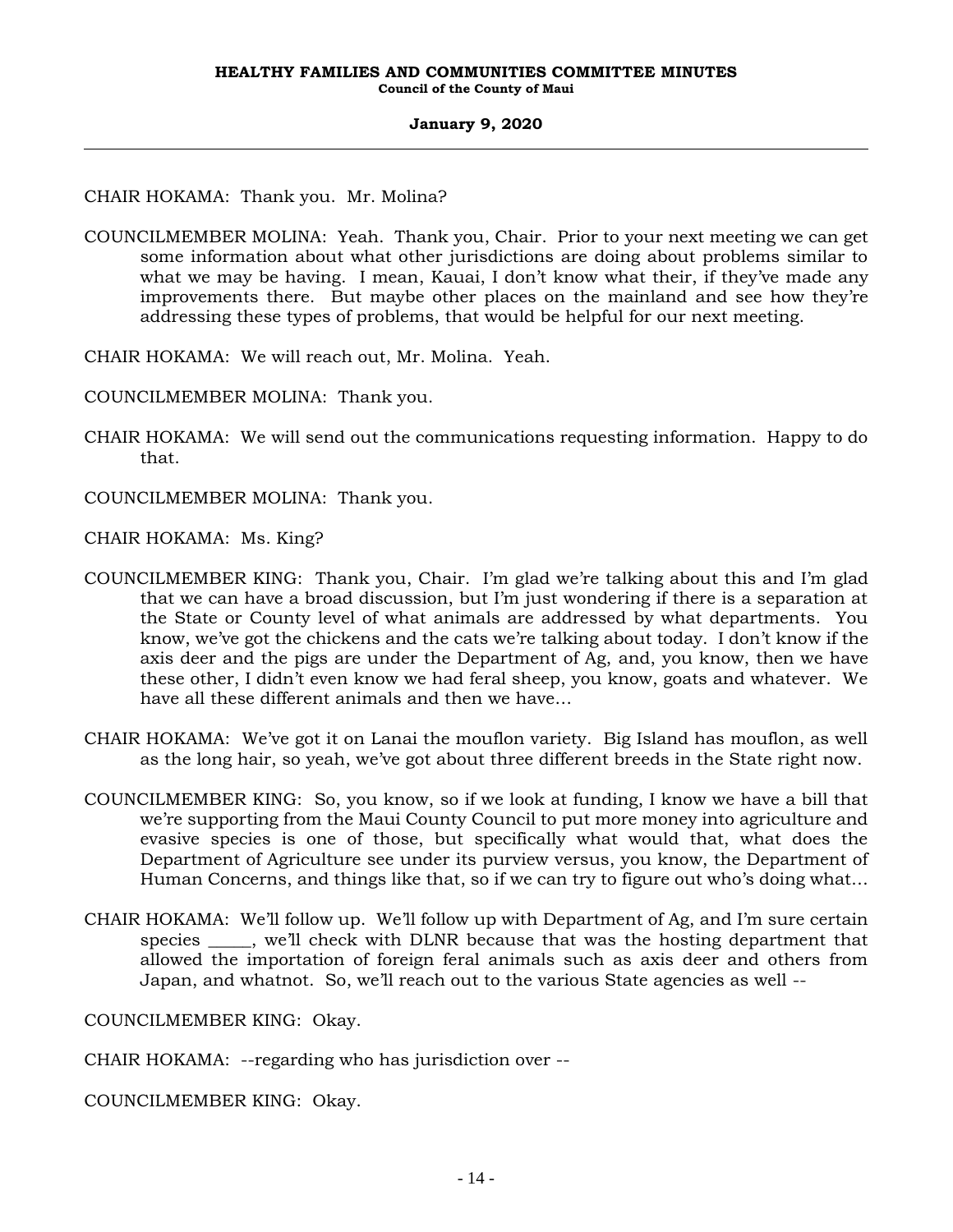CHAIR HOKAMA: --what and we will…

- COUNCILMEMBER KING: Okay. I think that will help us figure out how to directly address the problems because they're so…all…they're just…they're so widespread. Thank you.
- CHAIR HOKAMA: Okay. Yeah. Thank you. And one thing I wanted to say too, I will not eliminate any concern either regarding evasive species in the ocean. Okay. Because to me that's a problem too. The taapes and whatnot. They're an invasive species not part of our indigenous fish. Okay. So, I'm open to that. Ms. Rawlins-Fernandez?
- COUNCILMEMBER RAWLINS-FERNANDEZ: Mahalo, Chair. I'm happy that you are also open to those in the ocean. I know Molokai, we've had roi tournaments to try to eliminate some of those --

CHAIR HOKAMA: The muu.

COUNCILMEMBER RAWLINS-FERNANDEZ: --yeah, those, what are they called, gulpers. They eat all the baby fish. So, okay. So, I have two questions, well one comment first. So, the axis deer was actually a gift from the Emperor of Japan to King Kamehameha V and it was brought to Molokai first. How it ended up on the other islands I'm sure there's different routes they took, but they are all ancestors from the original herd that was brought here as a gift to our King. So I want everyone to kind of keep that in mind, you know, when we're thinking about of managing axis deer, because they have a history here. My question was to Ms. Peters. Happy new year. Twenty seventeen, you had the task force, the feral cats, feral animal task force. Do you have that report with the recommendations?

CHAIR HOKAMA: Director?

MS. PETERS: Thank you, Chair. Yes, we do have a draft report that came out. It was identified though that the cat colony managers did not want to be, they wanted to remain anonymous and so, I would, but I can share what we did come up as a draft. Again, we would have to then formalize it. It's, it's really in rough form. But we did have some recommendations and so recommendations, let me see here. So, signage and education was one of them. Colony caretaker requirements where they would sign this document stating what their requirements were. There would be a permit that you would get as a cat colony coordinator and again, this did not run through Corporation Counsel or anything like that.

CHAIR HOKAMA: Ms. Rawlins-Fernandez?

- COUNCILMEMBER RAWLINS-FERNANDEZ: Mahalo, Chair. Mahalo for sharing those recommendations. Okay. So, I guess that can kind of help guide us as we move forward with this item. Mahalo, Chair.
- CHAIR HOKAMA: Thank you. Again, we'll work with the Department to make sure they can transmit whatever documentation prior to the next meeting for your review.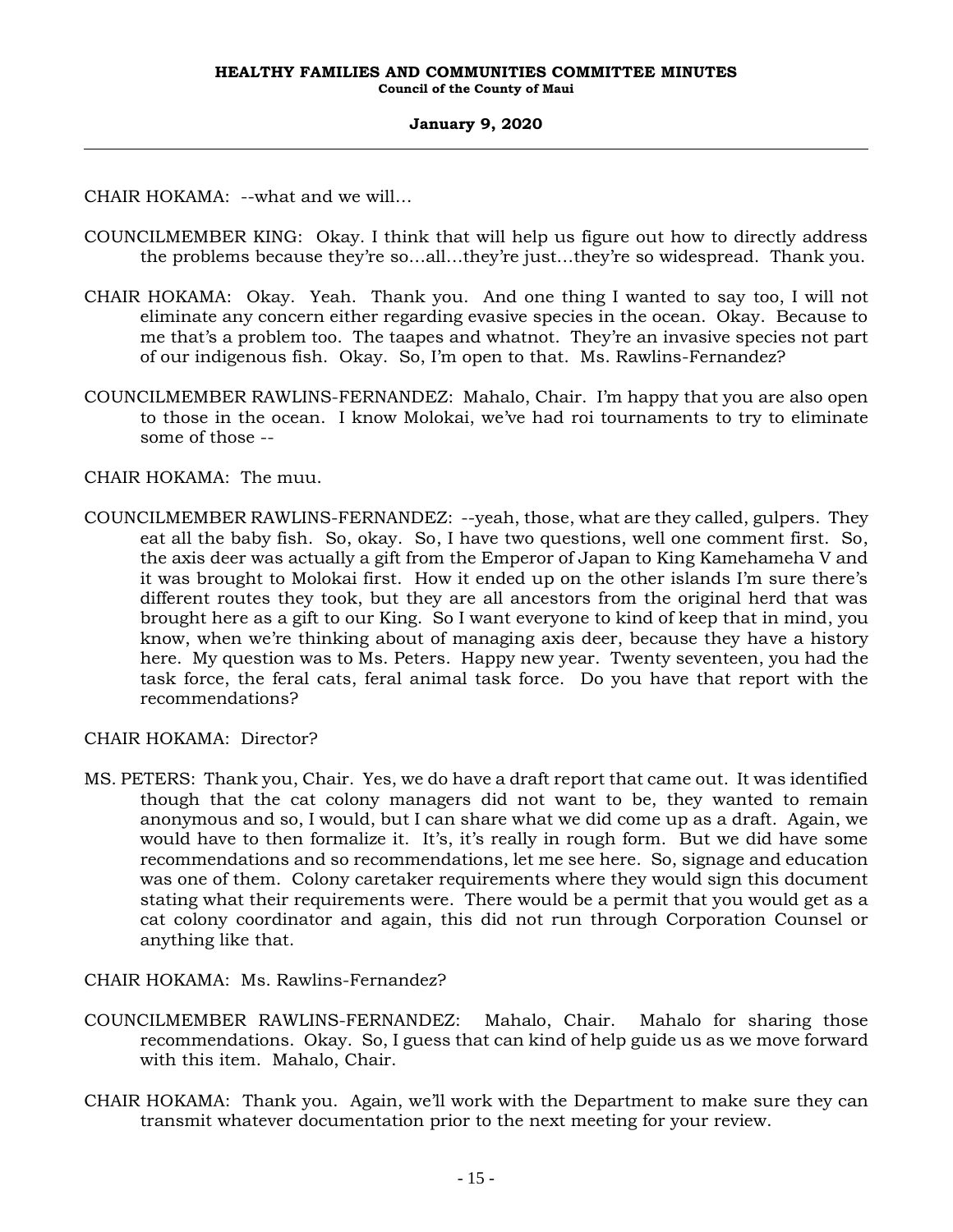COUNCILMEMBER RAWLINS-FERNANDEZ: Mahalo.

CHAIR HOKAMA: Ms. Paltin?

COUNCILMEMBER PALTIN: Thank you, Chair. I was wondering if the cat coordinator that you are hiring is also gonna be in communication with the Lanai Cat Sanctuary as to the things that they are doing and if it is a possibility over here. Like, for example, if they have four acres on Lanai, how much cats per acre is appropriate and those type, like for start, that's my first question.

# CHAIR HOKAMA: Mr. MacKinnon?

- MR. MacKINNON: Councilmember Paltin, as far as the sanctuary, we're not looking at that right now. That would be an independent approach from what we're doing right now. I think we can say that Maui Humane would be prepared to work with anybody. Just by coincidence earlier this week I was approached by a non-profit that's here on the island that works with cats and expressed an interest about generating a sanctuary. And my response was is that we're just getting our program up. We have this coordinator coming on board and that they are going to be talking to the coordinator's supervisor, as well as the coordinator to just explore that further. So, my only concern as far as the size of the sanctuary based on size of the problem, I did hear one of the speakers talk about in excess of 100,000 cats. And I think that one of the problems here, is we just don't have good data to be able to rely on. So, one of the key parts of this new person's position is to generate that data to be able to guide us, as well as the Council and neighborhoods and all, as far as exactly where the problem is, where the hotspots are. And, one of the elements is, that we've already been doing research and personally I've been doing the same, as far as how to manage these issues and I truly hadn't looked into the sanctuaries in any depth, but hearing what Lanai has been able to pull off, I definitely would want to explore that a little bit further.
- COUNCILMEMBER PALTIN: And then moving forward do you ever envision a time where the Humane Society would treat cats and chickens and such, like how they do dogs that are loose?
- MR. MacKINNON: I mean, chickens and cats are two different challenges and I think we have a good program that we're looking to widen with cats. Right now we have no contract, no directive as far as any type of management response with chickens. I know, I've talked to a couple of Councilmembers, as well as members of the public who have said, we, not the Humane Society, but we the community needs to address that, and I would definitely agree with that. Unfortunately, my research so far has not found any super successful programs in that. I think the one that I was most impressed with was the country of Bahamas had a multiple module approach to a program that include contraception, eliminating them, hiring people to eliminate them, things like that. If the County would like to send me to the Bahamas, I'd be happy to go, but I think we're trying to communicate with them. The program that we found out is about seven or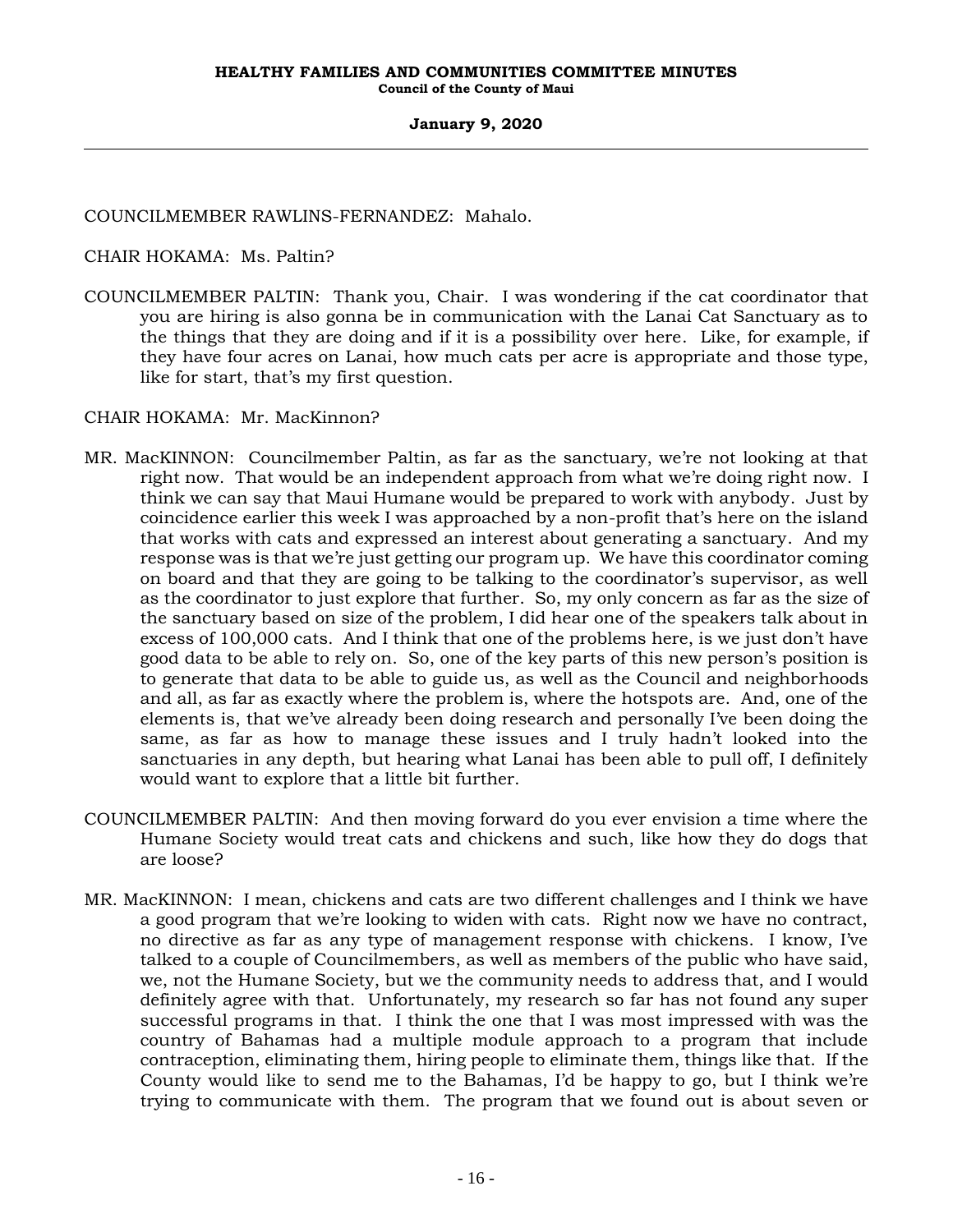eight years old. So, in some ways that's good because they may have some success to be able to pass on to us.

COUNCILMEMBER PALTIN: You're talking about chicken contraception.

- MR. MacKINNON: Chicken contraception. Yeah, that's mixed in with the feed and you actively go feed the, you know the feral chickens. So, that's a possibility. I've been in contact also with an organization called Association of Advancement of Animal Welfare. They're probably one of the larger national organizations for any type of animal welfare issues. Asking them for guidance and we're actually looking for, we've approached a couple of universities for people who are experts in chickens to be able to give us some guidance. Primarily we've approached the University of California, Berkeley as…or UC Davis I should say, has a very probably internationally renowned medical center for animals and things like that, we're looking for guidance from there. So, we recognize the problem. Maui Humane can't solve it by itself, but hopefully we can also provide the resources and the research that can guide whatever group comes together to try to solve this.
- COUNCILMEMBER PALTIN: And I don't know if you're knowledgeable enough in the situation, but as far as you know, making lemons out of lemonade and food sovereignty and whatnot, what about chickens, feral chickens as a food source? You know like chicken papaya or things like that. Is that a possibility?
- MR. MacKINNON: From, I'd be hesitant to say Maui Humane could pursue that direction. Again, when doing my research and looking at the Bahamas' approach, they did talk about that as one of the elements of their overall encompassing program. So, it was, my understanding is, I think, we as a community get very spoiled about the types of quality of chickens that we're buying in the supermarket. These are not those types of chickens. But again, like I said, the Bahamas I was pretty impressed with because they seemed to weigh every single possible angle and that was one of them. As far as could this be a possible food source for low income, or transients, or soup kitchens, things like that. So again, I think that's, I'm very confident to say that there's not gonna be one element or one type of program, you do this one program it's gonna solve the problem. It's gonna have to be multiple things. There's no way we can go and kill off all the chickens. Just like you can't do that with cats and think we're gonna have an island free of this problem.
- COUNCILMEMBER PALTIN: Because people still have pet cats and pet chickens so it will always be recurring.
- MR. MacKINNON: Yeah. And we do have one of the speakers talked about feeding. We would definitely endorse, you know, some type of infraction that if you're feeding chickens. That's a small step, but that could be part of a multiple step process to try to address this. A lot of education. A lot of, you know, just to let people know what these issues are both with cats and with the chickens.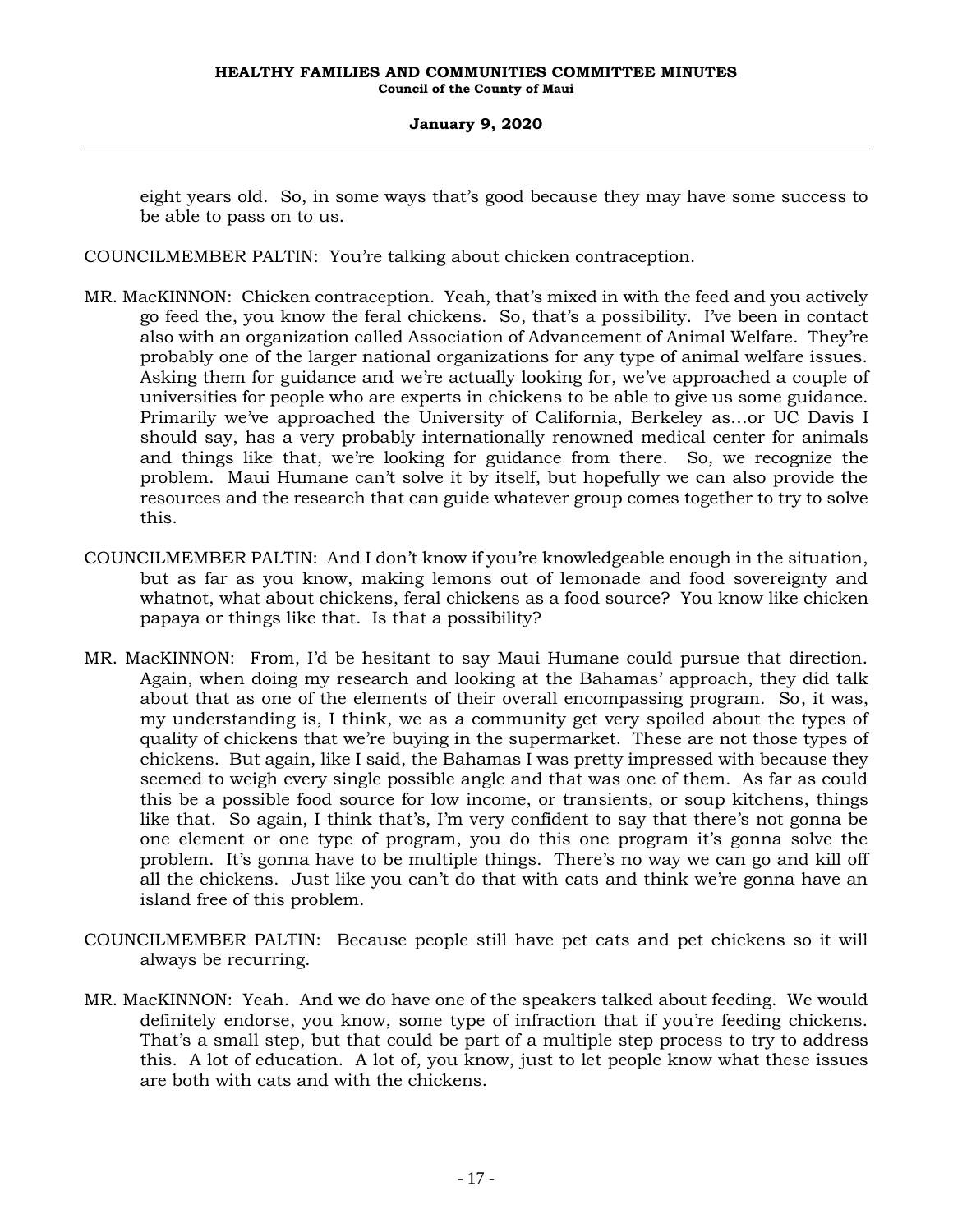COUNCILMEMBER PALTIN: Like for us, I mean, I don't have chickens, but my husband has chickens.

MR. MacKINNON: We know.

- COUNCILMEMBER PALTIN: They kind of, I mean like you know how you feed pigs slop and like that, the chickens will eat pretty much all the same stuff that the pigs eat, so I mean, as like maybe a compost or a food waste kind of program and chicken manure is very valuable, as well, so, you know, like there's a lot of ways to turn it into lemonade. My other question was if the chickens are on the contraceptive feed, are those edible chickens then?
- MR. MacKINNON: There's current concerns with each one and the concern also is if that's an approach that…I'm not saying Maui Humane would do it, but if we locate somebody or a vendor that does this, obviously then there's concerns about other fowl, other birds eating that, other animals eating that, what's the impact. So, it has to be researched a lot more. And just an interesting little side note, just recently we had a citizen approach us and show us pictures of a very easily built chicken roost and their claim was that if you build a chicken roost, that the chickens will migrate to that to lay their eggs rather than just out in the bushes and things like that. And then all you have to do is go and take the eggs out and that's addressing the population.

COUNCILMEMBER PALTIN: Well yeah, you just put a pod out and they do it.

- MR. MacKINNON: Yeah. And so, we don't know how accurate that is. I have a feeling maybe in a few months I'm gonna be an expert in this area. But it's interesting. It sounds logical. Is that something that we could educate people to build a very simple roost that you put behind, you know, the building if you're a store, or some type of retail establishment, to put that in a common area, in a housing development, things like that, possibly. I think we need to investigate that a little bit further to see if that is a viable alternative, but I really do feel both with the cat issue and the chicken issue there's gonna have to be multiple approaches. You can't allow people to approach us and say here's the problem, step back and say you go solve it. It's gonna have to be a whole community approach. And I definitely, Mr. Chairman, I definitely appreciate this being brought to the table, by the Council, and, you know, we'll stay at the table as well to help try to figure out what the solution might be.
- COUNCILMEMBER PALTIN: As far as your organization with the mission and the vision statement is it for all animals, would that chicken and cat and feral pig problem fit within your mission and vision?
- MR. MacKINNON: Well, it depends what the solution is. I mean, obviously, we're not gonna be advocating any type of killing spree or anything like that. One issue right now is the definition of what a feral chicken is right now. If the definition was changed from a legal standpoint, probably with the State, if they redefined it as a pest because of health concerns, safety concerns, things like that, it makes it easier to address some of these issues. We wouldn't be an advocate, nor would we participate in any type of removal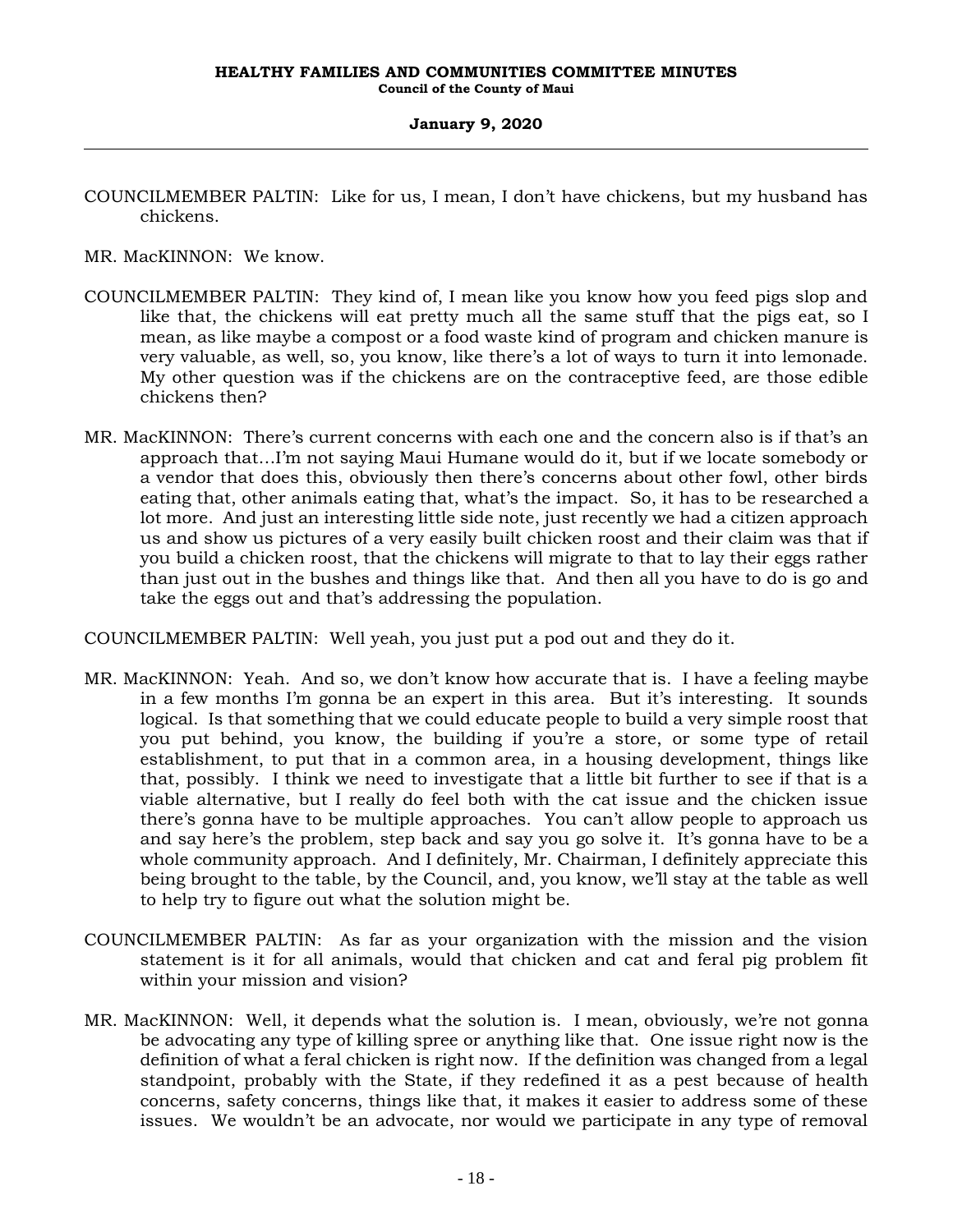programs, for lack of a better term. But like I said we want to be at the table and if that's the direction the Council would like to pursue, we would want to be involved to make sure whatever direction you want to go is humane and a proper way to be able to manage the issue.

COUNCILMEMBER PALTIN: Thank you. Thank you, Chair.

CHAIR HOKAMA: Okay. Thank you. Ms. Sugimura, any questions?

VICE-CHAIR SUGIMURA: No.

CHAIR HOKAMA: Ms. Kama? Thank you. Mr. Molina? Ms. King?

COUNCILMEMBER KING: I just wanted to follow up on the idea of doing a cat sanctuary and I'm wondering if since it's the biggest attraction on Lanai right now, that would we be taking something away from Lanai if we did it on Maui. My understanding and maybe you know this, Chair, is that there's around 600 cats in that sanctuary?

CHAIR HOKAMA: Around there.

COUNCILMEMBER KING: So, that's what I was told so if it is four acres, that's about 150 cats per acre. So, yeah, getting that number, finding out that number over here, if we have 100,000-plus cats that would have to be huge. So, that might be a challenge, but I'd be interested to see that data if you guys come up with it. Thank you.

CHAIR HOKAMA: Okay. Ms. Rawlins-Fernandez, any other comment or question at this time?

COUNCILMEMBER RAWLINS-FERNANDEZ: I think I'll save my comments for offline.

CHAIR HOKAMA: Okay.

COUNCILMEMBER RAWLINS-FERNANDEZ: Okay. Mahalo.

- CHAIR HOKAMA: Okay. So, Members, yeah, if you do think of additional concerns or questions, forward it to the Chair and then we'll send it forward for comments and response and have it returned to the members of the committee.
- COUNCILMEMBER PALTIN: I had a question…
- CHAIR HOKAMA: But, you know, hearing your questions, hearing some of the responses from our resource people…hold on, Ms. Paltin. Again, yeah, I'm open to any proposals you may have. If the Humane Society has some ideas you want us to consider, we're open to those, as well and you can work it either directly to this Committee or via the Parks, our director. Very shortly we are gonna talk about Parks' budget and year budget in this Committee and what we'll be recommending to Ms. Rawlins-Fernandez's Committee for final action. So, part of it is how we're gonna approach these types of issues, yeah, Members, so if you could keep that in your mind frame as we go through this process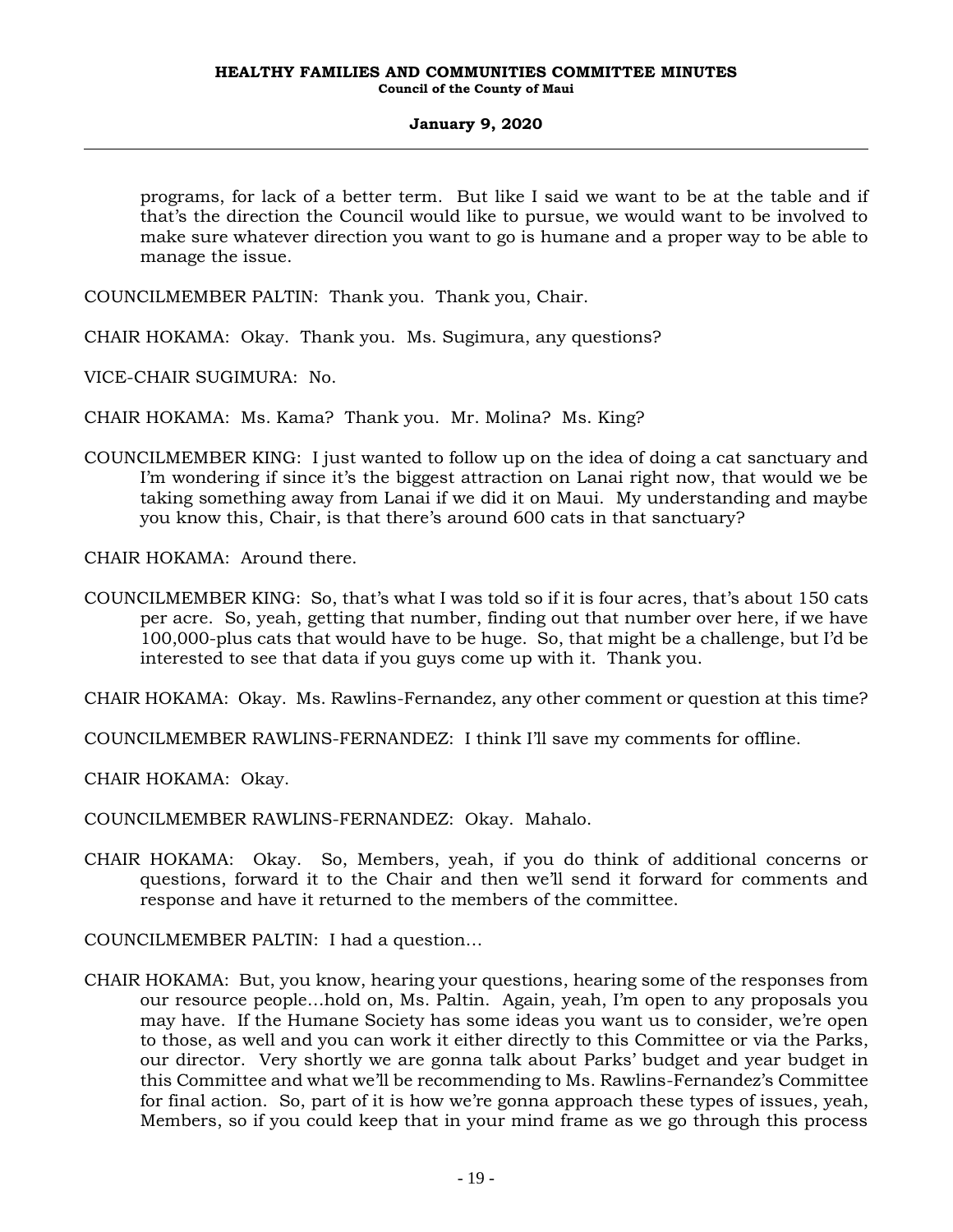on this subject matter. Again, we're gonna find out what is under our jurisdiction versus the State. Which agencies of the State and County are involved. I appreciate the comment about whether or not certain things should be designated a pest and we'll talk about that in more detail at the next meeting too. And I think we'll also ask Police to come and bring up any concerns they may have regarding public safety. Anything else you folks would like to bring up on this item before we move on? Ms. Paltin?

COUNCILMEMBER PALTIN: I just was wondering, you know, when you were saying if we have additional questions to bring it to you.

CHAIR HOKAMA: Yeah.

- COUNCILMEMBER PALTIN: If the Staff got that one question about how many cats per acre are supported by the sanctuary, like what is, yeah, I asked that one out loud, but I'm like….
- CHAIR HOKAMA: Yeah, Lanai the capacity is a 1,000.
- COUNCILMEMBER PALTIN: Per four acres? That's the max.
- CHAIR HOKAMA: That's Ms. deJetley's, I would say her current numbers that she's…they work with. Again, yeah, it's depending upon the facilities within the acreage, so with their current facilities, that's their number of capacity.
- COUNCILMEMBER PALTIN: So, like about 250 per acre cats or just…
- CHAIR HOKAMA: And again, yeah, if they do more improvements on the site they possibly could house more. I know they don't want to go over a certain limit for comfort sake of what they can actually manage.
- COUNCILMEMBER PALTIN: And then, I guess I would just ask how they deal with the waste.
- CHAIR HOKAMA: Yeah, we can forward that to them and ask those…
- COUNCILMEMBER PALTIN: And how much pounds of food they go through and the cost of that.
- CHAIR HOKAMA: Okay. The nice thing about Lanai is the County does not put public dollars. Okay. There's no taxpayer money in this program, which is what I like. Because we need more for people stuff. Okay. That's my priority. People first. Any comments before we move on, Director?
- MS. PETERS: Thank you, Chair. We just look forward to the next discussion. I'll let the other agencies on board.
- CHAIR HOKAMA: Okay. Mr. MacKinnon, any other comments you wish?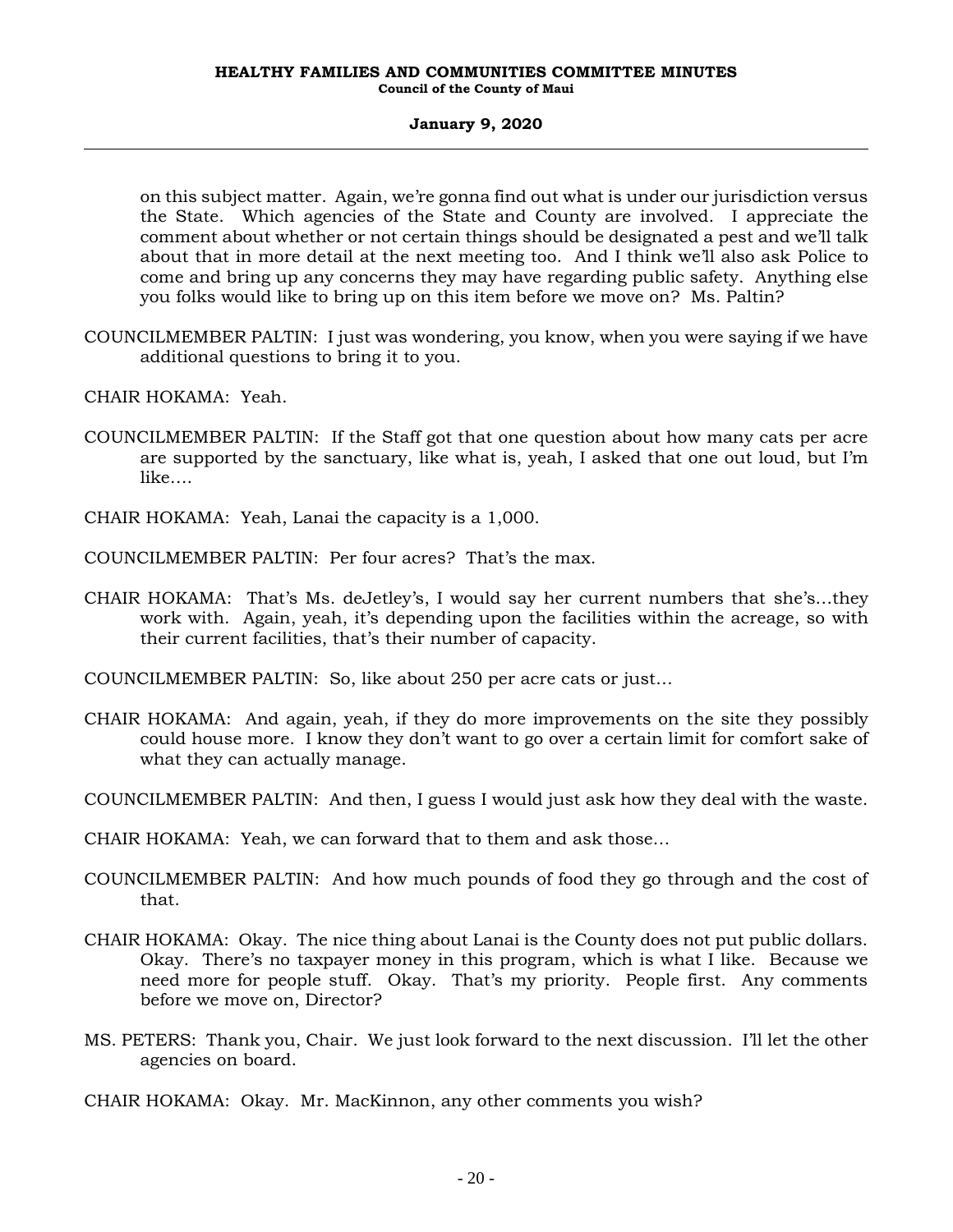MR. MacKINNON: No, thank you very much.

- CHAIR HOKAMA: One thing though I will say yeah, and we will do more on the next meeting is I want consistency on how we allow usage of our public properties. So, I am gonna propose any use of our park facilities or public properties that has animals must have an executed agreement with the County. You cannot just let your goats loose in our basins. You cannot just roam your dogs any place on the beach park. Okay. We got rules. We got regulations. We have liabilities. So, unless those people comply I expect enforcement to start arresting and citing, including the park rangers. And notify those violators that we intend to enforce. Okay. I'm tired of those calls of how come I cannot let my dog loose since all these goats are in this park anyway? Okay. We will follow our policies and we will enforce accordingly. Okay. Whether it's on Lanai, Molokai or Maui. We will do it the one and only way. Yes, Ms. Sugimura?
- VICE-CHAIR SUGIMURA: So, the growing population of and I heard this from runners or people who walk in Keopuolani Park, the growing deer or axis deer population in there. And I know we have homeless too which is probably a bigger concern, but I wonder if we have even looked at the axis deer problem at Keopuolani Park or if we have a, you know, solution or if you're looking at it as, you know, something that we may need to tackle, you know, with the number of people that walk there and…

# CHAIR HOKAMA: Parks Director?

MS. PETERS: Chair, thank you. Thank you, Member Sugimura. Yeah, I just recently received another report of someone walking during the day and then there were a herd of those deer came through. So, we did reach out to DLNR and we're trying to work on, with them, on what the proper process would be and how to get, either move the deer, trap and move, or just figure out how we can better stabilize it where it is, but definitely we are looking into it because it is a safety concern for us and with the population there. After we did do a lot of thinning of the vegetation within the undeveloped areas of the park, we've noticed less negative activity as well as the deer population. So, we'll be trying that more and also working again with DLNR to hopefully get this under control.

# VICE-CHAIR SUGIMURA: Thank you.

- CHAIR HOKAMA: Okay. The last time I wanted to ask the Members if you want me to file, I've had calls, but I think this is more in the State lands particularly upper Iao. You see those white spots way on the top of the hillsides, that's somebody's goat that ran away. Okay. Those are goats up there. So, again, more than likely we're gonna have to contact DLNR because it's more than likely within their jurisdiction. We'll see how we can work cooperatively because I can tell you, the animals don't care who owns the land. They're gonna go where the food and water is. That much we know. Any other things before we defer this item, Members, you'd like to get information on? Yes, Ms. King?
- COUNCILMEMBER KING: Thank you. While you're at it can we ask DLNR about what's happening with that Kealia Pond area because they fenced it supposedly to keep the feral pigs out, but there's still feral pigs in there and we're seeing whole families going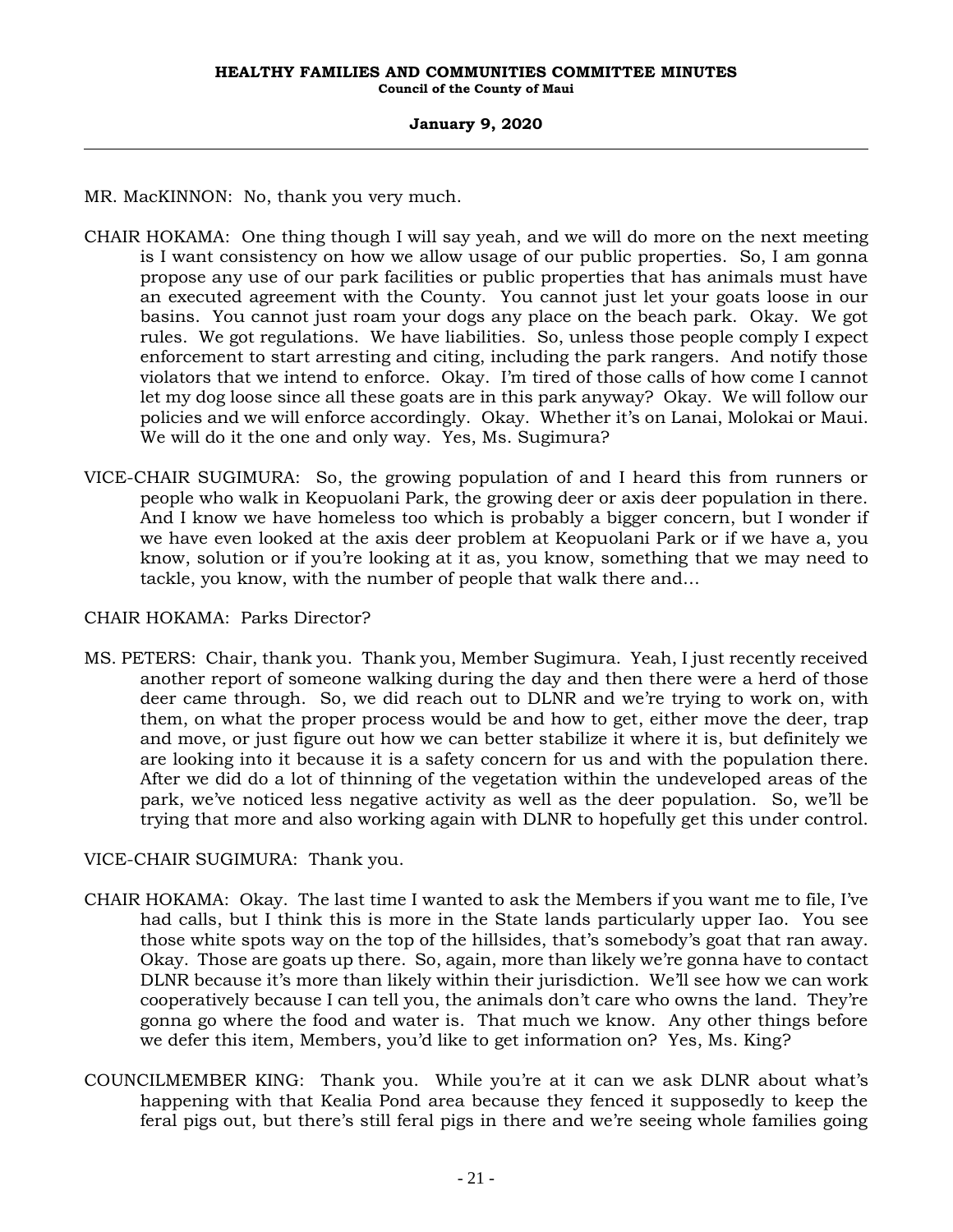through the Kealia Pond so I'm not sure how effective that was if there's a plan two, plan B.

CHAIR HOKAMA: We'll send communication and invite them to the next meeting, Ms. King --

COUNCILMEMBER KING: Okay, thank you.

CHAIR HOKAMA: --to participate. Okay. Anything else? Yes, Ms. Paltin?

- COUNCILMEMBER PALTIN: I thought I heard that you said you were also concerned with the ocean ones.
- CHAIR HOKAMA: Yeah, so if you have things again, we can, you know we'll be inviting DLNR to come forward and…
- COUNCILMEMBER PALTIN: Maybe aquatic resources for the toau, taape and roi.
- CHAIR HOKAMA: Okay. Thank you for that. We'll follow up. Since it's a big issue on all our three sister islands. Okay. Members, with no objection we will defer this item. Okay. Thank you.

# **COUNCILMEMBERS VOICED NO OBJECTIONS.**

# **ACTION: DEFER PENDING FURTHER DISCUSSION.**

CHAIR HOKAMA: This item under HFC-24 is deferred and we thank Mr. MacKinnon for being here this afternoon, as well as our Parks Director.

# **ITEM HFC-27: FISCAL YEAR 2019 GRANT PERFORMANCE AND EVALUATION REPORT FOR DEPARTMENT OF HOUSING AND HUMAN CONCERNS GRANTEES** (CC 19-327)

CHAIR HOKAMA: Okay. We're going to go straight into HFC-27. This is on the current fiscal year grant performance and evaluation report for Housing and Human Concerns and we have our Director, Ms. Tsuhako present this afternoon. Okay, Members, this one is more about an update and a status for the Director to give us regarding this subject area. We also have Curtis Jamison our Grants Administrator present to assist the Director. And what the Chair is looking at is to see if our agencies are, what kind of difficulties if contracts cannot be executed or other concerns that we may be able to assist either the grantee or the Department in ensuring timeliness and compliance of requirements, as well as meeting the goals of the intent of the grant. So, we'll ask the Director at this time, Ms. Tsuhako for any opening comments. Before you do, I wanted to just again reiterate that I believe her Department has done the best on how they've approached the grants and giving us information and status and that I hope you don't mind, Director, but we are using your form as the general template of all other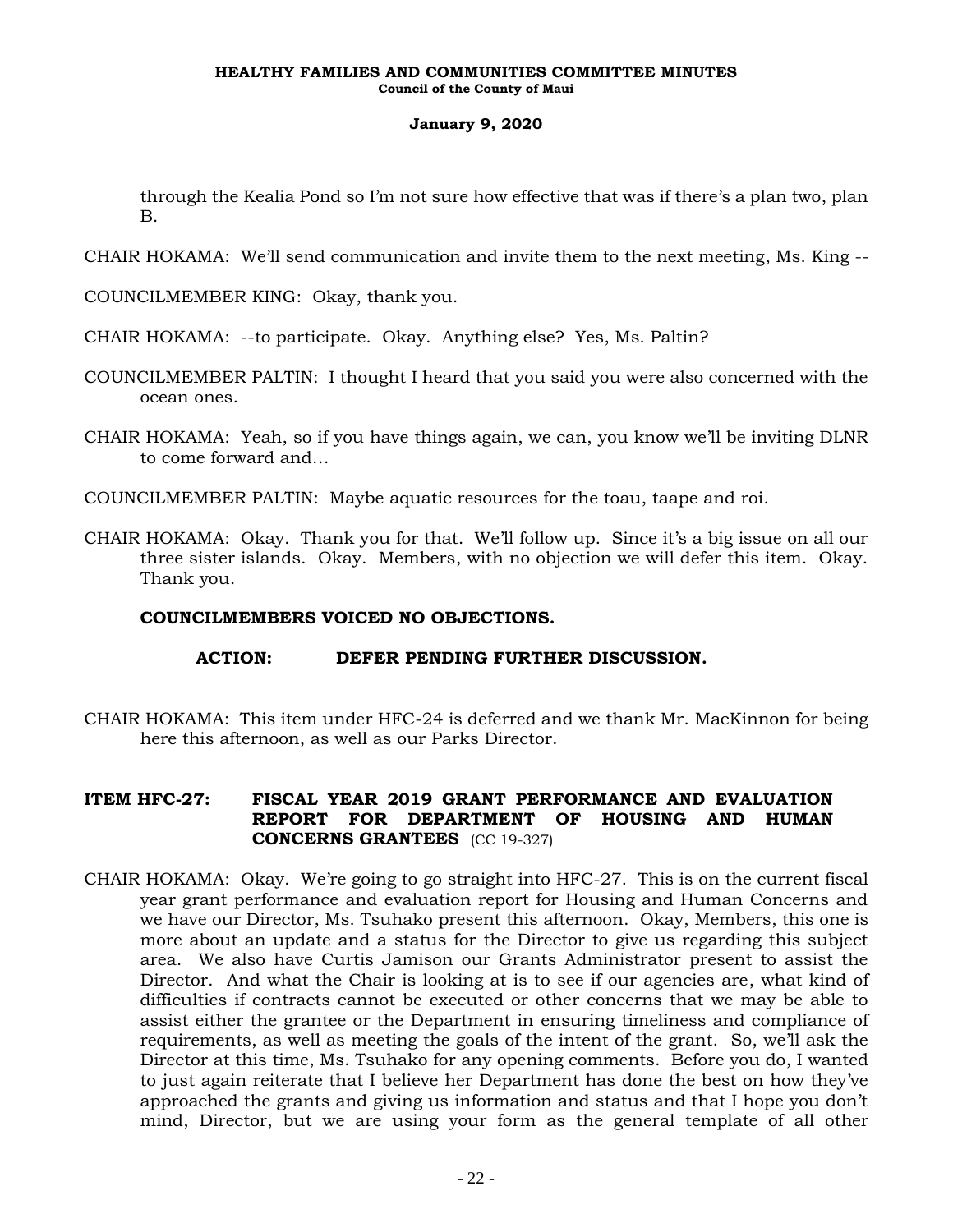departments and agencies on how to report back grant information and status, so we've appreciated the work you've done ahead of time, as well as Mr. Jamison's work on this area.

MS. TSUHAKO: Thank you. Good afternoon, Mr. Chair and Members. As the Chair noted, Curtis Jamison who is our Grants Manager Division Administrator is here and the credit for the grant report card and its format and its purpose actually goes to Curtis and his staff because they work in this area every single day. The Chairman previously sent a communication requesting update on, specifically on Lanai grants. And that came on December  $20<sup>th</sup>$  and the Department responded to that. So, I think you all may have a handout or communication that reflects, one, two, three, four, five, six, seven grants specifically addressing Lanai non-profits. They are the Lanai Community Association for the Lāna`i Kina`ole Home Team and E Malama I Na Keiki O Lanai which is a preschool program. The Lanai Community Health Center for Integrated Behavior Health Programs. Kumpang Lanai, which is a program called Coalition for Drug Free Lanai. The Lanai Youth Center has two grants, three grants. One for plan and design and one for, and an older one for plan and design for a new youth center and I will defer right now if it's okay with you, Mr. Chair, to Mr. Jamison to talk about the status of those Lanai grants and a brief status update on the entirety of our grant situation right now.

CHAIR HOKAMA: Okay. Thank you very much. Mr. Jamison?

- MR. JAMISON: Okay. Thank you, Chair. Good afternoon, Council. So, update on the grants right now for Fiscal Year '20, there is only two grants that have yet to route for execution. One of them is the, one with Molokai Community Service Council and the other one with the Cameron Center. The only other one that hasn't been executed yet is with Kumpang Lanai but that one is already routed and that will probably be finished in the next three weeks or so depending on the contracts with them so depending on how fast we get it back, we can execute that in about three weeks. But…
- CHAIR HOKAMA: What was your challenge, Mr. Jamison? Missing information or missing document, required document?
- MR. JAMISON: So, honestly originally the form, the application that was received they used outdated forms and incorrect forms to fill out information so we had to kind of go back and forth with them. It came in right at the end and it was a kind of a busy time of year. It took a while to kind of sort that information out, but…
- CHAIR HOKAMA: Okay. No, we're just trying to understand it because we usually get the phone calls when I cannot get my money. This happened so then, you know, we're wondering what happened, but you know, that's why we're asking you can you help us understand if there was missing documents and you couldn't proceed or Corp. Counsel wouldn't sign out because of no notary on the other side, I mean, you know, things. We understand things happen, but it always seems to happen toward the end of the fiscal year. So, that's one of the issues that, you know, we were trying to overcome.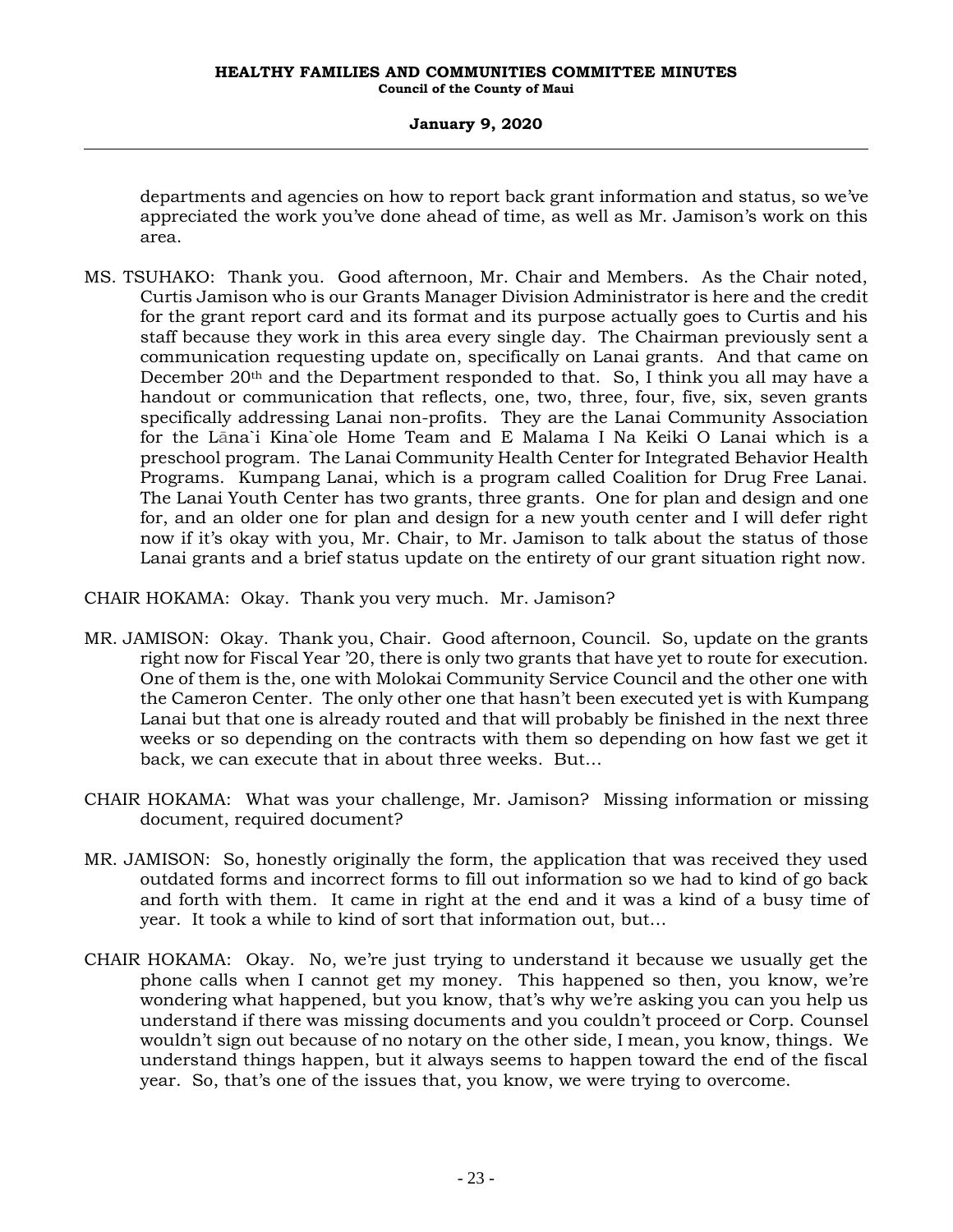#### **HEALTHY FAMILIES AND COMMUNITIES COMMITTEE MINUTES Council of the County of Maui**

# **January 9, 2020**

- MS. TSUHAKO: If I may, Mr. Chair, one of the things that I noticed when I became the Director is that there are certain contracts that were being executed very late into the fiscal year, and so in order to try and, you know, maintain some semblance of order and predictability both for the grantees, as well as for the Department staff, this year, we imposed a deadline of December 31st to try and get all of the grantees' applications and their documentation and all of the requisite material that we need in order to execute a contract in before the end of the year so that even though it's a really big push for a small staff, Curtis has a staff of 3 people to do 100 grants, we thought that having that, kind of those parameters would help us manage that process a little better. And I think that by and large most of the grantees have tried really hard to meet those time guidelines. So, just a couple I see he's noting haven't been executed yet.
- CHAIR HOKAMA: Okay. Great. How often do you do any type of refresher or grant meeting where let's say last minute the Feds made a change in reporting or something so now you gotta go back to those that are getting Federal dollars or whatever it may be, Mr. Jamison. You meet with the grantee what, twice a calendar year or something? Or just during the contract process?
- MR. JAMISON: How often do we meet with grantees to assist them with the process?
- CHAIR HOKAMA: Yeah. Quarterly at least because of the quarterly reporting?
- MR. JAMISON: Honestly it depends on the grant and the grantee. Some grantees require much more monitoring and work with them. Since this evaluation has come out and after we held the, when we were here the last time talking about it, we found it helpful because actually a few grantees have actually approached us to have discussions with us on how they could achieve, get better at what they are doing and achieve their goals more. As far as general technical assistance with them, we've talked about it and last year we held a workshop in June to kind of prepare everybody for this coming cycle to close out FY '19 and begin FY '20 where we shared with them the grant evaluation process and so that they knew exactly what was coming up, as well as the expectations regarding deadlines to have all grants and documentation in place by December 31st. And those, that was extremely helpful and we'll probably do another workshop moving forward. The division has also been discussing about actually doing workshops based on grant topics so grants regarding homeless programs. Maybe we actually have a meeting with them where we work more specifically with them or youth centers, substance abuse programs where you can kind of tailor the technical assistance more specifically to the issue that they're dealing with.
- CHAIR HOKAMA: Okay. 'Cause, you know, one of the things that I just wanted to make sure is again, usually meet with the agencies that are the troubled ones so you meet with them more frequently than those that are very good in their reporting, they do their single audit requirements very well. Have you been able to utilize the Maui County nonprofit director's group as a conduit or as a support to get your information out to the various agencies? Director?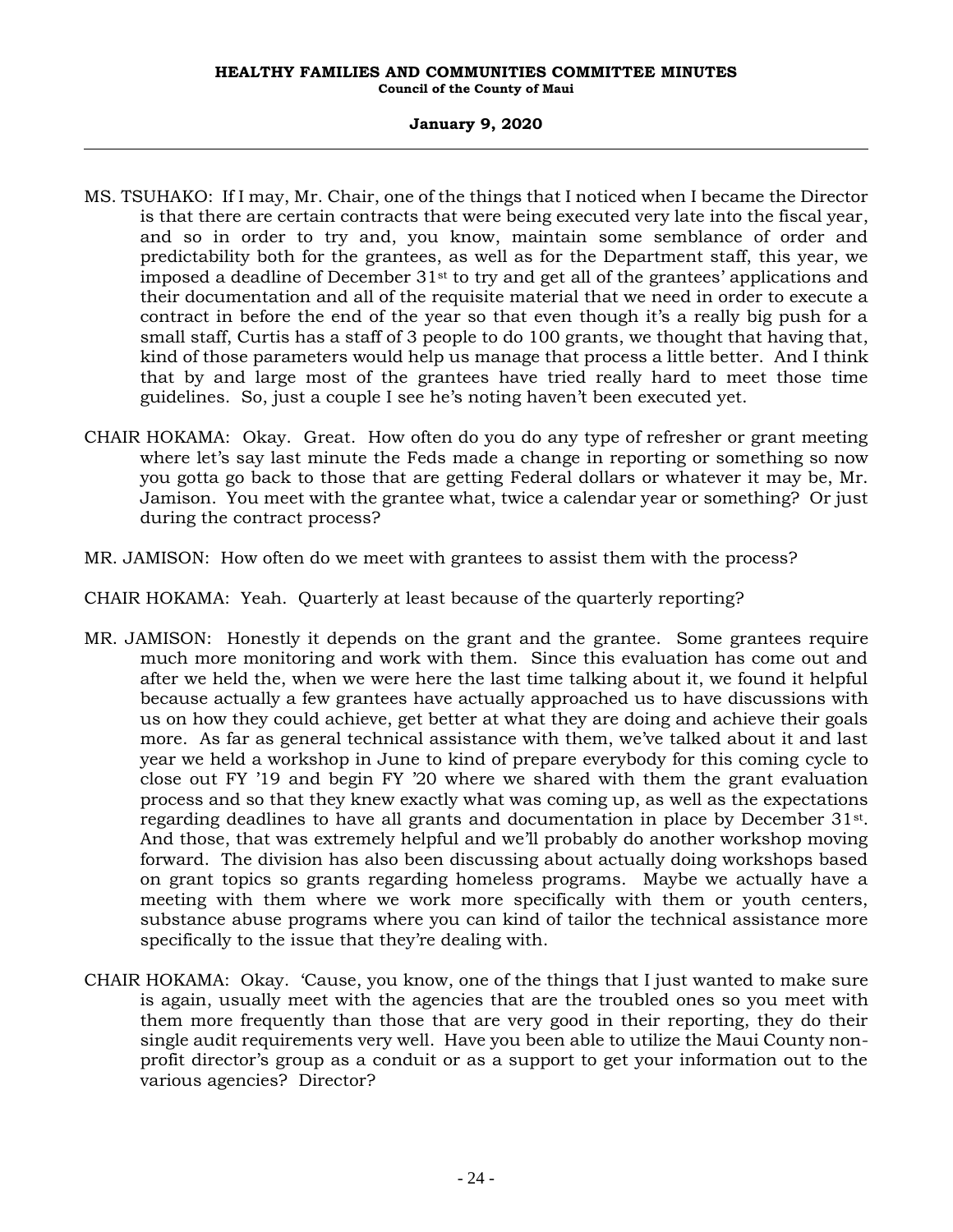- MS. TSUHAKO: Thank you for your question, Mr. Chair. I have not met with the entirety of the non-profit executive directors. I've meet with plenty of individuals, but, you know, what Curtis described was some really grant specific workshops that were held on Molokai, Lanai and here in Wailuku during June and those were very well attended, not just by the program level people, but also by executive directors. And I think that we'll continue to urge not just the program people, but also agency leadership to attend those so that they understand what the Department needs in terms of outcomes, in terms of showing the relationship between the request for funding and what the outcomes are and the benefit to the community. I think that process of dialogue and being really clear about expectations is really important and it helps us do a better job of providing service.
- CHAIR HOKAMA: No, I'm happy to hear that because before I ask the Members for their, you know, questions or thoughts, one of the things I'm thinking about that I may be recommending through our Budget Chair, Ms. Rawlins-Fernandez is I'm looking at potentially competitive pots. It's the individual grant allotment to a specific non-profit. One of my ideas that I'm gonna talk to our Budget Chair about is maybe we would say "x" amount of dollars, whatever the number may be, for "x" program. Let's say, homeless program. Then the agencies can put in their submittals and those with the best are gonna get funded. But there's no guarantee of funding unless your submittal is qualified and good enough and if you're existing, you've already shown that you can hit the marks on your previous grants. Because I think that's maybe one of the ways we can get the measurements we want, is by making it more competitive and allow the agencies to really put pencil and brain together. Instead of just saying we're gonna give everybody money. I wish we was that rich. We've got big bills. You know it. I know it. We're gonna need to make adjustments on how we allocate and we know we're gonna have to put money in infrastructure. So, it's one of my ideas, I'm gonna chat with Ms. Rawlins-Fernandez as one approach of how to deal with the grants and get the measurements we want out of those agencies. So, I'm going to open it now to you Members for the department, questions or comments. Ms. Sugimura, Vice-Chair?
- VICE-CHAIR SUGIMURA: Chair, I really agree with you and I love this, not love, I like this format and I think it provided us probably the most information from all the reports that I saw through the departments. And I like the…I was asking my staff to possibly put this into a format so we can get all the departments to kind of follow what you've done and congratulations because it was you fresh start in the department and by seeing the challenges of your over hundred grants, you put this together which made it an easier story for you to tell us and the public about what you are accomplishing. So, I would like to put that into some, have it so that all the departments follow this format, you know, once we kind of narrow what we want and, or add in. And Shelly who is my staff person, we were working on it through my Multimodal Transportation Department [*sic*] just so that the Department of Transportation could then provide similar, I mean, they don't have as many grants as you do, although their grants are pretty large, you know, dollar amounts. But still the amount of information that is needed to get out of it is probably, you know, similar in some degree. So, Chair, if we could work together and come up with something so that we can get this so that all the departments can follow this format. I like it a lot.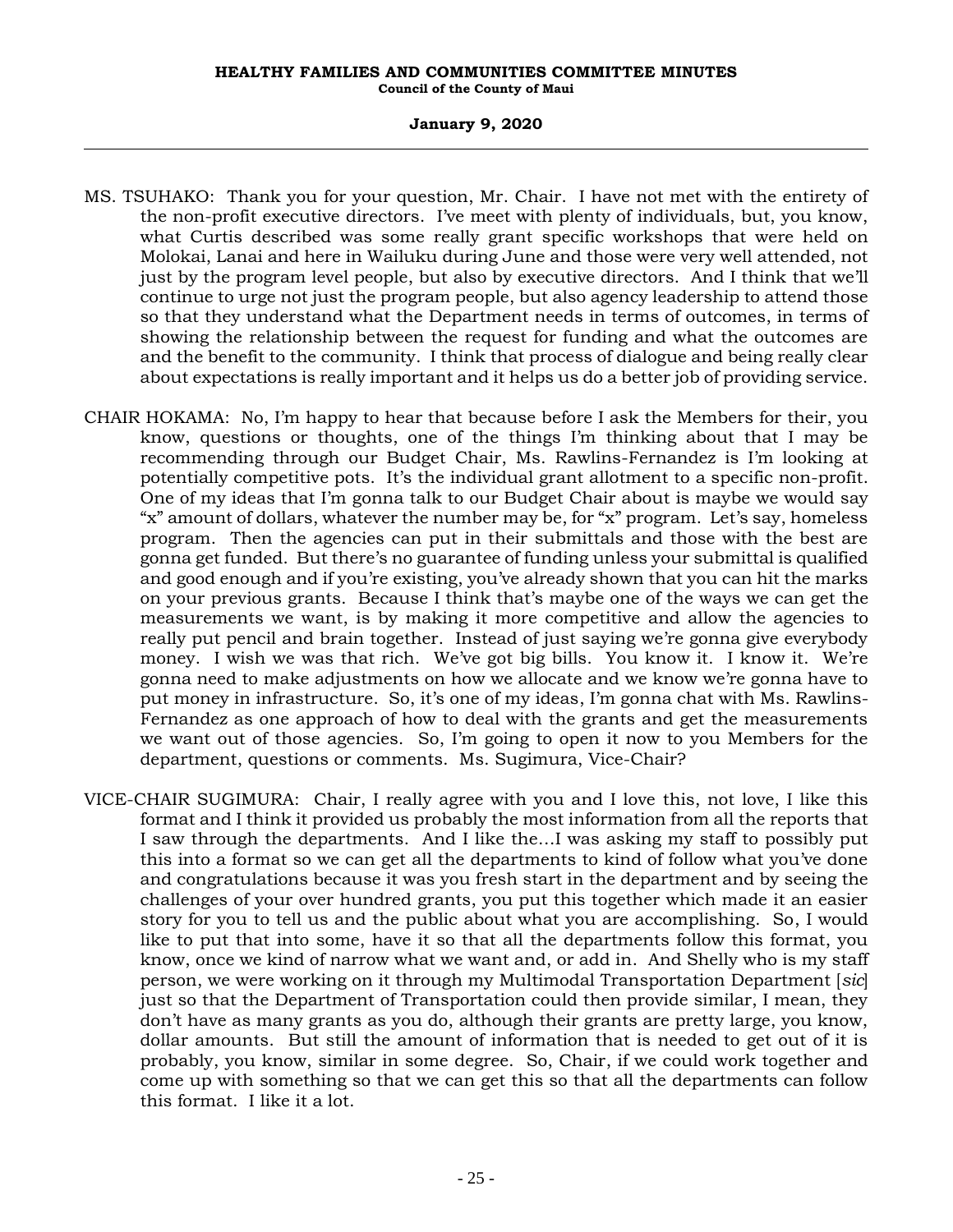CHAIR HOKAMA: My plan is to go through Chair Lee since she has a reach of all the committees. Because I'm still looking forward to what OED is going to report back to Chair Rawlins-Fernandez. We told them what they presented to us on the OED grants was not acceptable and to return back with additional information on the statuses and the Chair has been patient. We are still waiting. And it's been months. So, you know, if those grant administrators is gonna just allow us at budget to make the call, then that's fine with me. But I don't want to be unfair to the grantees. Yeah. So, I appreciate your comments. Anything else?

VICE-CHAIR SUGIMURA: No.

CHAIR HOKAMA: Thank you. Ms. Kama, anything at this time?

COUNCILMEMBER KAMA: Yes. Thank you, Chair. So, as I'm looking at the remarks column and I see that quite of few say things like applicant lacks measure of client success in community reintegration and there's this lack in their reporting. So, if you see that lack what are you doing to ensure that what our expectations are in terms of the outcomes that we're looking at are met?

CHAIR HOKAMA: Director?

MS. TSUHAKO: Thank you for your question, Councilmember Kama. What happens behind the scenes with, that's not reflected really in the report card that you see is the work, almost minutia that goes on between the program specialist and the agency. So, if you can imagine having a caseload of 30 to 35 grants and having, you know, deficiencies with reporting. So, maybe the agency is reporting…the first quarter they might report, we did ten of this and the second quarter they report doing five of them, but their cumulative number is not 15, right? So, it's the small things that don't match in the reporting that need to get worked out at the level that Curtis and his staff work with them. So, it's sometimes, it's those small things. Other times it's really big things, like, you know, we may get a report, a quarterly report, that says this is the outcome that we're looking for and then the next time they submit their quarterly report, they might dig up in their electronic files an older version of the form that has a different goal and they didn't look at it to check and see that it's this year's goal that they're supposed to be reporting. So, unfortunately some of that still occurs. Where, you know, I do this, I keep old forms in my electronic files and then sometimes you just cut and paste. Then you forget. Oh my God we're not doing that same reporting thing anymore. So, it's kind of like working with grantees to get them on the same page. Like, make sure you use updated forms. Make sure you're using the same goals that you submitted. Right? It's those things that take a lot of time and I think it takes time and effort from the Grants Management staff and it takes time and effort from the grantee as well. But those are, that's the type of level of detail that are addressed by the Grants Management staff in order to get an accurate picture of what that agency is doing. So, for example, when we had that grants workshop in June, one of the things I told the grantees is that in order to receive taxpayer funded money in grant form from the County, you have to not only be able to do the work that's being expected of you. So, you gotta accomplish that. That one-to-one work, whatever it is right? Is it taking people off the homeless streets and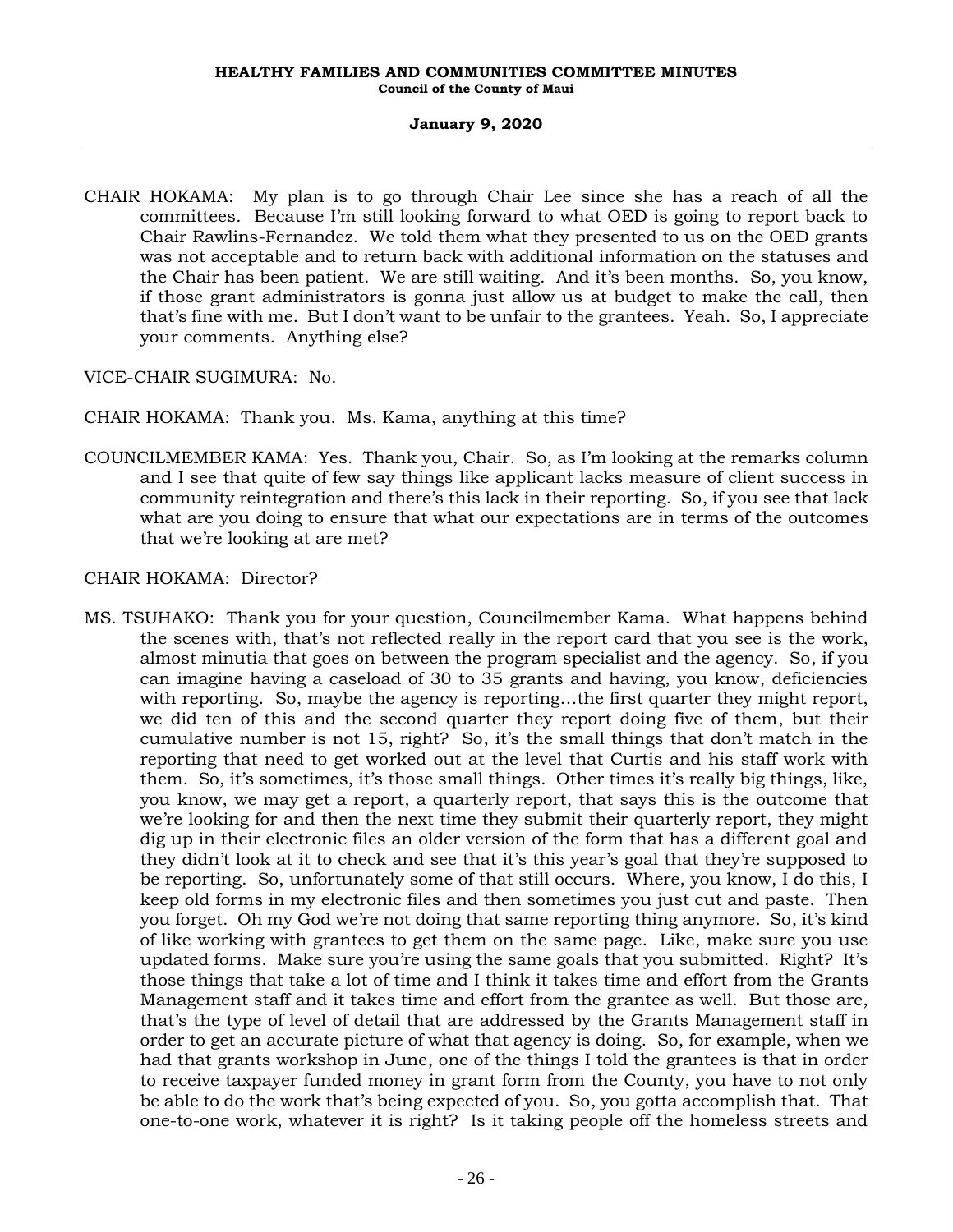placing them into shelter? That's what you have to do. The other thing that grantees have to do is they have to be able to accurately account for how the County funding is spent. So, you cannot just do half of the job. I can be really good at accounting, but if I cannot house homeless people, then I shouldn't be paid to house homeless people right? And if I can only house homeless people but I cannot show you how that money is being spent, how it's allocated, how I'm accounting for that funding versus money that I get from the State, then that doesn't work for us either. So, collectively we have to raise the capacity of the non-profits to do both parts. And that's what we're aiming to do. Through our direct intervention with the agencies, also in a larger sense.

- COUNCILMEMBER KAMA: Chair? So, what we get is this report, is this an annual report or, is this, this is the annual right?
- MS. TSUHAKO: Yes.
- COUNCILMEMBER KAMA: Okay. So, if I look at the previous report that you gave us, or if we look at another report in a year from today and I look at the same, because I keep my eyes on certain agencies, and it's the same thing. I don't want to see that right?
- MS. TSUHAKO: Yes.
- COUNCILMEMBER KAMA: And so, when you look at how, are you looking at what they reported last time to what they report the next time so that they're not making the same errors all the time?
- MS. TSUHAKO: Yeah. I'll let Curtis answer that because he's closer to that.
- COUNCILMEMBER KAMA: Okay.
- MR. JAMISON: Yeah, in short, yeah, we do. We compare and that's actually where we find a lot of discrepancies and then we're able to bring it up with the grantees and we normally bring it right back to them for clarification on that. So we're able to see how the grantee progresses over the year, if either they make an error and then we help them and they correct that error and then we don't see that error again versus sometimes we see, we help them with an error, they correct the error, the next quarter the error shows up again so then they have to correct it again. So, then it starts appearing on the annual report, repeated. You'll see some that says repeated reporting errors and things like that. Our goal is to eliminate as much of that as possible by working with grantees. So, sometimes we'll go down and see with them how do you keep your records? How do you keep your information? To see if there's either systematic ways we can help them. Some of them we put the auspice on them as well. This is, you get the money and this is what you said you're gonna do, so you guys gotta kinda get your act together a little bit and make these adjustments as well. So, we're always willing to work with the grantee to help them move forward in that department. But, yeah.
- COUNCILMEMBER KAMA: Right. So my deepest concern is those grantees that are year after year, after year, after year come and receive funding and it's like if they've been doing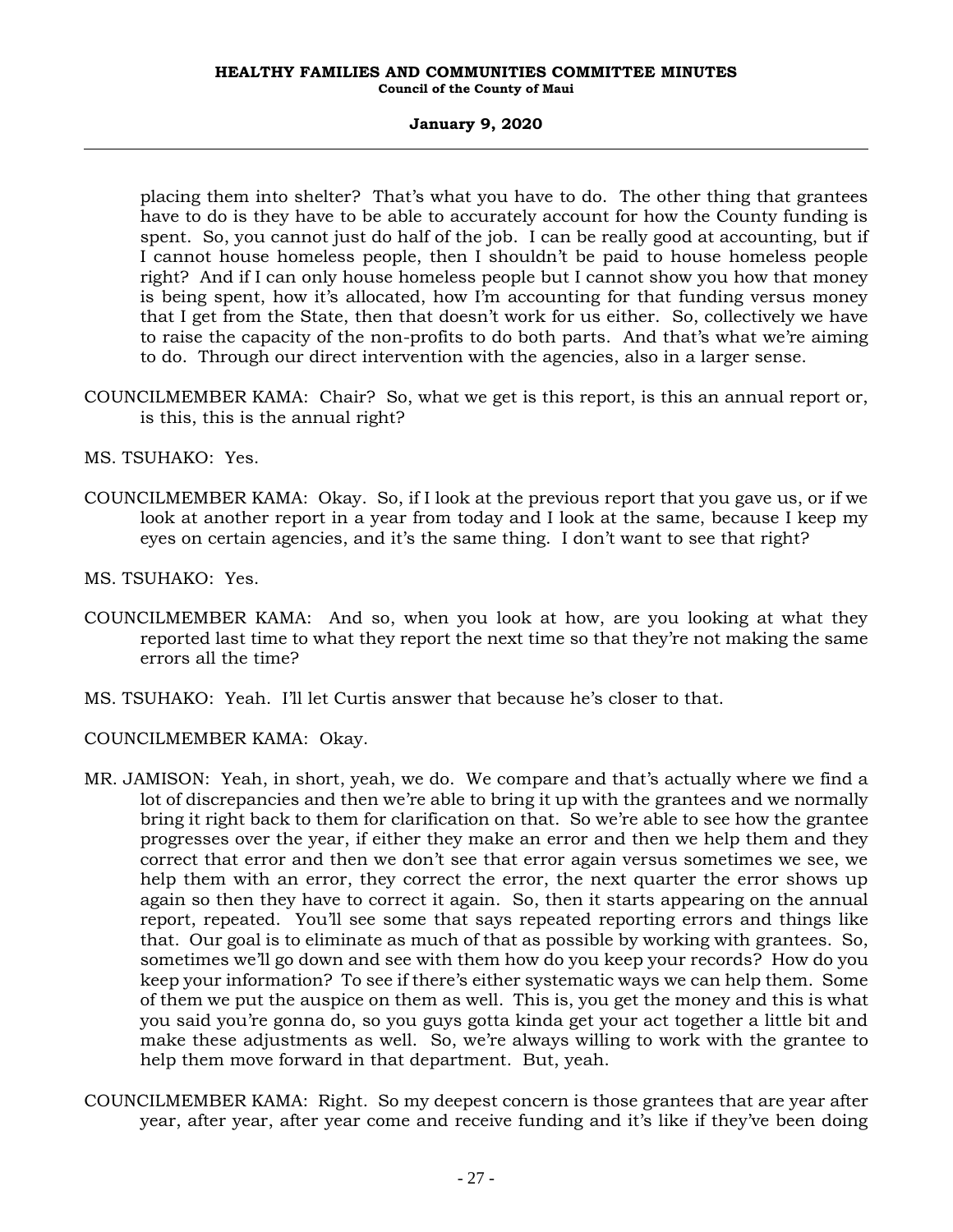this for years and years and they're still making mistakes, I mean, there has to come a time when you're such an expert at this that you don't make any mistakes because nothing changes that great in terms of the application, in terms of your deadlines, in terms of your reporting out, right? So, that's just my whole sense of oh my gosh, ha`ina `ia mai ana ka puana again, you know. So, I just to figure out when does this all stop and we get to a place of consistency or expediency or efficiency or, so that place of okay, good job, that's all. Thank you.

CHAIR HOKAMA: Thank you for those. I can tell you some of our sister jurisdictions upfront tell the agencies you can only have funding for three consecutive years and then you're not gonna get money and then they give them, I forget what was the break, then they can reapply later. But there's no guarantee they get every year funding. So, those jurisdictions usually go with three-year cycles. They'll fund you for three years, but you better be able to budget for the fourth year without that county money.

COUNCILMEMBER KAMA: Or even a sustainability.

- CHAIR HOKAMA: Yeah. Again, you know every jurisdiction has limitations and unique situations, but that's how some of our sisters, entities have done it on the mainland. Mr. Molina, questions sir, comments?
- COUNCILMEMBER MOLINA: Yeah. Thank you, Chair. Just with regards to the matrix that was provided to us by the departments. More on some updates on some of these entities that have received grants, Page 1, regarding Boys and Girls Club, Paukukalo Clubhouse Plan and Design states as of June  $30<sup>th</sup>$  no County of Maui funds have been requested, nor has the three-to-one State match been met. First and second quarter reports not submitted due to little or no progress on the project. Any, has anything changed since June 30th on this matter?

CHAIR HOKAMA: Department?

COUNCILMEMBER MOLINA: I see the Director's…

CHAIR HOKAMA: That's the CIP project, there, Mr. Molina?

COUNCILMEMBER MOLINA: Yeah. It had to do with the clubhouse plan and design.

- MS. TSUHAKO: Thank you for that question, Mr. Molina. So, I just conferred with Curtis and we don't know current up-to-date today information about that. I think one of the provisos if I'm not mistaken, there was a proviso on that grant that said that the agency had to obtain a financial commitment I think from Hawaiian Home Lands or OHA before that money would be released. And I'm not sure what, I haven't seen Kelly in a long time, so I'm not sure what the reason for not, for no movement on that just yet.
- COUNCILMEMBER MOLINA: Yeah. So, it sounds like something internal with them between them and OHA I guess.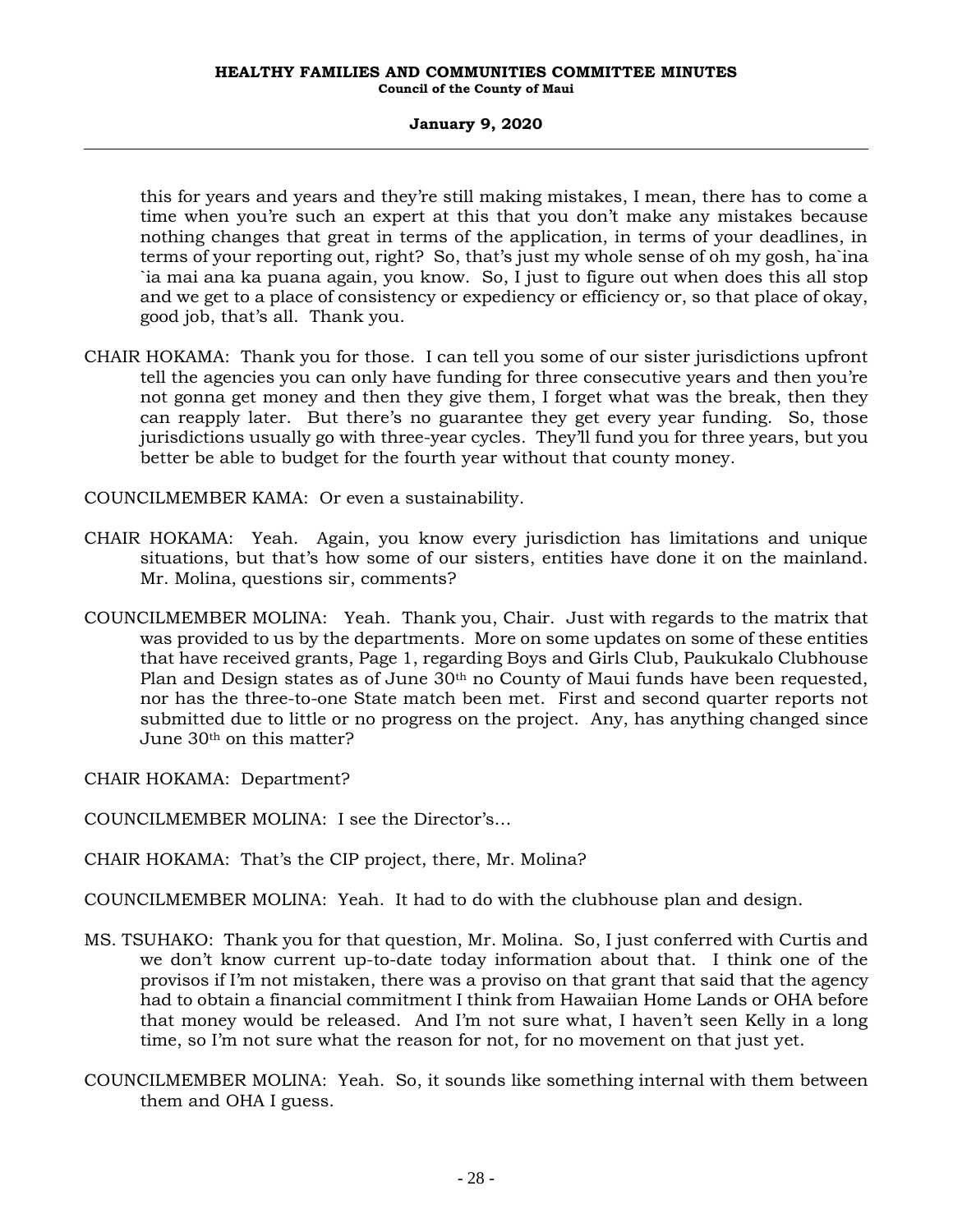MS. TSUHAKO: It could be, I mean I think if we had proof that the proviso condition was met, it would be, you know, we would be moving along in that process.

COUNCILMEMBER MOLINA: Okay. Chairman, just a couple more…

- CHAIR HOKAMA: So, Mr. Molina, you want us to get the actual status for you?
- COUNCILMEMBER MOLINA: Yeah. Whichever way. Because I know some of these are still not complete, I guess they were held up or for various reasons. So, that's kind of a….
- CHAIR HOKAMA: Well, my thing is since Leg is gonna start soon, if that's something that will help you present your position at the Legislature to our Maui delegation that either ask the Governor to release or have "da da da da" execute their departmental requirements for the County funds to be released. I mean, at least you could come up with one plan. So, we happy to get you, assist in getting you the current status information. We'll send a letter to Boys and Girls Club.
- COUNCILMEMBER MOLINA: Yeah. And then also for the Ohana Makamae, as well too. I guess there were two. One was for 103,207 line item and 45,000 target funds, so updates on those two grants.
- CHAIR HOKAMA: Do you have anything on that, Director?
- COUNCILMEMBER MOLINA: Page 7.
- MS. TSUHAKO: I can tell you, Mr. Molina, that about three weeks ago we, you know, we had a meeting with the Executive Director of Ohana Makamae because I had expressed some concern about Hana being such an isolated community and this being the sole provider of service. And looking at that situation, relative to the difficulty the Department has had with the agency as a grantee, spoke to Councilmember Sinenci about that and he coincidentally had a meeting scheduled the next day with the agency. He talked with the agency. The agency subsequently came in and talked to us. We had a really honest conversation with them and I think the perception of the Executive Director was, well, I've been doing everything that I'm supposed to do. And because of the really excellent recordkeeping that Curtis' staff had, we were able to actually show her in terms of the communications that, you know, look, there's this really big gap. These things haven't been done since July. And what we did that day was we took time to explain to her that, you know, when you have 30 to 35 grants and there's a deadline and if somebody misses their deadline, then their stuff when they turn it in goes on the bottom of the pile and then you just do your work chronologically according to who turned their stuff in first. And so, the question was repeated e-mails, reminders, and please do this, please do that. And what I'm encouraging Curtis and his staff to do is to, yeah, you can encourage people to do that, but there should be no need to babysit any agency who is getting money from the County. Right? That's your job.

COUNCILMEMBER MOLINA: I totally agree with that.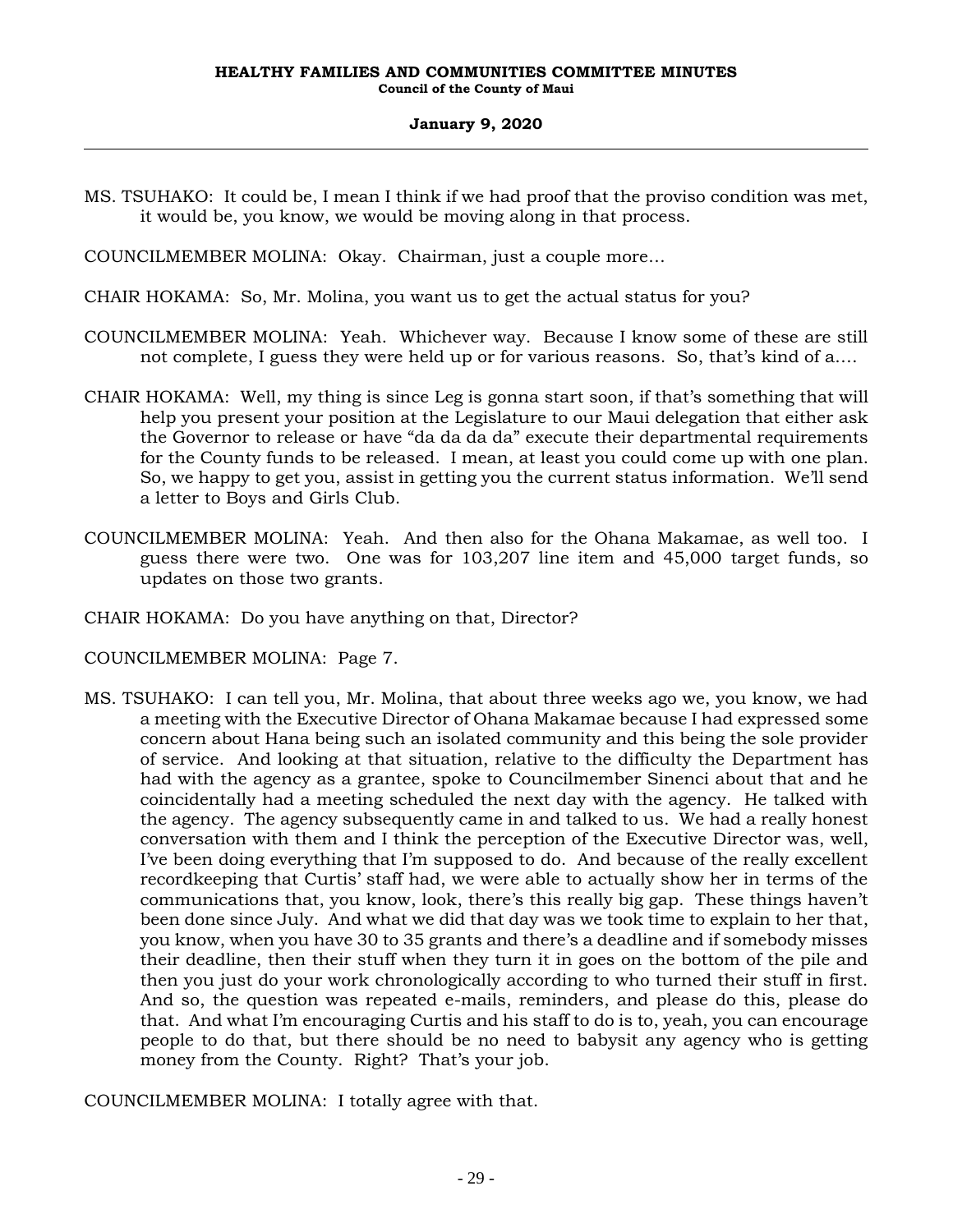- MS. TSUHAKO: That's your job, you know. That's your job. So, pretty soon we're gonna transition into a position where we're gonna treat agencies like adults, right. And if you miss the deadline, tough. Right? And you guys are gonna get the complaints, you know. This body and the Mayor will hear the complaints from those agencies. But I think reasonably we should expect grantees to do what they need to do. Just like us too though, it goes both ways yeah? So it's like if we take too long then it's up to us to stand up and say, you know what, I'm sorry that took me a week longer than it should have. That's my responsibility.
- COUNCILMEMBER MOLINA: It's called accountability. Yeah. It works both ways yeah, so good. I appreciate you taking that approach. Thank you, Mr. Chairman.
- CHAIR HOKAMA: No, thank you for asking that because that's always one of the questions on why does the County help pay for certain executive director's salary amounts. They make big money. So then, so they should earn it. I'm with you. Ms. King?
- COUNCILMEMBER KING: Yeah. Thank you, Chair. This is…and do you share these scores with the agencies because I think this is such a great tool to be able to show them what the scores are that they're getting and then they can see that you know maybe where they're falling down. But, Chair, I wanted to kind of go back to something you said about trying to put out large amounts for subject matter and then having some of the agencies bid on it and I wonder if, I like that idea, but then I also, it makes me a little worried about some of the grants we're giving out that, you know, we've been sort of, almost considering fixed costs and then we kinda did that with some of the agencies, the non-profits last year, to cut down the amount of time that they had to keep coming back and sending multiple people to testify. But because we have some of the agencies like MEO that runs our, you know, bus services for seniors, Ka Hale A Ke Ola that runs a facility for homeless shelters. The youth centers. I wonder if it's possible to get a list from your Department on which agencies, you know, should be considered possibly for some kind of a three-year funding and then look at it in three years. Because it wouldn't even be that easy to make a transition in one year for some of these agencies because they are pretty entrenched in the facilities that they are running and the services they do so if you try to bring someone else in in one year to take over some of these services I don't think it would be possible for some of them. And if we could get a list of those upfront, you know, that we could, that we know are doing a good job, that are doing a good job reporting, that we don't have to put out to bid or if we are going to, let's give them a couple years to, you know, if the goal is to see if there's someone better out there that can do it, then there needs to kinda be prepared, we need to be prepared for what it is exactly that we're looking for that we're not getting. So, I like the idea. I think it's a little bit far out to try to do it in one year turning over some of these pots of money to RFPs, because there's not a quick…and I watched this with the landfill there's not a quick date that one agency can be out and the next day the next agency comes in. And that was one of the pitfalls of the Anaergia contract. It was you know, they couldn't get EKO out on this day and have anybody else take over the next day because there's all this equipment. There's, you know, I mean tons and tons of compost that has to be removed. There's no way to transition that quickly. So, that would be my concern about trying to do that in one budget year without having some forethought and preparing for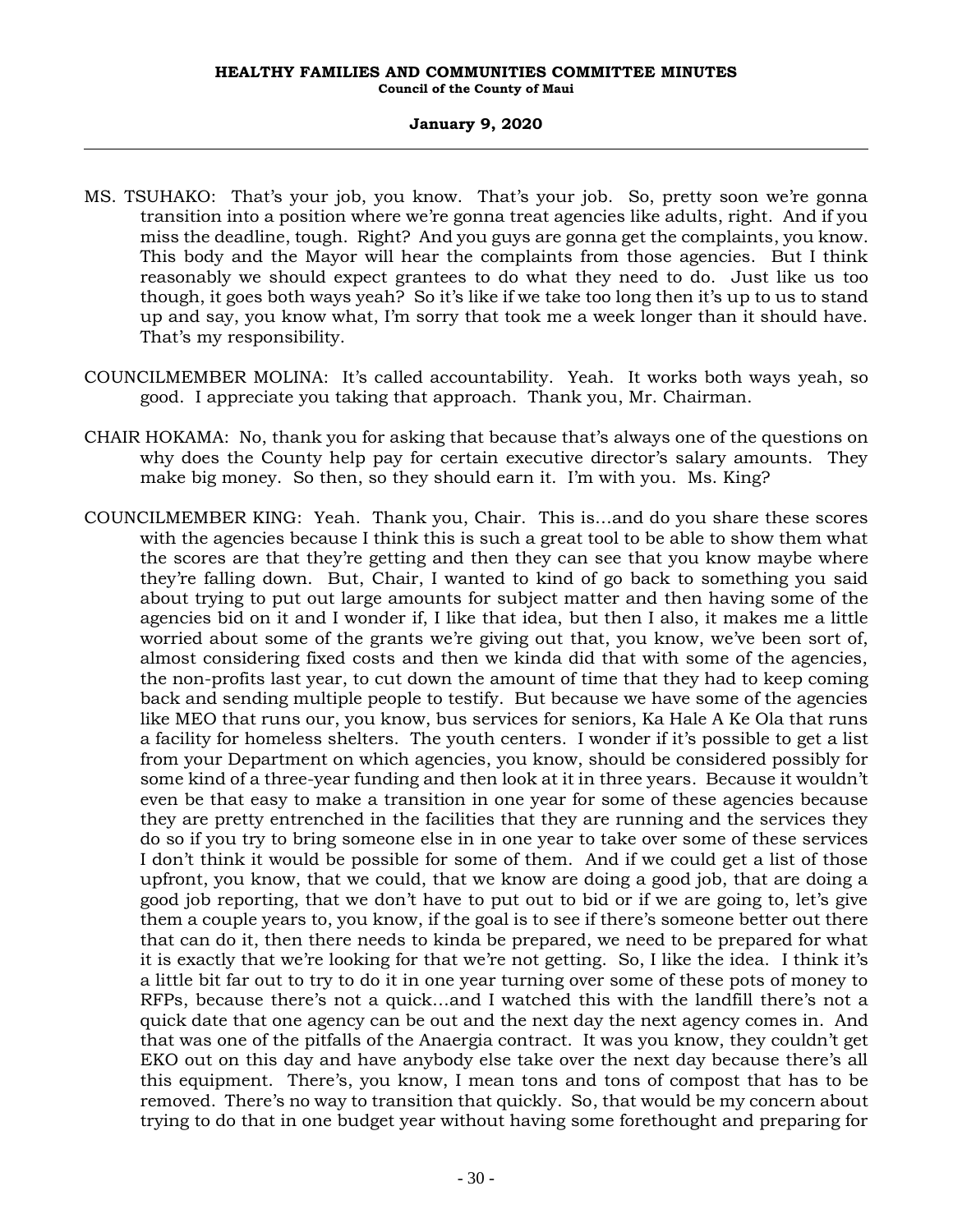it, you know. So, that at some point…I mean, I like the idea of competition and I like the idea of if there are agencies that aren't working on completing the work they are supposed to do that, you know, give other agencies or organizations a chance. But I think it has to be done in a little bit more preparatory way so that we're not cutting ourselves off at the knees and trying to transition somebody else to run our senior buses or someone else to run the homeless facility and, you know, having it. Just so anyway that's kind of my thought on that is that we want to be prepared for it if we do it. So, thank you.

- CHAIR HOKAMA: I appreciate those comments. No, that's exactly what I wanted today, Ms. King, get your thoughts, and again, I agree. Not everything will fit under the competitive pot option. But my thing is it doesn't hurt for us to take a look if certain things makes sense. I agree with you, certain things…we may even want to look at multiple year agreements.
- COUNCILMEMBER KING: Yeah. I like that idea.
- CHAIR HOKAMA: Two-year agreements, the biennium like the term of the Council kind of thing right. So…
- COUNCILMEMBER KING: You know I like that idea because I think it also gives the non-profits a chance to plan.

CHAIR HOKAMA: Correct.

- COUNCILMEMBER KING: Instead of going year to year. Like we don't know if we're going get our funding next year. So, if we can, and then they don't have to spend a lot of their time coming to our budget sessions and, you know, bringing all, you know, 20 people with them, but they can do their work. So, I think if it's done, if the Department can do, you know, can start doing that kind of assessment, like which ones would we be ready to put out to that kind of proposal, which ones, you know, are just doing such a great job right now that we don't even need to consider that, and then we can just, you know, if we can give them three-year agreements we can let them just do their work and plan for the next three years. Thank you.
- CHAIR HOKAMA: No, thank you for those thoughts. Ms. Rawlins-Fernandez?
- COUNCILMEMBER RAWLINS-FERNANDEZ: Mahalo, Chair. I'm really enjoying this discussion. So, I wanted to first make a comment on OED's grant process. I know we've briefly talked about that and one of the things that the Director, oh sorry, is she Director? Ms. Fukumoto mentioned when I did schedule the overview of the grants, OED grants, is that she only has one person. So, I wanted to ask Director Tsuhako how many people do you have working on grant management and reporting?

CHAIR HOKAMA: Director?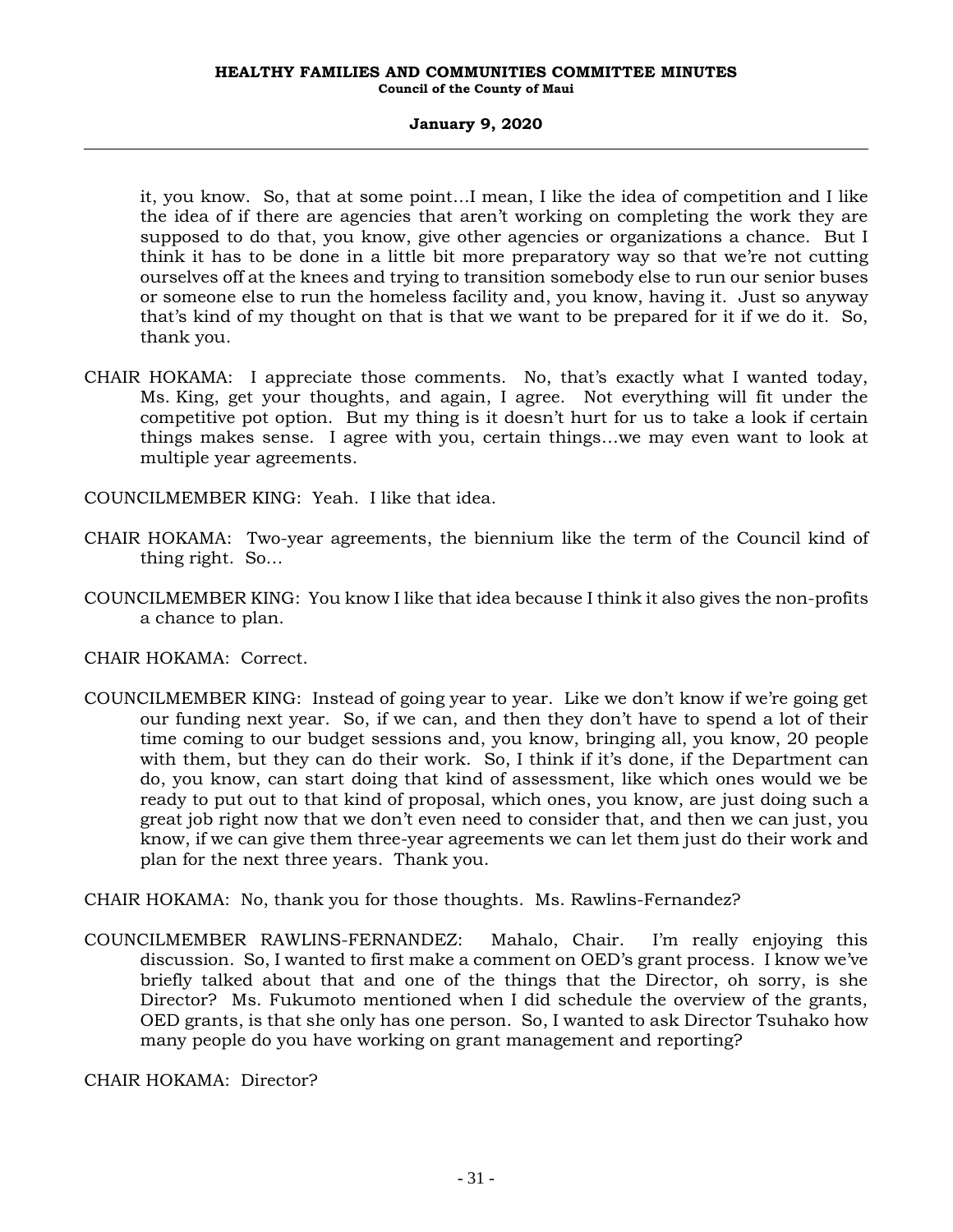- MS. TSUHAKO: Thank you for your question, Vice-Chair. Curtis has himself, he has two program specialists and he has office assistant, operations assistant, so there's four people all together.
- COUNCILMEMBER RAWLINS-FERNANDEZ: Okay. So, Curtis and then three other office assistants?
- MS. TSUHAKO: No. Curtis, two program specialists, and an office operations assistant. So, the bulk of the Department's grants are managed through Grants Management, but we also have an arrangement in our Department where topic-specific grants are managed by the office where it's housed in. So, let me give you an example, so there's a grant that we executed this year for Lanai Kina`ole, which is a healthcare agency mainly targeted at the elderly. So, that contract is managed at the Office on Aging, because it's their area-specific grant. Our Lanai Malama I Na Keiki Preschool grant is managed by our Early Childhood Resource Coordinator. So some of those 100 or so grants that we have in our Department are kind of farmed out based on their area of specialty of the rest of our Department. The first-time homebuyer…I mean the rental assistance program is now managed at the Housing Division. So, there is a couple of grants that are farmed out based on specific topic area.
- COUNCILMEMBER RAWLINS-FERNANDEZ: Mahalo for that explanation. So, in creating this evaluation spreadsheet, is it just Curtis that works on this spreadsheet or do the other managers, grant managers also provide input?
- MS. TSUHAKO: Thank you. That's a good question. So, Curtis and his staff do the bulk of it, but the program specialists in the other divisions who also manage those contracts do the comments, do the evaluation of the grantee's performance, et cetera.
- COUNCILMEMBER RAWLINS-FERNANDEZ: Okay. Great. Do you feel that the amount of staff that you have, Curtis, office assistant, two program specialists, and the grant managers are sufficient to do this work? To provide this type of reporting to the Council? And is the goal for this reporting to be an annual report or would you like to shoot for like a quarterly report, or a semi-annual report?
- MS. TSUHAKO: Let me take your questions in a couple parts.
- COUNCILMEMBER RAWLINS-FERNANDEZ: Okay.
- MS. TSUHAKO: It is an annual report. It's meant to be an annual report in the Code. If you think about how our contracts are organized and the payment schedule goes quarterly where we give an advance in the first quarter and then the second quarter, et cetera. It would be really challenging to have the staff be…have to do this process in a smaller amount of time, in a shorter amount of time. I think looking at things from an annual point of view gives this body, as well as the grantees a better picture of the entire year of performance. Because let's say, I mean for example, if you have a new grantee who doesn't have any idea how to do quarterly reports, if you were to evaluate them at the end of the first quarter, they'd probably do very poorly unless they're exceptional. Right?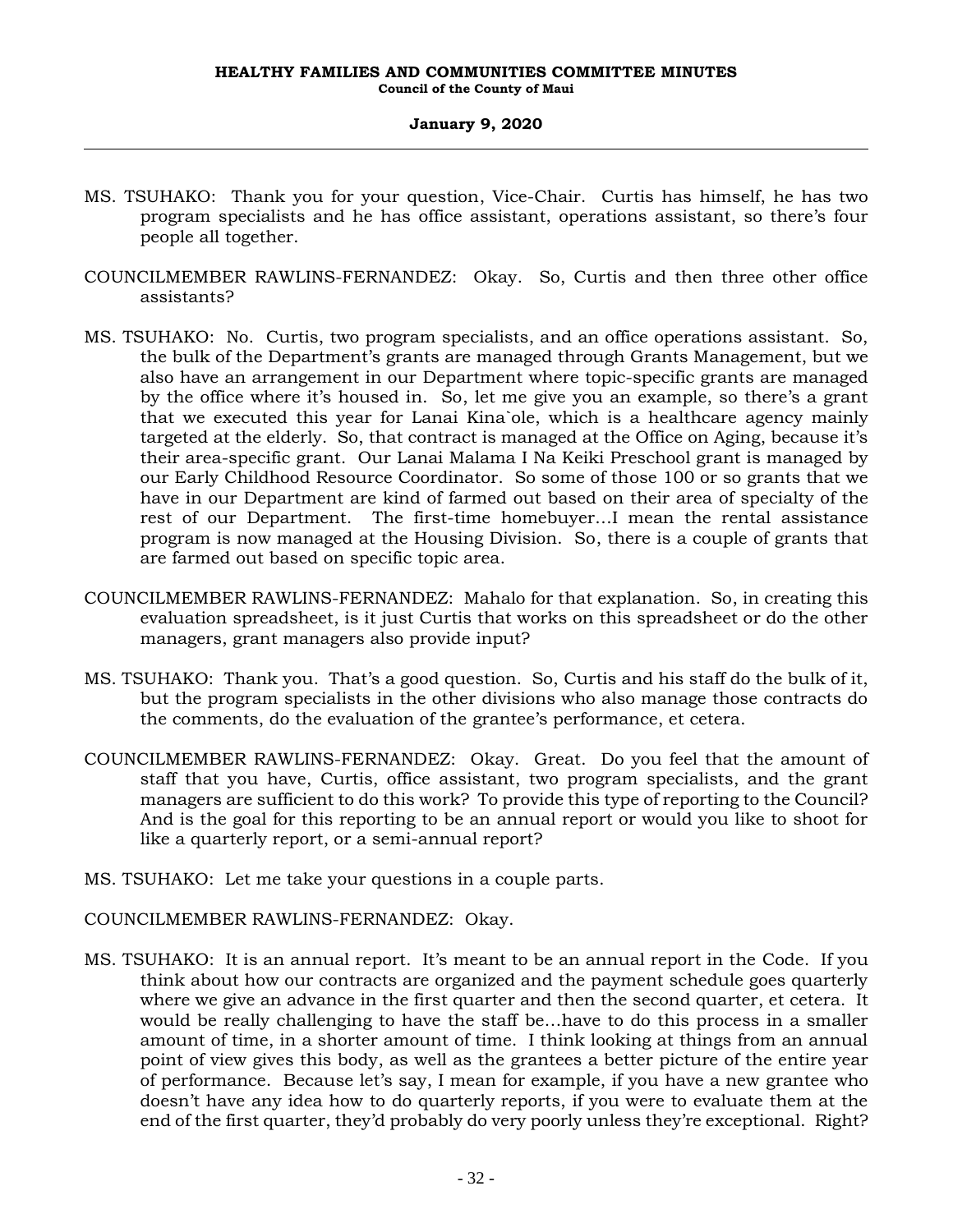#### **HEALTHY FAMILIES AND COMMUNITIES COMMITTEE MINUTES Council of the County of Maui**

#### **January 9, 2020**

So, if you only look at that in that one small snapshot of time, it's not gonna give you a really accurate or maybe optimistic view, perspective of that grantee. So, I think annually is the right timing for that. I think it's also very burdensome from the Department's point of view. Right? It is a good tool to reflect the work that has occurred between the staff and the grantee over the year. And I think a year is a good time for that. In terms of the ability to manage the number of grants that we had, you know, it's hard as a Director to say, well we wouldn't be able to use another position. But what I can tell you is that the people that Curtis has and the program specialists in the other divisions who get farmed out these contracts over the course of the year do a really good job and I feel very confident as a Director in telling you that my staff is competent in doing this work and we can handle the amount of grants we have. Now, if for example, this body were to go hog wild and you were able to generate a 100 more grants that were assigned to the Department, we would have a struggle with that. But I think at the rate we're going and where we are right now, the ratio of staff to grantee is manageable.

COUNCILMEMBER RAWLINS-FERNANDEZ: Do you know what that ratio is?

- MS. TSUHAKO: Well, because the program specialist in the other divisions don't…they do more than just the grants management piece for their own work stations, I would say that it's probably about what 30, maybe 32, 31 or 32 each for a program specialist.
- COUNCILMEMBER RAWLINS-FERNANDEZ: Okay. Mahalo. And the reason I asked if it was broken up so like the grant application column that's like a one-time thing. Use of funds, you know, each quarter could be a different score. The responsiveness, you know, could each quarter be a different score. And so, I'm just wondering, you know, at the end of the year if that's the only time that they are being evaluated, how accurate is that final evaluation. If it's not being, you know, scored throughout.
- MS. TSUHAKO: Okay. So, I think the way that I would explain that is throughout the course of the year, the grantee and the program specialist communicate very frequently with each other. So, that level of interaction is actually feedback for the grantee. For example, if you are a grantee and you kept turning in reports that were wrong, that had errors all over it, right, and I circle it and I say please check your number over here and make sure it's correct and then resubmit. And I send it back to you and then you change the number, but it's still not correct. You just change the number. It happens. Don't laugh. It happens. And so, I send it back to you I say "Oh, Keani, it's still wrong. Can you make sure you check?" Okay. And it goes back eight times. That, the cumulative effect of those eight times back and forth is your feedback that something not right, right? So then, okay, so then it may be come into the office and show me how you got to those eight different numbers that you gave me. Something's not right in the way you're calculating this or something. So, come show me how you're doing that or Curtis and the specialist go down to the office and say show me your records. What did you use to populate these cells with that information? So, those steps, that remediation that the staff takes in order to address the inaccuracies in the reporting is the feedback that we give throughout the year. So, my hope is none of the agencies who see this report card go, oh my God, how did I do, you know, why is my score only 2.0 on this?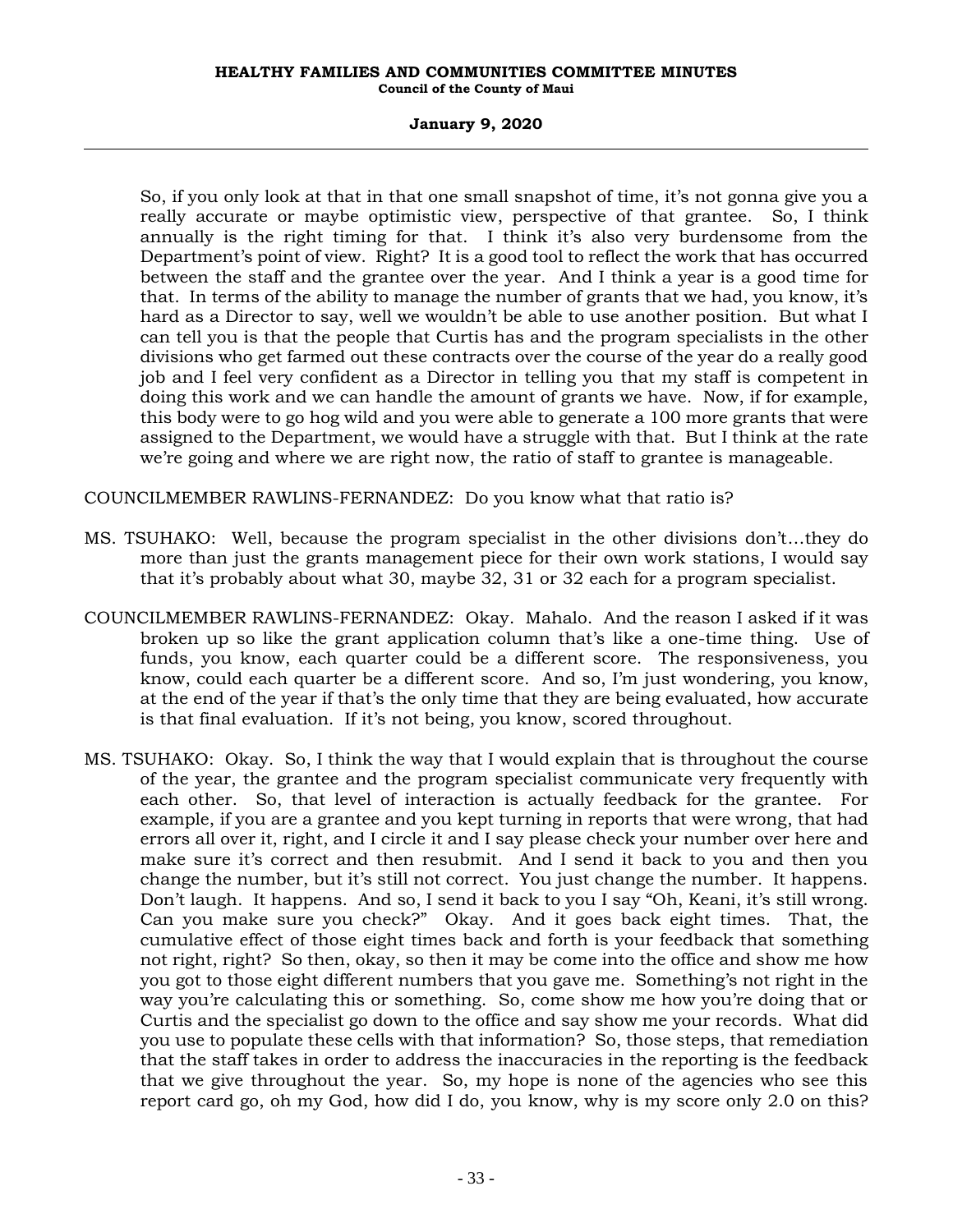Is it, they're like, oh yeah, I mean it did take me 15 tries before I got the second quarter and the third quarter report right. So, it shouldn't be a surprise.

- COUNCILMEMBER RAWLINS-FERNANDEZ: Mahalo for that response and I understand that. I think the last time we scheduled this item, what I had asked for from the Department was like an objective criteria on how the agencies receive their score. Just so like what Member King was saying, this feedback is good for the agencies to receive and if this is what we the Council will then be looking at and the Department will be basing their recommendations off of to determine which entities would become like a fixed cost in our budget, that it would be good for the entities to know how they can improve their score. Like, if they know what the criteria is and how they're being judged to earn this score.
- MS. TSUHAKO: So, may I ask a clarification then? So, are you asking us to expand upon the descriptions under each of those headings, like grant application and say exactly like, application was complete, addressed all the requirement elements? I mean, is that what the level of detail in an explanation that you are looking for in this document?
- COUNCILMEMBER RAWLINS-FERNANDEZ: I mean, I guess it would be like, how do you get that score? So, you know, would it be a clear description, it like a score of .5 funding used, .5 program activities, .5 strong measurable, you know, .5 positive change, .5 and the highest you can get, you know, like the same thing with the max score is a score of 5. And then that way they can see, oh okay, so I guess, you know, my program activities was a .2, so perhaps I should strengthen that area so that I can improve my score. And the last time, Member Paltin had suggested using weighted scores for things that kind of are a little more important. I can't remember your response to that. I don't remember if you said that they are all equally important. But I had agreed with Member Paltin in that, you know, meeting the community needs, you know, is probably the most important and maybe instead of an equal score of max five points, it would be, you know, max ten points or something.
- MS. TSUHAKO: Thank you.
- COUNCILMEMBER RAWLINS-FERNANDEZ: Mahalo. Okay, and then…
- CHAIR HOKAMA: Okay. You can report back to us, Director, if you're making any revisions or adjustments to your form. If you'd share that information with the Committee please.
- MS. TSUHAKO: Thank you. We will.
- COUNCILMEMBER RAWLINS-FERNANDEZ: Mahalo, Director. Mahalo, Chair.
- CHAIR HOKAMA: Okay. Thank you. Ms. Paltin?
- COUNCILMEMBER PALTIN: Thank you, Chair. Thank you, Director and Mr. Jamison. Based on, I guess dovetailing off of Member Rawlins-Fernandez's question and I had some of my own, but I think maybe she was asking like a blueprint. Like if somebody wants to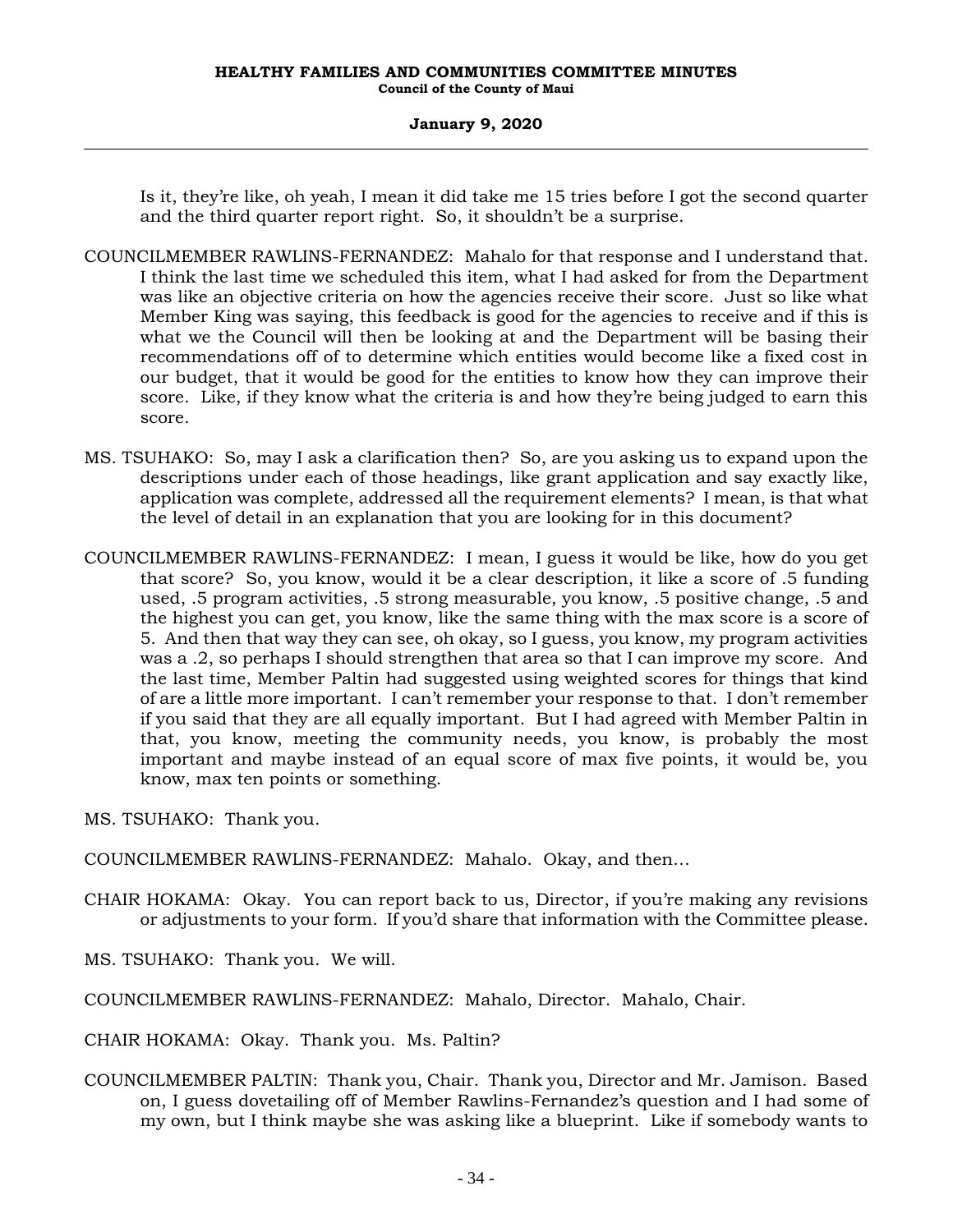#### **HEALTHY FAMILIES AND COMMUNITIES COMMITTEE MINUTES Council of the County of Maui**

# **January 9, 2020**

get a five in a category and they're getting twos or threes, like an instructions on how to get to the five. Like in order to get a five you need to have all your paperwork in on time, there needs to be no error, I mean that is kind of common sense, but what it is the cutoff between a five and a four and what will make you bump down to a three or how do you get out a three to a four I think was what she wanted to know kind of. But for me, in, as now we're kind of more ma`a to the system of the grants in each of the different departments, are they…that award grants, like the difference between OED and DHHC and transportation and whatnot. Are all of these grants that you folks deal with, the Council and the Administration, the Mayor, budget team are the ones that are selecting who gets all of these? Like for OED they have people apply, as well as, you know, we proviso things, but are all of your grants selected by us during the budget and the Mayor and nobody applies?

# CHAIR HOKAMA: Director?

- MR. TSUHAKO: Thank you, Mr. Chair. Thank you for your question, Member Paltin. It's twofold. So, there's a deadline established, I can't remember what it was. Yeah. I think it was in August or September. There was a deadline established so the Department said to grantees or to potential grantees, hey, if you want to be included in the Mayor's budget for 2020, please submit an application. So, the application included generally the same grant application that would go in to using to build a contract. So, it wasn't just a skeleton. It was all of the information. So, we had that deadline, agencies responded to that deadline, submitted requests, and Curtis and his staff went through all of those, came up with questions, came up with comments, came up with recommendations, brought those to the Deputy Director, and to me. We reviewed those together and then organized them and presented those to the Mayor as our Department's request for funding for fiscal year. So, our contracts actually do, are for two years. So, the, we're starting a new, this is the second year of the funding cycle. Yeah, FY '20 is the second year of a funding cycle. So, when Fiscal Year '21 starts and if agencies get funded, meaning they're in the Mayor's budget and this body approves and approves funding at whatever level, then barring some big change, like the agency folding or a huge economic crash, that agency can expect to get funding in the next fiscal year as well. So, we did both. So, there was an application. There was a screening. Department reviewed proposed grantees and funding amounts to the Mayor and that decision is with the Mayor ultimately on what gets transmitted to the Council as his request.
- COUNCILMEMBER PALTIN: So, all the monies that you give out are decided by the end of the budget's cycle, nothing is, there's no applications coming in after the budget like how OED does. Like they have like say \$140,000 per district for cultural and art or something. Yeah. And then they'll take applications after the budget. Yours is all prior to the budget?
- CHAIR HOKAMA: No, no, no, no, no, no, no. OED money is not like that. OED money historically is what the members want out of that pot, under either cultural or economic development and normally it adds up to whatever each district gets. OED's responsibility is to put the grant out for what the member of the district wanted in the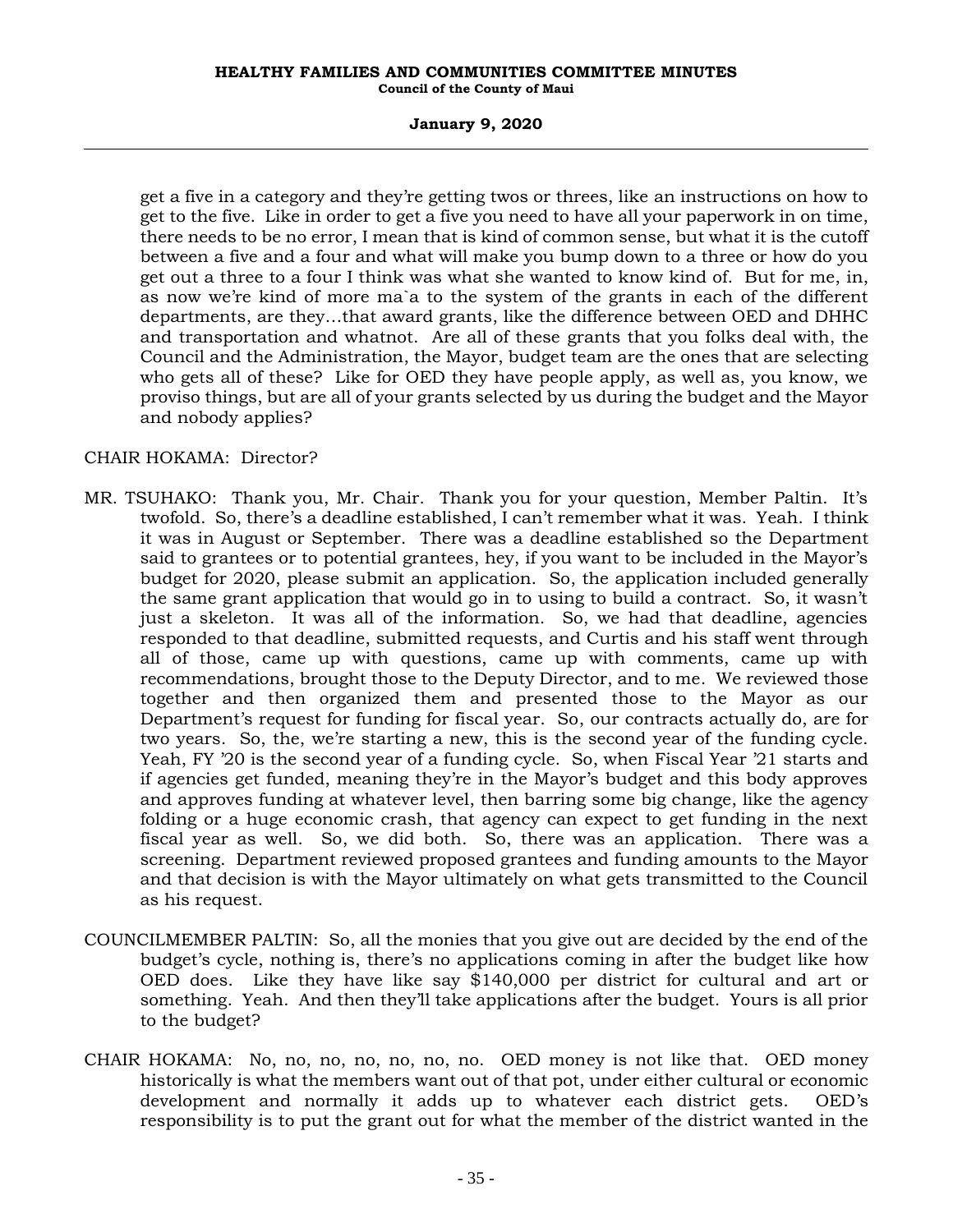budget process and got approved by the Council. It's not their discretionary funds at all.

COUNCILMEMBER PALTIN: I didn't put anything for West Maui.

- CHAIR HOKAMA: But if you have projects, then you tell them, this is what you want with your district pot. It's for the district. It's not for the OED specialist to decide. That is for you as the member of the district to decide.
- COUNCILMEMBER PALTIN: Okay. So, I guess my point was like in looking over these numbers and whatnot, the percentages that seem kind of low, seem to be for those types of organizations or those filling the needs that there isn't a lot of competition to do. Like, maybe like, I mean, I don't want to name names, but maybe folks that are dealing with substance abuse, or you know, there's not a lot of options in a certain area or within the County and is that why low scores are tolerated because we don't have a lot of, to choose from?

# CHAIR HOKAMA: Director?

- MS. TSUHAKO: Member, I don't want to say I tolerate low scores, because I don't, yeah. That is something that I'm very dogged about. My expectation is that if you get County funded grants to do this work, you gotta do the work. So, but I will tell you that there is a consciousness at the Department, as well as I'm sure with this body that we don't have a really big pallet of providers who are ready and able to step up. Should one, you know, should one entity fail or be deficient, there's not 20 agencies behind them waiting to jump into the fray. So, it becomes a delicate balance of trying to build up the capacity and address the deficiencies so that we can in good conscience continue to fund that service. 'Cause maybe the community doesn't have any other option but this agency. And what would happen to that community if they didn't have that service, you know. So, it may not be crossing all the T's and dotting all the I's that the Department wants to have, but if they're doing a service that's so important to the community, then we step up even more to try and help them to meet that, to meet those thresholds of performance so that we can continue to have that service for that community. So, again, I don't want to tolerate sloppiness or deficiencies in performance either administratively or programmatically. But we want to do what we can to help those providers do a better job because our community needs the service.
- COUNCILMEMBER PALTIN: Thank you. And then, the other question I had was I like the remarks section. And when you make the remark that a program doesn't, that the County is the sole funder of the program, and we know these programs have been around a long time, is that for informational purposes or do you also go to the program that we're the sole funder of and say, hey, you know, like 80 percent of the other grants we give out look for matching funds, or at least, like you know, make an effort. Like is that us being the sold funder of the program only for us to know or is it like putting them on notice, like, hey you're one of the only guys that the County is the sole funder of and what are you gonna do about it? Do you have plans? Have you made applications and not got funded? Or is that…and in sharing with the agencies their scores, do you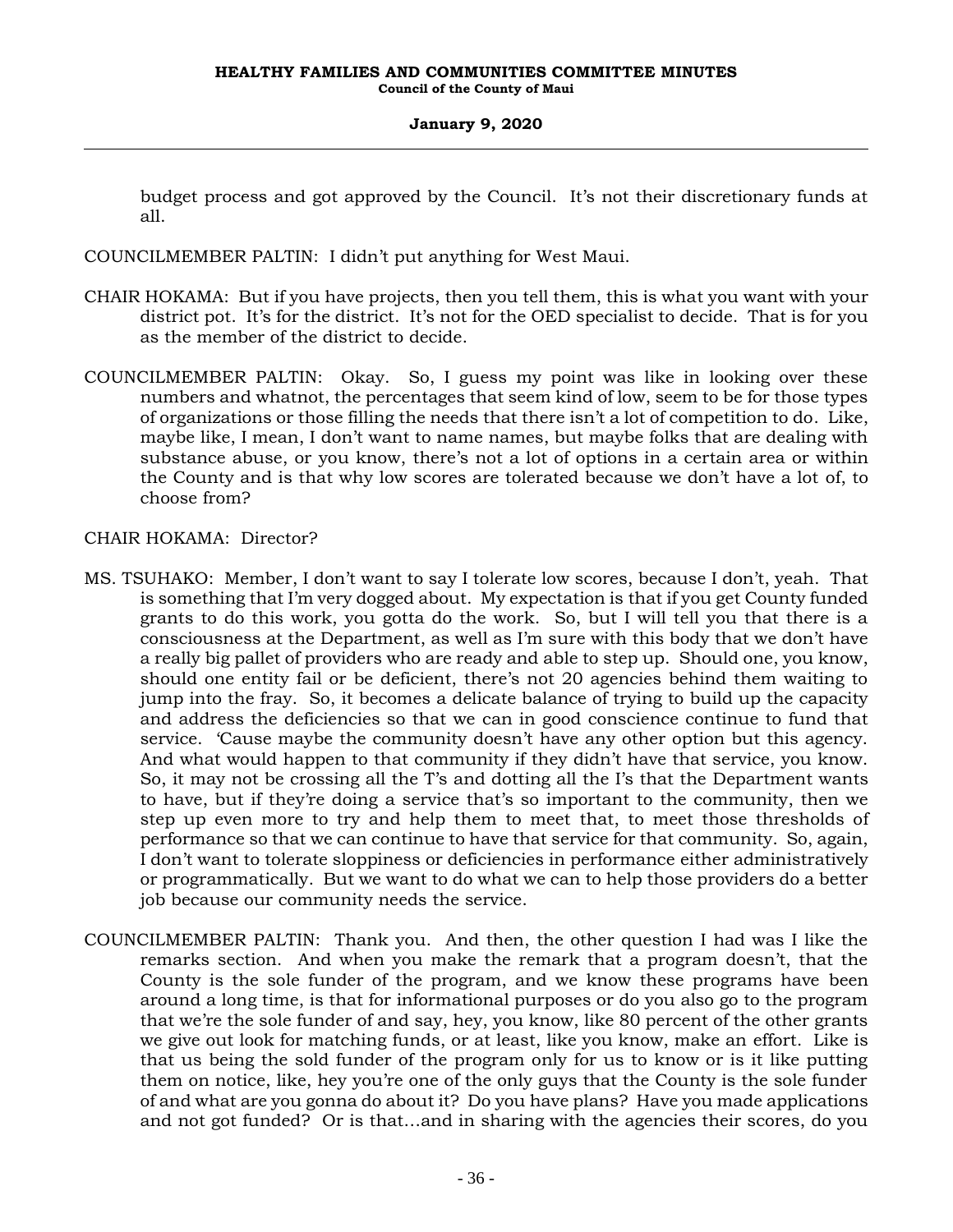#### **HEALTHY FAMILIES AND COMMUNITIES COMMITTEE MINUTES Council of the County of Maui**

# **January 9, 2020**

show them the whole spreadsheet so that they can compare themselves to other agencies, like what their percentages are and maybe pair up agencies that are doing great and say hey maybe you guys can like go learn from how they do theirs so they can kind of work together so it takes a little bit of stressor off of our staff and our resources to always be saying, like hey you need to get your reports in on time. Maybe you should put it on your calendar and like have reminders every day or go talk to these guys who are getting fives and like learn from them or something like that. Like how do you go about those things?

- MS. TSUHAKO: Thank you for your suggestion and I hope that many of the grantees whose agencies are listed on these pages follow your sage advice. So, the reason for identifying the County and its place in the funding picture for each of the agencies is twofold. One of them is just inform all of us, right? The second is to also, what we also do is in the application form itself, there's an explanation saying that, you know, the County expects you to look for other sources of funding because we don't want you to be dependent on us, you know. The Chair and I have spoken many times about this, you know. Agencies cannot be dependent on the County solely for funding, because there may be a time when we don't have the resources that we have now. When the County cannot be as generous to fund these activities. And so, in order to prepare for that and in order to reduce dependency on County funds, the process of going after other funding sources, whether it's private foundations, whether it's State GIA, whether it's Federal funds, we have to encourage, we have to almost demand the agencies do that work. That would be negligent of them, in terms of their own responsibility to their agency to not seek other funding. So, we make that pretty explicitly clear in terms of the application and what we ask for, as well as in our conversations with them. We talked about that at the trainings that we did over the summer. That is the County's expectation. Do not depend on us. And do not feel entitled to funding. There should be no sense of entitlement for anybody.
- CHAIR HOKAMA: That's a nice goal there, Director.
- COUNCILMEMBER PALTIN: And then, you know, when you were saying it's a two-year cycle, does that mean that this budget year, that it's all of these we don't have to review because they're already funded or this budget cycle is the end of the two years and we have to reevaluate and these people may be coming back to us to get funded? And then we go and say like well it looks like you have a problem with errors and timely reporting, is that gonna happen this budget cycle that we're gonna…
- MS. TSUHAKO: So, '20, this current fiscal year, 2020 is the second year of a budget cycle. So when this body, the Budget Committee convenes in a few months to review the County budget for Fiscal Year '21 and you decide to fund agencies, and essentially barring any reduction in total funding, that agency should be expected to get a second year's worth of funding for Fiscal Year '22. So, you could, I mean, that's not what the Department did this report card for.

COUNCILMEMBER PALTIN: Oh, that's not.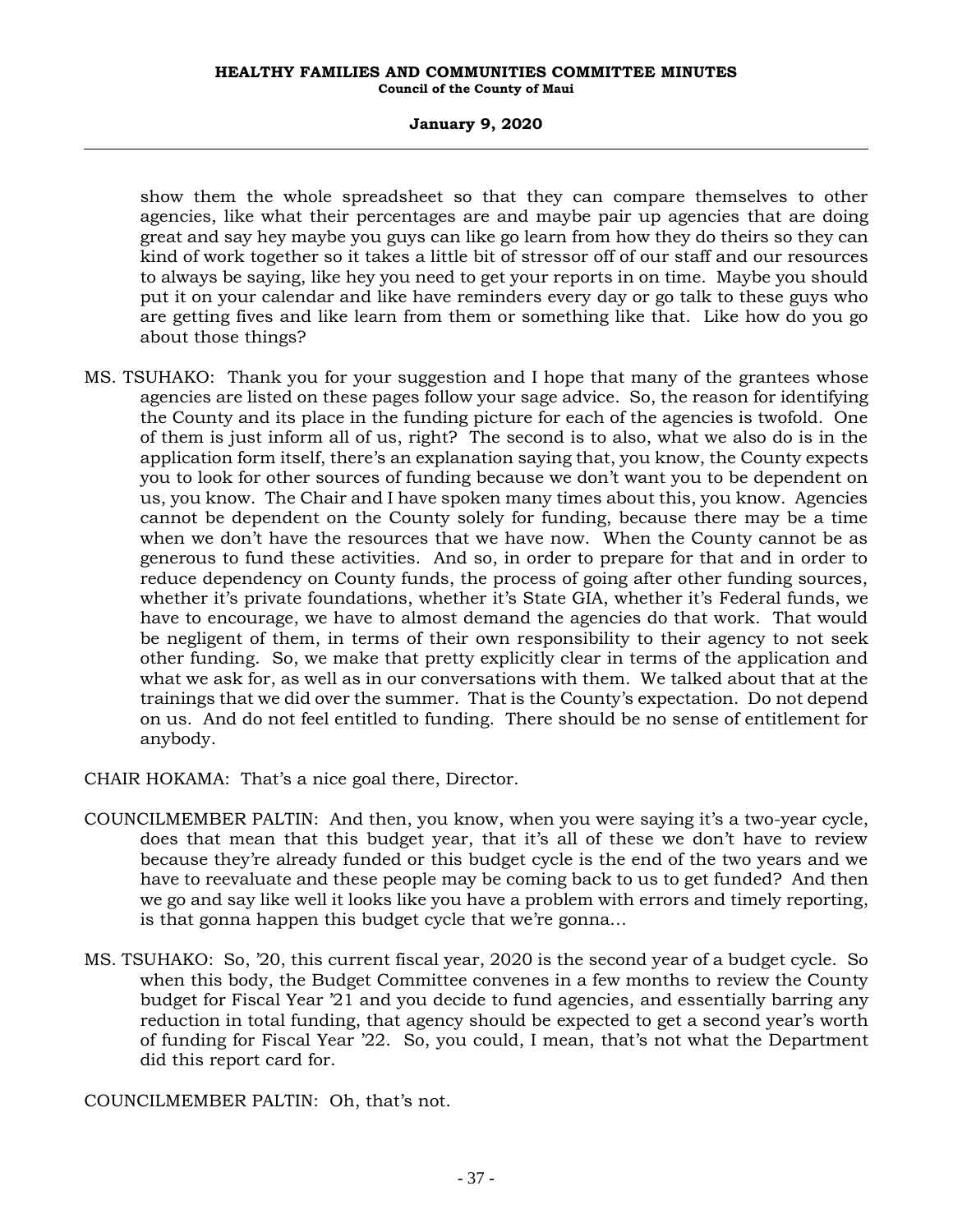MS. TSUHAKO: That wasn't the purpose. No, it's required, you know, by what, the 3.35.

CHAIR HOKAMA: Yeah. Code requirements.

MS. TSUHAKO: Yeah. So it's not the Department's aim to do that in particular, but I think what it offers is it offers the Department, as well as the grantees, as well as this body an opportunity say, oh, okay, so you're asking me for \$2 million this year, you know…

COUNCILMEMBER PALTIN: And you got a 65 percent which is equivalent to a D.

- MS. TSUHAKO: Right and this course suggests that maybe you're having, you know, challenges with articulating your goals and your outcomes really clearly. So, it's not clear that this money is really going for this purpose, or, you know, whatever the situation may be. And I think it gives an agency really an opportunity to kind of cement the relationship between what they're saying and asking for versus what they're thinking is gonna be done.
- CHAIR HOKAMA: You know what, Members, we're going to cut it right here, because we're just regurgitating certain things, yeah. For me, the purpose of this review was to give you a sense of the status because I can tell you now, I'm not happy with all the agencies. So, we may not be recommending funding for certain agencies to Budget and Finance Committee. Okay. That's just the way life is. What we want to know if you have issues or problem grantees, either they failed their single audit requirements. Because the Feds don't let you return audits 12 times. When you submit your audit, you better be on it. Okay. Or you're gonna get one failure and one ding for the single audit requirements. So, I'm with you. Stop babying the agencies. If they want to find out what it takes to get better, it's up to them, the ED and their board of directors who has the fiscal responsibility to get the agency on the track. It's not the County to hold their hand and say you need to do this if you want our money. If they want our money, they do what they need to do period. Okay. There's other agencies that are willing to take the spot. So, I don't have time to deal with non-satisfactory performing entities. For me, we don't have the time or luxury to babysit anybody. Whether they're 20 years old, 40 years old or a brand new one year olds. Okay. We are gonna defer this item because there's additional things I believe the Committee may want to discuss prior to us forwarding recommendations to Ms. Keani Rawlins' fiscal committee for the budget deliberations. Are there any requests to the Chair for information regarding any of the items? Director, is there anything you'd like to say, or, Mr. Jamison, that maybe we can assist you with?
- MS. TSUHAKO: No thank you, Chair. Thank you for having us this afternoon. We appreciate this opportunity.

CHAIR HOKAMA: Mr. Jamison, anything?

MR. JAMISON: No, I agree. We don't have anything else, but thank you for the opportunity.

CHAIR HOKAMA: Okay. We appreciate your good work. And again --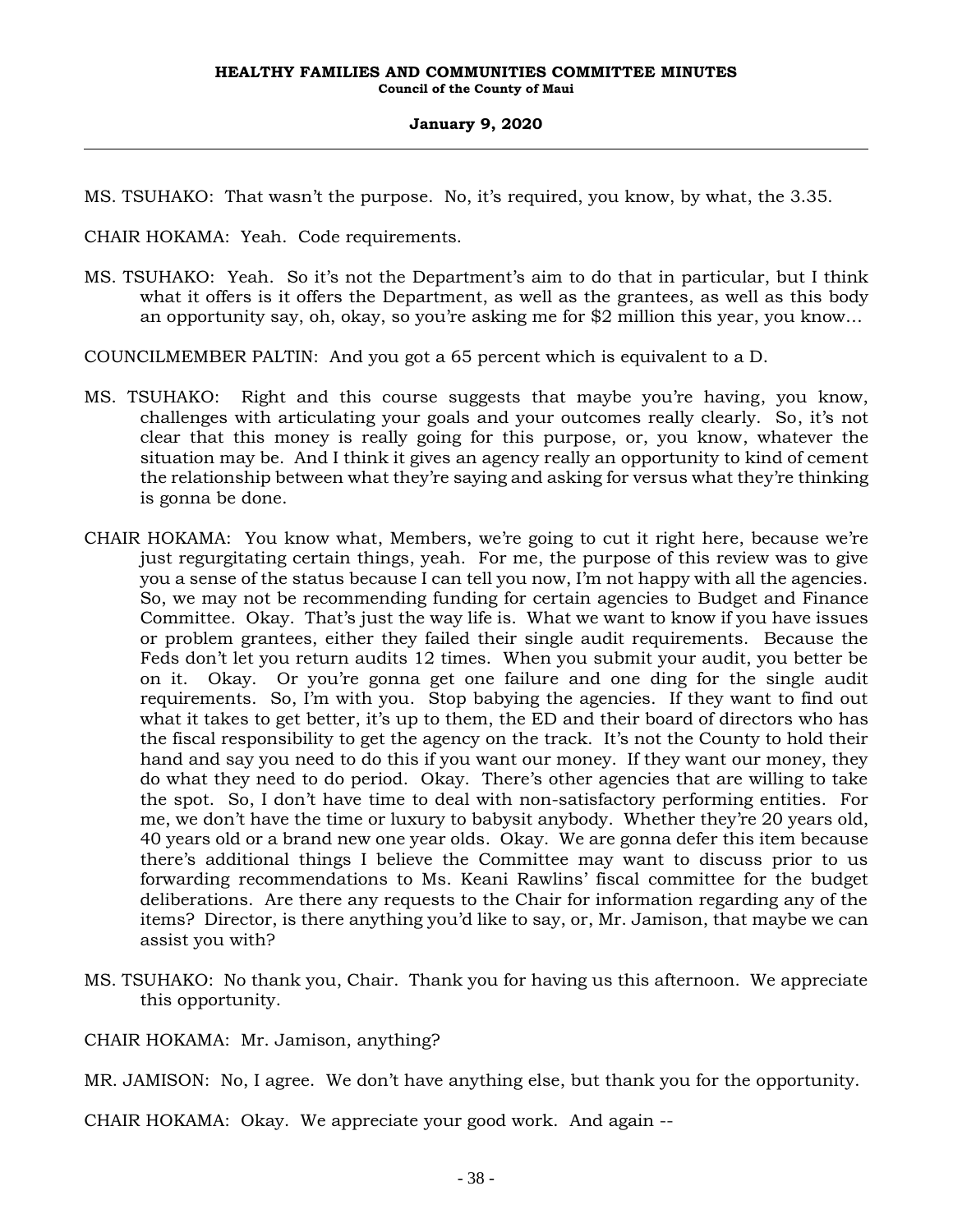# COUNCILMEMBER KING: Chair?

- CHAIR HOKAMA: --see how you can make the adjustments of improvements from the Member's comments and notify us how you want to approach it and we'll work with you. So, Members, with no objections, any…to deferring? Yes, Ms. King?
- COUNCILMEMBER KING: Sorry about that. I just had one request.

CHAIR HOKAMA: Yes.

COUNCILMEMBER KING: If this is easy for the Department to do, is it possible to take this spreadsheet and prioritize it by score so we can kind of get a list of, you know, from the highest score to the lowest scoring?

CHAIR HOKAMA: Director, any issues?

COUNCILMEMBER KING: Is that easy? If it's a matter of just like resorting?

CHAIR HOKAMA: Yeah, yeah, next report.

COUNCILMEMBER KING: Yeah, I think that might be helpful.

CHAIR HOKAMA: Okay.

COUNCILMEMBER KING: Okay, thank you.

CHAIR HOKAMA: Thank you. Any other requests? Yes, Ms. Sugimura?

VICE-CHAIR SUGIMURA: I just want to thank Mr. Jamison for coming up with this format, 'cause it certainly has expanded knowledge and possibilities that…thank you. Thank you very much. Thank you.

CHAIR HOKAMA: Okay. No other business. Thank you, Members, for being here.

# **COUNCILMEMBERS VOICED NO OBJECTIONS.** (Excused: KRF)

# **ACTION: DEFER PENDING FURTHER DISCUSSION.**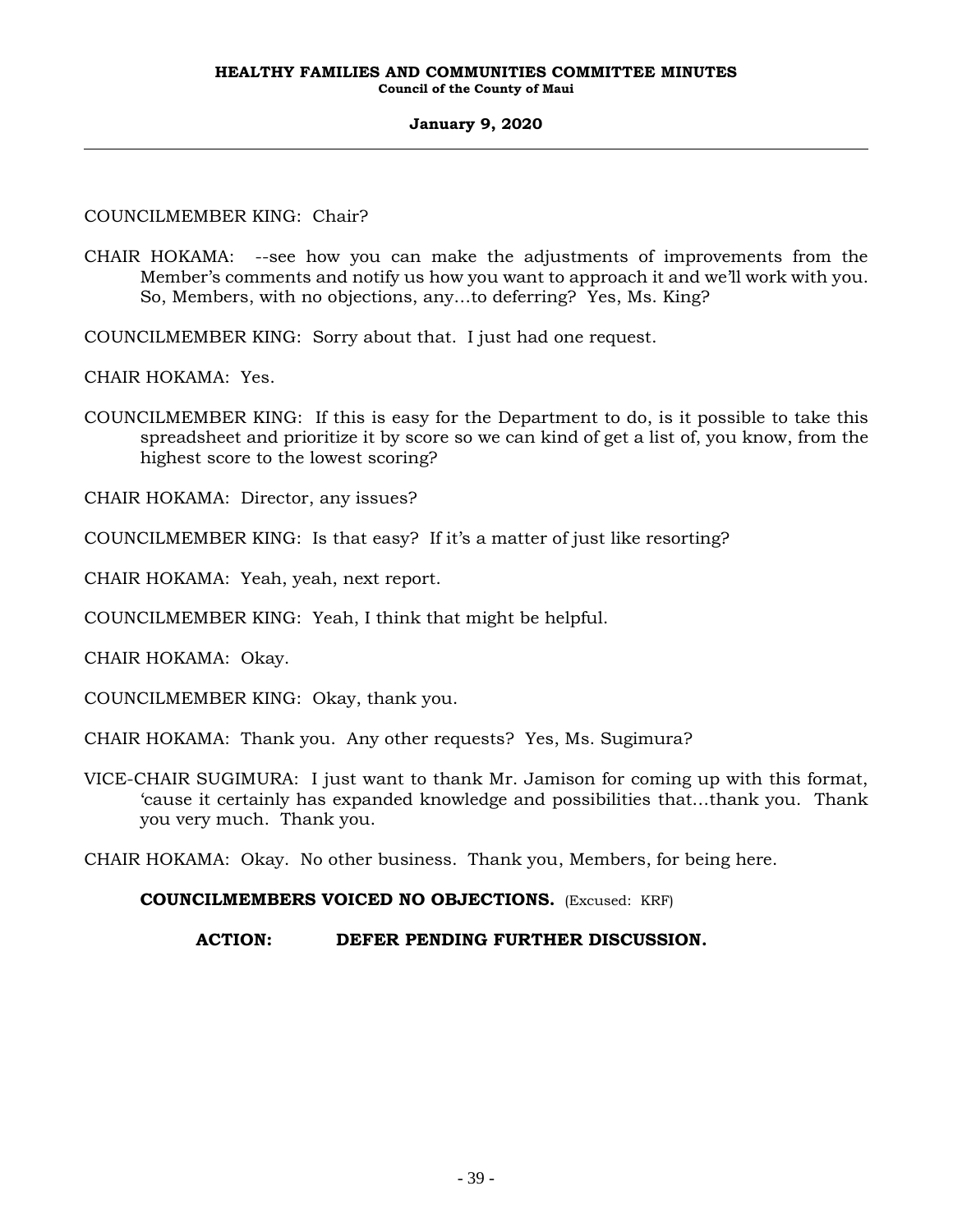# **HEALTHY FAMILIES AND COMMUNITIES COMMITTEE MINUTES**

**Council of the County of Maui** 

# **January 9, 2020**

CHAIR HOKAMA: We are adjourned. . . . *(gavel).* . .

**ADJOURN:** 3:42 p.m.

APPROVED:

Pele Sohame

RIKI HOKAMA, Chair Healthy Families and Communities Committee

hfc:min:200109:ta

Transcribed by: Terianne Arreola